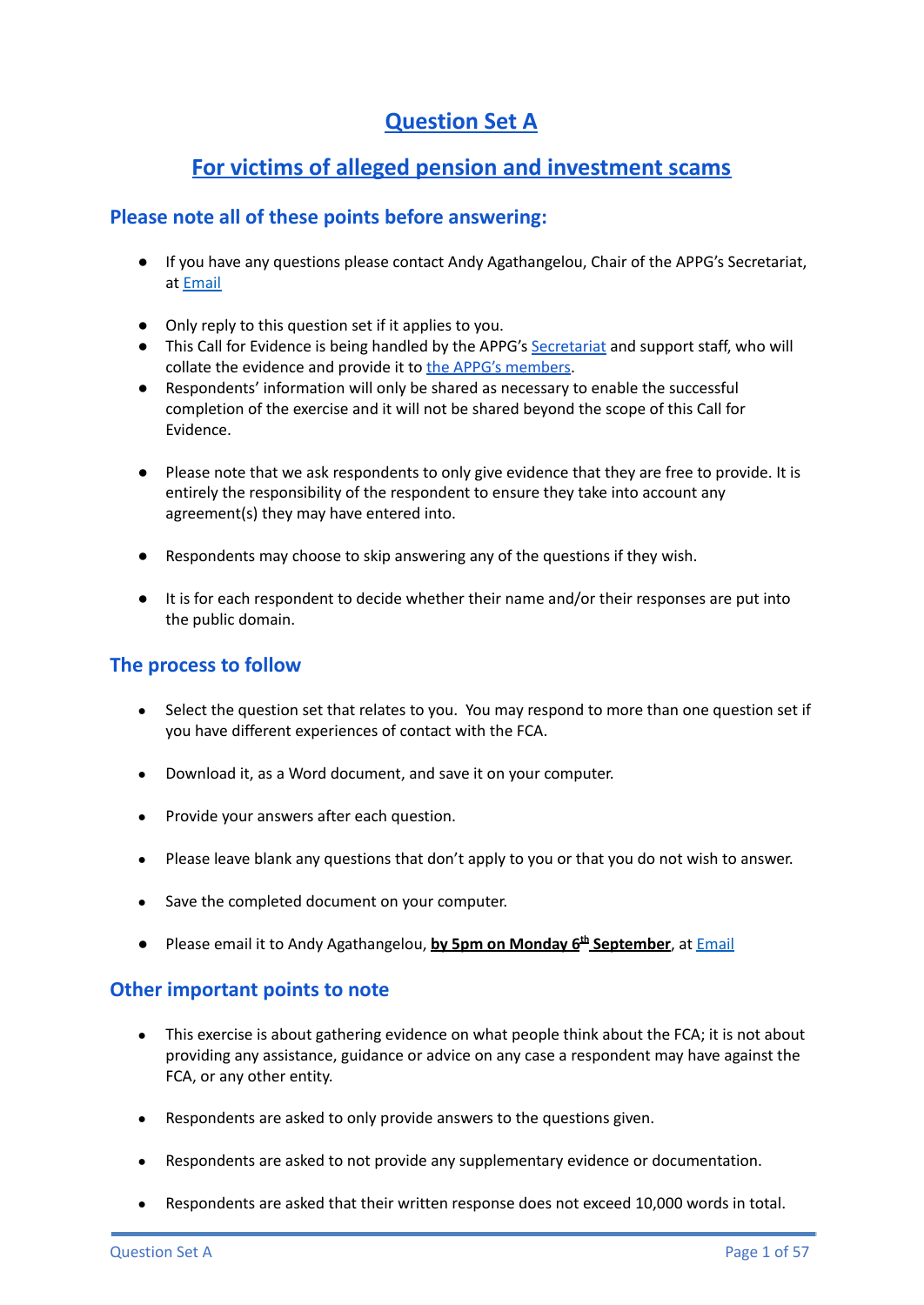# **Question Set A**

# **For victims of alleged pension and investment scams**

# **Your Details**

Name:

Mark Bishop

Company/Business (if applicable):

N/A

Address including postcode:

REDACTED

Email address:

REDACTED

Mobile telephone number:

REDACTED

# **Permissions**

- o Do you give permission that your name is put into the public domain?
	- Please enter Yes or No. Yes
- o Do you give permission that your response is put into the public domain?
	- **Please enter Yes or No. Yes**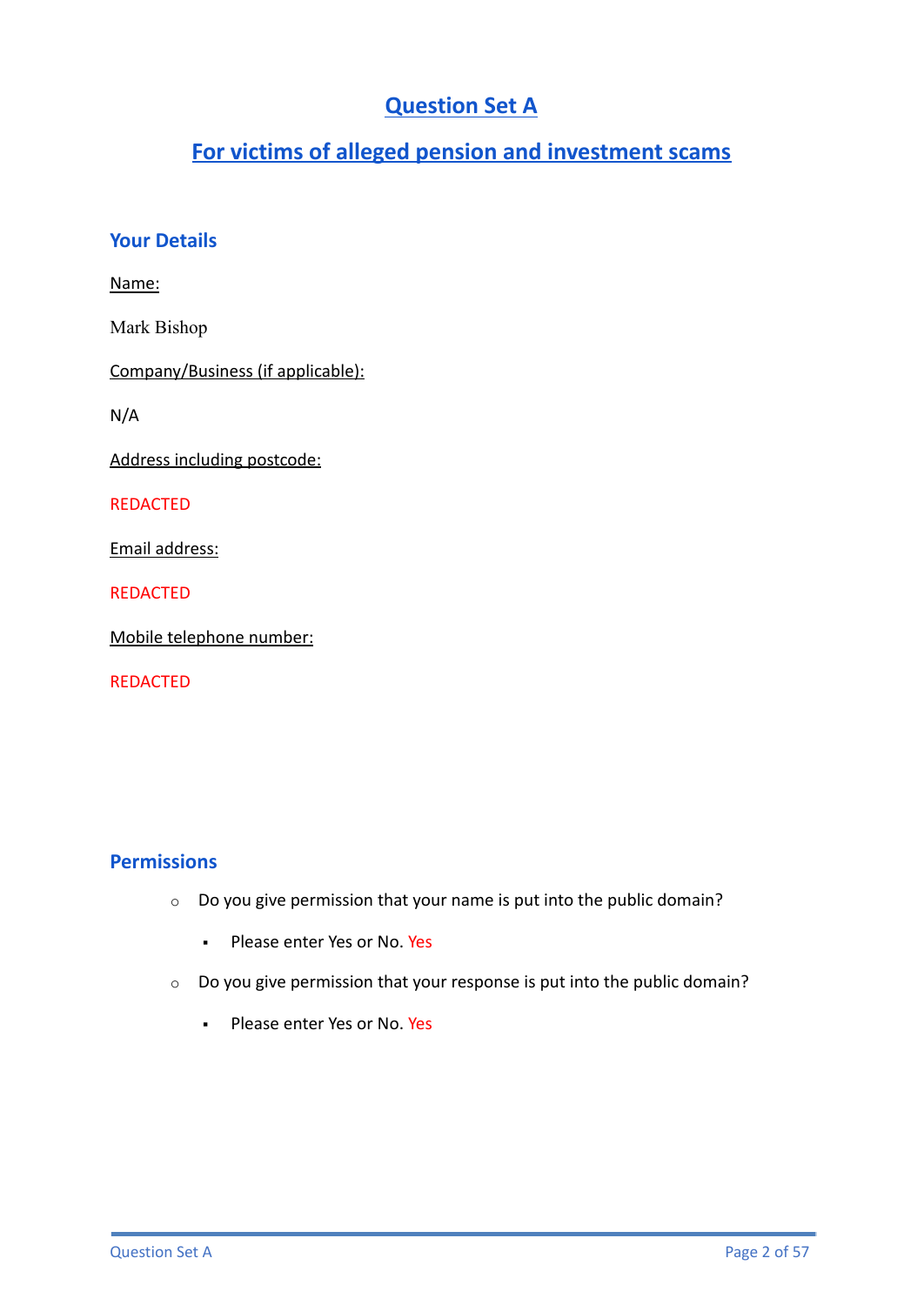# **Questions**

1. Please tell us about yourself and outline, just briefly to begin with, how you came to interact with the Financial Conduct Authority?

I was an investor in The Connaught Income Fund Series 1 ('the Fund'), a collective investment scheme originally promoted and operated by Capita Financial Managers Limited ('CFM'), at the time (and now) the UK's largest third-party provider of Authorised Corporate Director, depositary, trustee and related services to the financial services sector. I am the default chair of the Fund's liquidators' committee and have played the central role in its [Action](https://connaughtactiongroup.com/) Group. Prior to this I had never worked in the financial services industry or had any dealings with the FSA or FCA; so my relationship with the regulator came with no preconceptions, good or bad, and no agenda.

My first contact with the Financial Services (now Conduct) Authority took place on or around 4 July 2012, prompted by me identifying evidence of misconduct and regulatory failure in relation to the Fund, which had been suspended some four months earlier.

## 2. What did you invest in; and when; and what went wrong?

In January 2010 I invested in The Connaught Income Fund Series 1 (originally named The Guaranteed Low-Risk Investment Fund Series 1).

## 3. If you're happy to mention it, how much money did you invest, and how much of that money do you have left?

I invested £300,000. Between the Fund's suspension in March 2012 and late 2018, approximately 75 percent of that capital was returned through recoveries (including litigation) by the liquidators and a partial redress scheme negotiated between the FCA and Capita plc, which had owned the Fund's original Operator, CFM, under which 'up to £66m' (in fact, around £57m) was paid to investors.

Unfortunately I and other investors also lost significant amounts of income or returns on our capital. The Fund guaranteed an annual income of a little over eight percent, roughly in line with the long-run returns of investment into a vanilla all-share tracker and the eight percent figure used by the Financial Ombudsman Service when calculating interest on redress payouts. Such a rate of return, applied to the outstanding balance and compounded from the time the investment was made to date, would come to a larger figure than the principal invested.

I would argue that our forfeit returns are greater even than this, because eight percent or thereabouts is appropriate to a highly liquid investment that pays periodic distributions and that allows near-immediate access to the capital if required. The Fund turned out to be hugely illiquid, and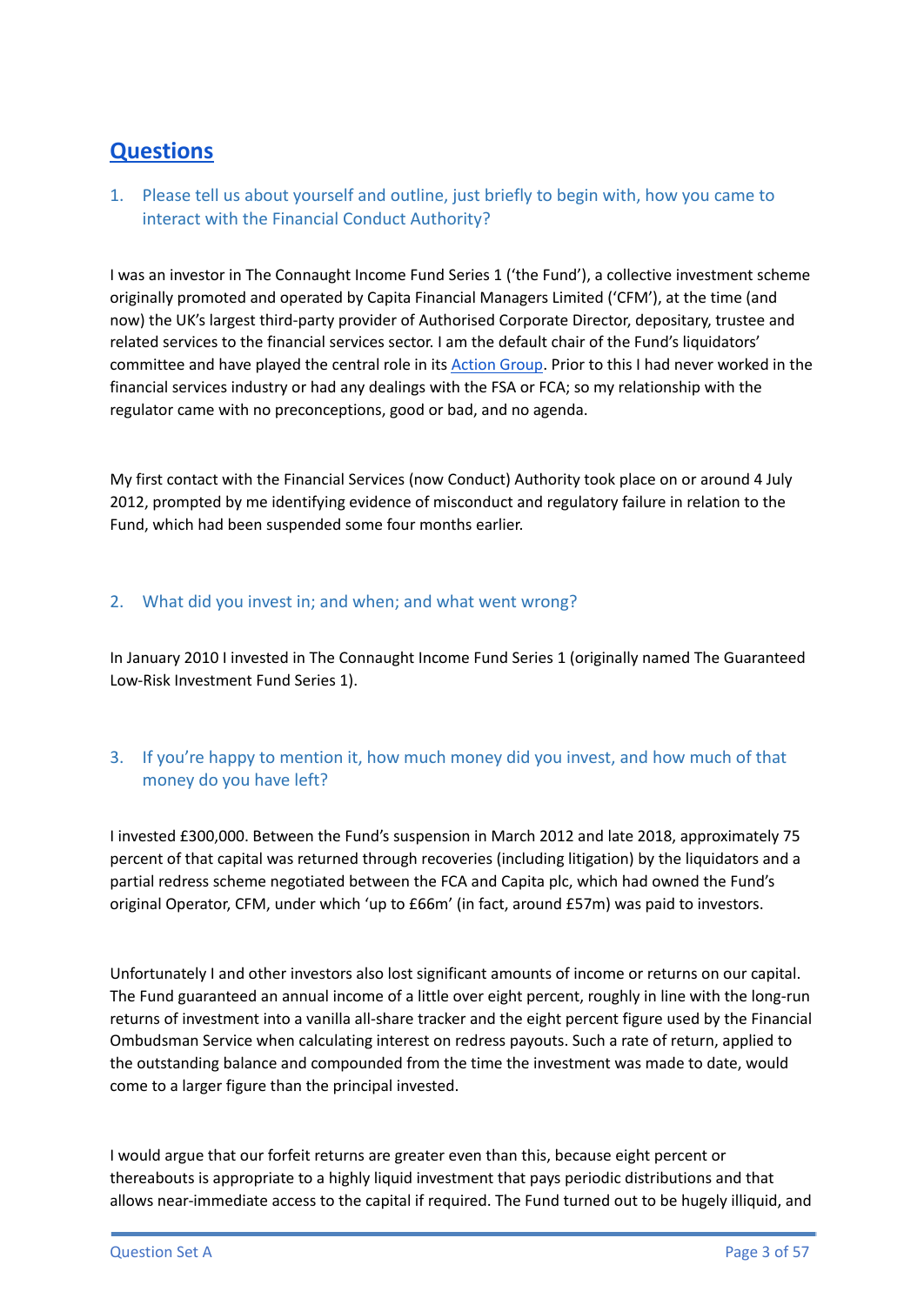it is reasonable to expect to receive an illiquidity premium. My private equity investments return around 35 percent a year and my angel investments north of 50 percent. The Fund has turned out to be less liquid than the former and only slightly more liquid than the latter.

Over and above the returns on capital, I and others who invested in the Fund have suffered further financial harms. Some have experienced consequential losses arising from the inability to access income or capital while others, me especially, have incurred very substantial time costs investigating what happened and campaigning for appropriate remedies.

Finally, in my case there's also the question of future career earnings. Once it became clear that the Fund failed because of a toxic combination of criminality, negligence and cover-up spanning scammers outside and on the periphery of the regulatory perimeter, a large firm very much within it, and the regulator, I realised that it would take a very specific combination of skills, determination and time to unpick it; I couldn't see anyone else suitably equipped stepping up to lead the process, so I did so. In deciding to devote myself to that fight, I walked away from a very well-paid career, including a hugely promising new business that, it soon became clear, would not receive the time or investment it deserved while I poured time into fighting for the interests of the 2000 victims and rebalanced my capital to provide me with sufficient passive income to be able to give up paid work for a time. I'm very fortunate to have been able to build up sufficient financial resources to give me that option; but that good fortune reflects the income I'd been earning, and is therefore a measure of the future earnings I chose to sacrifice in order to stand up for what's right.

Back then, I could never have imagined that I would still be fighting, more than 10 years later. Had I done so, I wonder whether I might simply have written off my losses and left my fellow investors to sink or swim. But actually I'm pleased I persevered: in doing so I have met people and been exposed to thinking that I would otherwise not have encountered, and I have also developed a level of understanding of the regulatory flaws that made possible not just high-profile cases such as Connaught and LCF and the many instances of mistreatment of SMEs by banks but also dozens of other scams and 'mis-selling'<sup>1</sup>. I now recognise that the path I've travelled on has put me in an almost uniquely advantaged position when it comes to making the case for reform, which in turn places a moral obligation on me to do so.

This career path means that I have spent the years from my early 40s to early 50s - for most men, our peak earning period - largely doing voluntary investigatory and campaigning work. I now find myself, aged 53, relatively unemployable, at least at the level at which I was working when the Fund was suspended, let alone where I might reasonably have expected to have progressed to a decade or so later, had I followed the trajectory I was on.

I took this route willingly, aware of the risks and possible costs; but it is absolutely clear that the Fund failed largely or wholly because of extensive regulatory failure (I believe also cover-up), that a reasonably competent regulator acting in good faith on the information and with the powers available to it at the time would have prevented the Fund from coming into existence and (even if it had failed to do so) would have closed it down long before I invested, and that the redress received

 $1$  a regulatory euphemism for fraud, usually by misrepresentation or material omission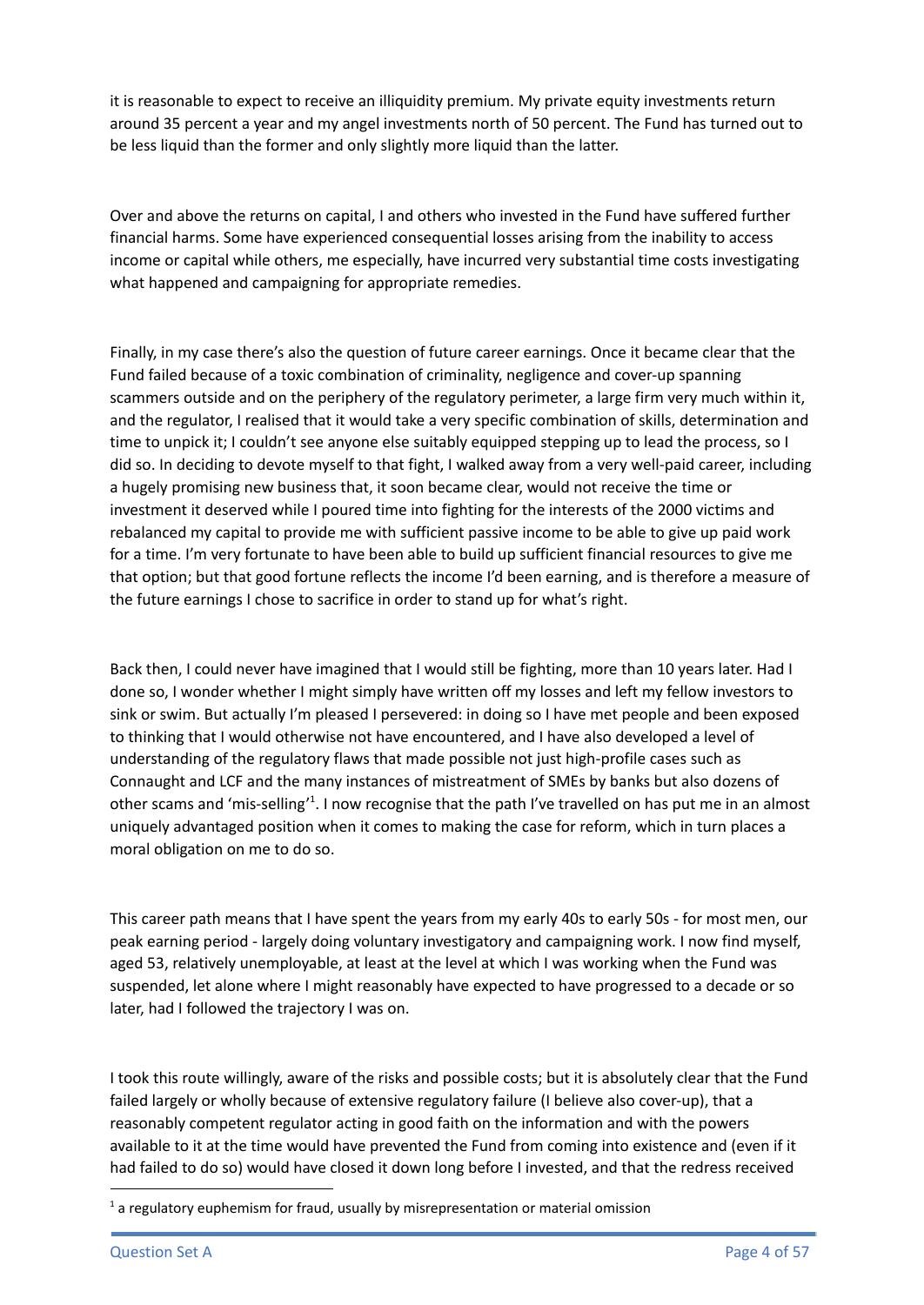by investors to date would never have been secured without the work I've done. For these reasons I gently but firmly observe that the sum I've lost, including the very significant fall in income I expect to incur for the remainder of my working life, is the result of my decision to stand up for myself and others who lost money as a result of the FSA's and FCA's shortcomings, and so is down to the FCA; I therefore hope that any eventual remediation package from the FCA or the Treasury includes recognition of the exceptional losses I have suffered.

I make this point in the knowledge that the cost must fall on the financial services industry, the taxpayer or some mix of the two. The former normally benefits from complacent and captured regulation; it is right that it should from time to time have to pick up the bills for the negative externalities that flow from such laxity. And the latter voted for successive governments, of different political compositions, that created this serially incapable, opaque, unaccountable and even dishonest regulator, and consistently ignored ample evidence that it was unfit for purpose, for a very long time. So there is also a compelling case for socialising the costs. Either way, the financial costs of regulatory failure cannot continue to be borne on the narrow shoulders of the immediate victims, of which I'm one.

As a wider observation, I believe it's essential that those among the victims of financial services misconduct and regulatory failure who campaign for improvements, and the whistleblowers who try to prevent or curtail such problems, are compensated, that the redress they receive is on the generous side of fair, and that such payments are made public. I say this because I know that the path for them can be long and tortuous, and it's essential that others considering whether or not to embark on a similar journey can see that if they're right, and if they do the right thing, they will ultimately be treated well by the nation. I'm 10 years into this fight, and the principal whistleblower in the Connaught case, George Patellis, is more than 11 years in. Leaving us out in the cold sends out an appalling message to others who find themselves facing the same choices we did. For that reason alone, and not for ourselves, redress must now be swift, generous, and public.

One of the deepest injustices about financial regulation in the UK is that there is, in the main, no means by which those who lose money as a result of regulatory failure can obtain financial redress. Later in this document, I explain why I believe Parliamentary intervention to remedy this situation is not only essential for equity and natural justice but is in fact a necessary precondition for fixing the FCA.

### 4. What was supposed to happen, and what actually happened, as far as you know?

A complete answer to this question would exceed the word length limit for responses to the entire question set! So I will give you the short version. The Fund was marketed as a bridging loan fund: investors would lend their money to the Fund (and English Limited Partnership), which would then lend it to a diversified mix of high-quality borrowers for bridging loans. A bridging loan is recognised by the industry as a loan on a residential property in a state fit for occupation and not requiring works for which planning permission is needed, having a duration of not more than six months, intended to bridge the overlap between the purchase of a new home and the sale of a previous one. Such loans are typically more expensive than conventional mortgages - those backed by the Fund were at an APR of around 17.9 percent - providing sufficient returns to enable the Fund's investors to receive returns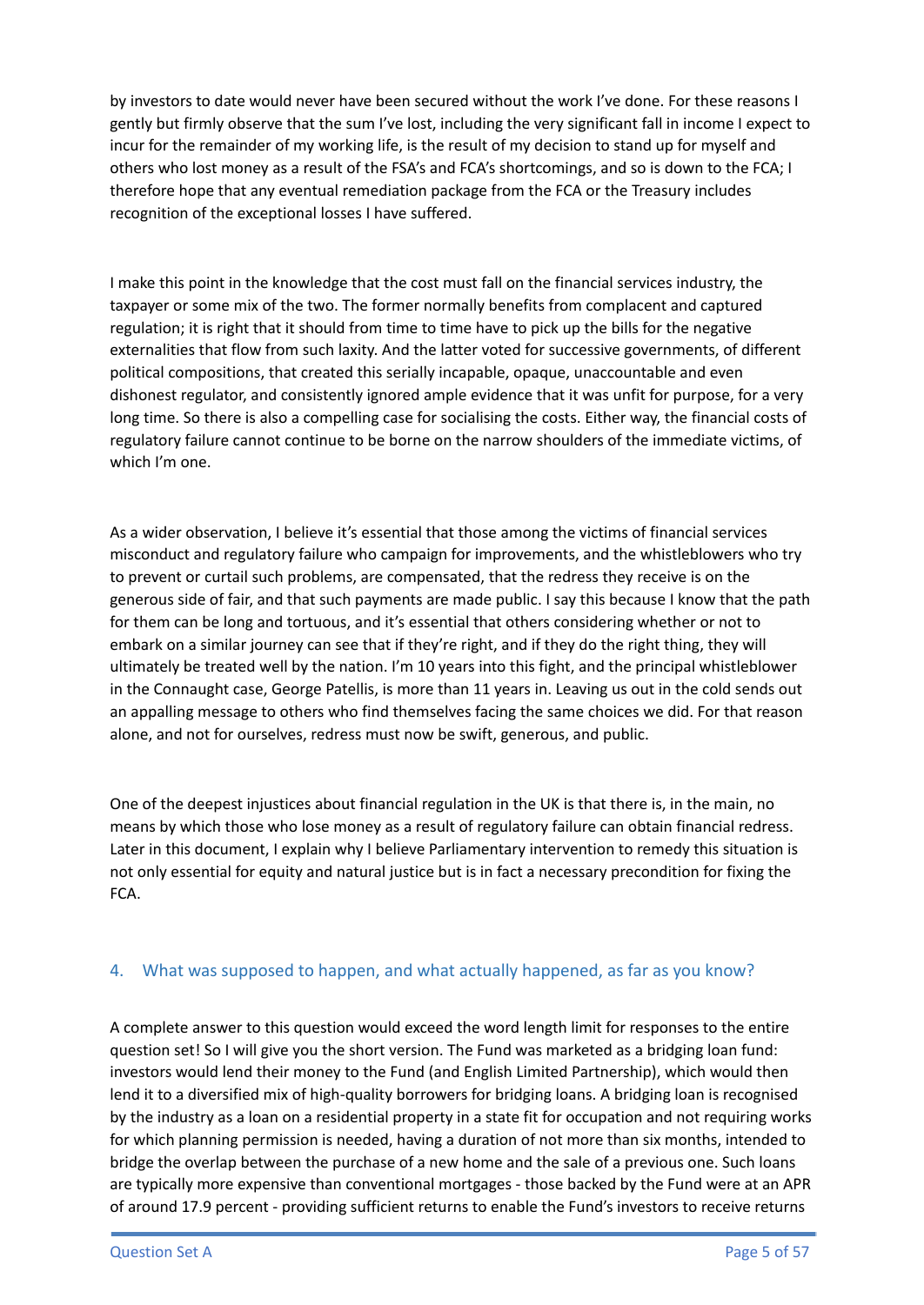of a little over eight percent and for the parties involved in operating the Fund and making the loans to generate sustainable returns. Measures were supposedly in place to limit loan-to-value ratios and ensure there were first charges on property, and guarantees were offered in respect of both income and capital.

What actually happened is described in some detail in Raj Parker's [external](https://www.fca.org.uk/publication/corporate/connaught-independent-review.pdf) review of the regulator's handling of the case. Briefly, the Fund was a Ponzi-style fraud in which many of the loans (which were in fact almost all development funding, a much riskier, less liquid, unregulated category of lending) were made to refinance previous, non-performing lending, or were provided to connected parties (or both), often at increasingly fictitious valuations and underpinned by little or no tangible security. Sometimes loans were 'approved' but never proceeded with, but monies were drawn down nonetheless by Tiuta plc ('Tiuta') (the party responsible for identifying and approving borrowers), or when loans were 'redeemed', proceeds were retained. Tiuta failed to operate a separate client account for these monies so they were commingled with the firm's own resources and used to meet its operating costs, including the lifestyle costs of its principals. Borrowers included convicted fraudsters and people with learning difficulties, LTV ratios were ignored, valuations were clearly fraudulent, charges on properties either absent or defective and audits negligent or dishonest.

This was made possible by the Fund's operator, CFM, taking on and promoting the product with literally no due diligence into the Fund or its counterparties and with only minimal oversight of or involvement in how the Fund actually operated, which differed materially from the description in the Information Memorandum, a regulated financial promotion. When CFM realised what had happened, it and the FSA jointly sought a new Operator so CFM could rid itself of the business - and, it hoped, any resulting liability. After two false starts (firms that agreed to take on the role but walked away within days when they spotted problems with the Fund), a new Operator, Blue Gate Capital Limited ('BGC') agreed to handle the matter. Another Capita subsidiary continued acting as custodian of client assets until the FSA could grant BGC the necessary permissions, and CFM provided a seconded employee to help BGC administer the handover. At no stage was there full disclosure by either CFM or the FSA of the problems both knew existed with the Fund. Thus new investment continued to be attracted into the Fund and the commingling and dissipation of funds proceeded unabated.

As a result, by the end of 2011 - less than four years after the Fund's launch, and despite having raised more than £100m from investors - the Fund was unable to honour the quarterly income distribution, which required less than £2m in cash, without support from another of the parties involved. The following quarter it was unable to pay, so the Fund was suspended. Between January 2011 and the Fund's suspension in March 2012, the FSA was fully aware that Tiuta had been stealing investors' money, that it was insolvent on a cashflow and balance sheet basis and that it was in breach of its capital adequacy requirements and multiple other threshold conditions.

## 5. What, if anything, do you believe the FCA could have done that may have prevented you from allegedly being scammed in the first place?

This is another question that could alone cause me to exceed the allocated 10,000-word limit to answer in full! I've already linked to Raj Parker's external review, which devotes 55,129 words to the topic. Like many other victims, I think it's a partial whitewash and it barely scrapes the surface in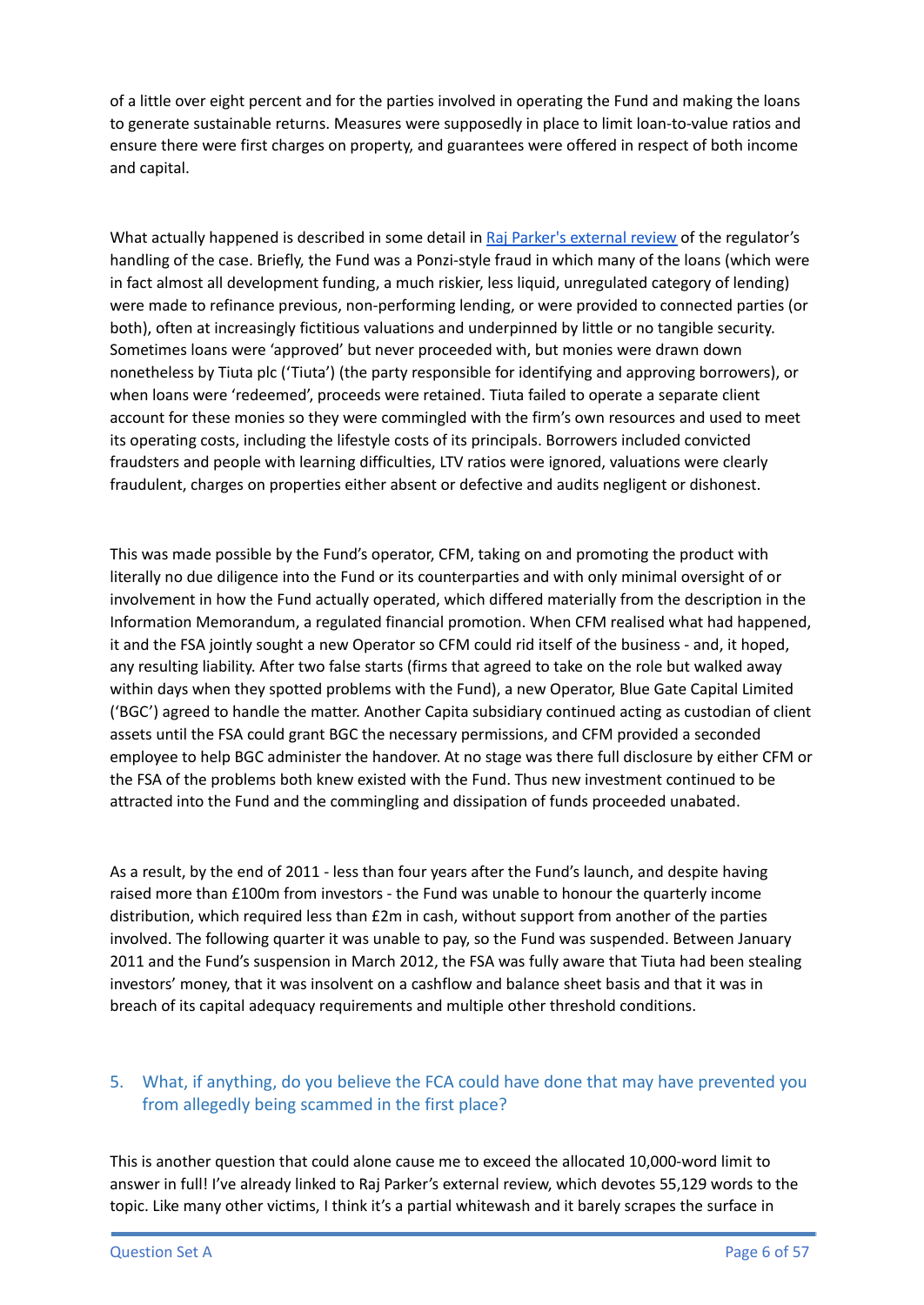terms of the full extent of the regulatory failure and cover-up. But even with those reservations, it identifies more than enough flaws in the regulator's performance to be confident that a reasonably competent regulator, acting in good faith on the basis of the information and powers available to it at the time, would have prevented me and almost 2000 Connaught investors being scammed. These shortcomings include (but are not limited to):

- Authorising Tiuta despite knowing that its 'corporate controller' had previously attempted to defraud HMRC by falsifying invoices and failing to supervise it to a minimally competent standard<sup>2</sup>;
- Failing to prosecute the founder and sole shareholder of Connaught Asset Management Limited ('CAM'), Nigel Walter, for operating an illegal collective investment scheme, namely UK Land Investments ('UKLI'), a boilerroom scam that defrauded consumers of some  $£69m$ , and failing to track his actions after he applied unsuccessfully for FSA authorisation;
- Failing to act on an alert from Jersey's financial services regulator, and another from a consumer;
- $\bullet$  Ignoring, and supposedly subsequently losing<sup>3</sup>, alerts from three whistleblowers;
- Failing to act appropriately in response to concerns raised about the systems and governance at CFM in respect of accounting errors and alleged fraud in another collective investment scheme for which it was responsible, [Arch](https://www.fca.org.uk/publication/final-notices/capita-financial-managers.pdf) cru<sup>4</sup>;
- Immediately thereafter, facilitating the transfer by CFM of the Fund to at least two operators who immediately resigned upon identifying problems with the product and a third, BGC, that did not;
- Failing to act on repeated, evidenced allegations that CAM was conducting regulated business despite being unauthorised, and that promotions for the Fund were misleading - despite knowing that the firm was led by a known fraudster;
- Identifying late, and failing to act when it became aware that, Tiuta's Compliance Manager Mike Davies was also Chairman of CAM - an obvious conflict of interest, and a flag pointing to collusion between the two;
- Allowing Tiuta to be supervised by a friend and former colleague of Mike Davies another very obvious conflict of interest;
- Ignoring evidence that BGC may have been trading while insolvent, and allowing both it and (I would argue) CAM to operate with insufficient balance sheet strength and professional indemnity insurance to meet any liabilities that might arise, a breach of the threshold conditions;
- Ignoring concerns expressed by BGC that the Fund might be trading while insolvent;
- Failing to act appropriately on a SUP15/Principle 11 alert from George Patellis, Chief Executive Officer of Tiuta, that: he had concerns about the solvency of Tiuta<sup>5</sup>; there were risks to client monies belonging to the Fund; Tiuta's systems and records were defective and his fellow directors were conducting themselves with a lack of probity;

 $2$  The firm lacked the most basic systems and procedures from the outset

 $31$  do not believe they were genuinely lost. If that were so, how come the FCA knows precisely how many there were?

<sup>4</sup> The FSA required CFM to commission a report under Section 166 of the Financial Services and Markets Act 2000 ('Section 166 report') into its systems and processes. Even today, the FCA refuses to disclose that report in response to Freedom of Information Act requests. We suspect it paints a picture of systemic shortcomings that were never remedied, and wonder if it even identifies UCIS products, perhaps even the Fund, as an area of concern. If this is true, it casts new light on why CFM resigned its role as the Fund's Operator in 2009 and raises serious questions about the extent to which that decision may have prompted by the FSA and of how much the FSA knew about risk to investors in the Fund at that time

<sup>&</sup>lt;sup>5</sup> substantiated by an independent report by insolvency specialists from BDO LLP ('BDO')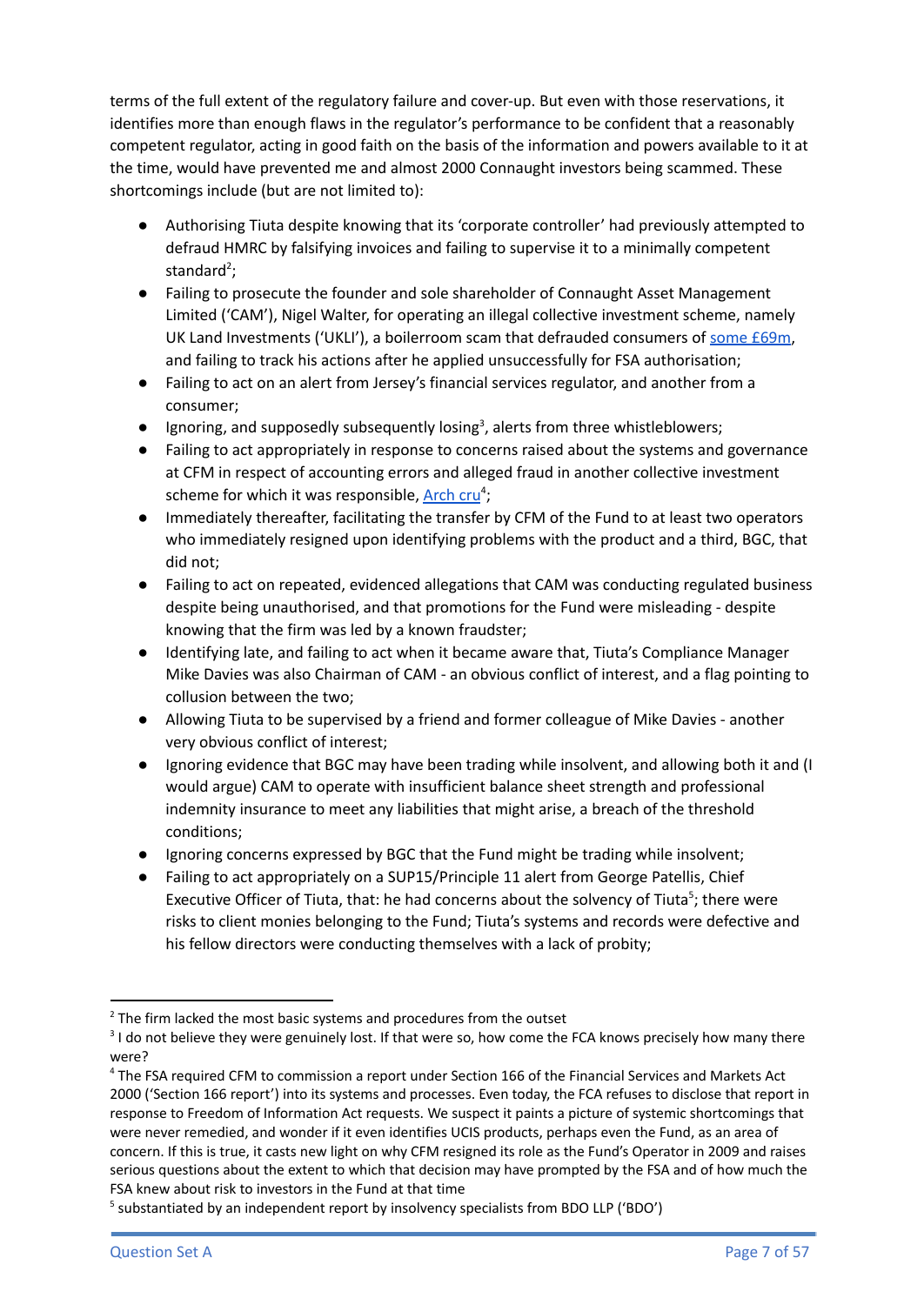- After Patellis resigned from Tiuta and returned to his native New York and the FSA required him to return to London at short notice and deliver up to them any evidence he held that substantiated his concerns; yet when he did so, it inexplicably refused to accept handover of an entire suitcase of such documentation;
- Refusing to require Tiuta to go into administration, despite advice from BDO that this should happen, overruling an FSA employee whose clear recommendation was that an insolvency process was required;
- Thereafter, allowing Tiuta to continue to trade, further dissipating the Fund's money, relying on subsequent reports from BDO which it knew were paid for by Tiuta from the Fund's resources and which contained prominent disclaimers to the effect that those reports were based solely on inputs from Tiuta's management<sup>6</sup> and that BDO had undertaken no work of its own to establish the true financial position nor the deliverability of any claimed turnaround plans;
- Overruling a Supervisor who expressed the opinion that investors in the Fund should be notified of concerns about the solvency of Tiuta, not least because that firm was the provider of a guarantee to the Fund's investors which it was unlikely to be able to honour;
- Publishing a grossly inadequate and misleading 'arse-covering' statement on its website;
- Requiring Tiuta to cease all regulated (bridging loan) lending, by implication endorsing the unregulated (development finance) lending that was jeopardising the Fund's investors' money and which breached the description of the use of capital provided in the (regulated) promotions<sup>7</sup>. This was seemingly driven by reputational concerns - the FSA believed that its own position could be enhanced by being able to argue that the small proportion of regulated lending had ceased<sup>8</sup>;
- Requiring Tiuta to return to the Fund the proceeds of all loan redemptions a requirement that proves the FSA knew that such monies were being retained (theft); no attempt was made to notify the police or other law enforcement agencies of this criminality<sup>9</sup>;
- Mistakenly believing that CAM was regulated by the Guernsey Financial Services Commission when in fact it was a UK-based company so if, as was the case, the firm should have been authorised, that authorisation should have come from the FSA itself

These are just a few examples of what happened prior to and during the Fund's life; I have not rehashed what happened after it was suspended in March 2012 since you have asked at this stage about how my losses might have been prevented, not how monies might have been recovered and steps taken to protect others and deter other misconduct. Parker's review is fairly helpful on these points up to the FCA-imposed cut-off date in March 2015. There has to date been no third-party analysis of events since then; in my view such an exercise would raise even more grave concerns about the competence and, in particular, the integrity of the regulator than Parker's one looking at the earlier period.

 $6$  about which, the FSA already knew there were grounds for concern

<sup>&</sup>lt;sup>7</sup> The Fund's investors were never notified of this change; it was buried on Tiuta's entry on the FSA register

<sup>&</sup>lt;sup>8</sup> This technique of encouraging a firm to run down regulated activity, and even to reverse a firm's authorisation, is a technique the FSA/FCA has used in other cases to create plausible deniability for itself in cases where there has been misconduct enabled by regulatory failure

<sup>9</sup> The FSA varied Tiuta's permission (VOP) in June 2012. The variation required Tiuta to return redemption money to the appropriate funder when a loan redeemed. This VOP was added 3 months after the Fund was suspended and 17 months after the FSA first knew Tiuta was using redemption money for its own purposes surely evidence of the FSA trying to create an evidence trail, after the event, falsely implying that it had been on top of events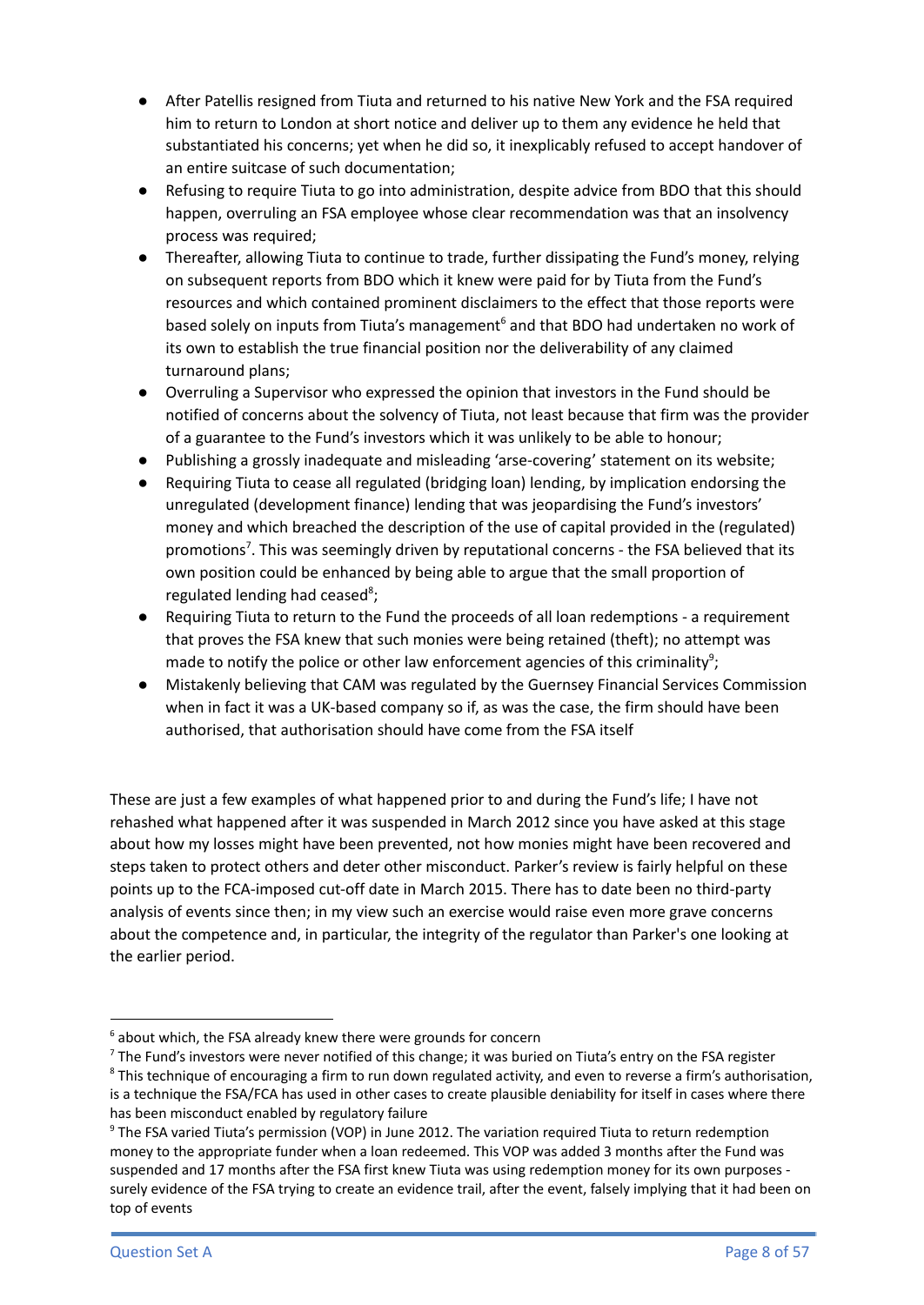In particular, any such exercise would have to answer some very difficult questions, including:

- Why did the regulator try to pin the blame on the independent financial advisers who put clients into the Fund (despite two sets of legal advice indicating they were not culpable)?;
- Why did the FCA rule out in June 2013 using its Enforcement powers against any other parties involved (a position we know to be incorrect, since we subsequently bullied and blackmailed it into reversing its stance and found there were regulatory breaches by both operators, CFM and BGC [there were breaches by other parties that have not been subject to such investigations])?;
- Why did the FCA refuse to issue a restitution order against CFM, which had deep pockets, but obtained a Pyrrhic one against BGC, which did not?;
- Why have there been no fines, removals of permissions or from the register, or prosecutions, of any of the authorised persons (firms and individuals) involved, almost a decade on, and why have none of those outside the regulatory perimeter been prosecuted, whether for criminality or for conducting regulated activities without being authorised to do so - despite ample evidence against multiple parties?;
- Why, until the publication of the Parker review in December 2020, did the FCA refuse to acknowledge any negligence or dishonesty in its handling of the case, both during the Fund's life and subsequently - especially given that its own internal review (circulated February 2016) apparently identifies multiple failings?;
- Why is the FCA's senior leadership team now falsely claiming that Connaught investors have been compensated in full by the partial redress scheme it negotiated with CFM and Capita in November 2017 and that resulted in payments being made approximately a year later, when it is self-evident that such losses still exist?;
- Why did the FCA allegedly persuade or even compel Woodford Investment Management to use CFM as its authorised corporate director (ACD) for its flagship Equity Income Fund, given what the FCA knew about CFM because of the Arch cru and Connaught cases? And why did Chris Martin, a key member of the regulator's Complex Events Team that supposedly investigated the Fund's collapse, wind up as Compliance Manager at Woodford, where he seemingly had no problem with the choice of AFM?

I expand on a number of these themes later in this document.

## 6. What interaction have you had with the FCA about what happened?

As you would expect given my roles with the Action Group and the Fund's liquidators' committee, I've had extensive dealings with the FCA (and FSA before it) over the past nine and a half years, from call centre level to that of successive CEOs. I'll therefore focus on some notable events and my observations thereon, in broadly chronological order, rather than try to provide an exhaustive list.

I mentioned in response to question 1 that my first interaction with the FSA came in early July 2012 when I phoned in to report initial evidence that the Fund had failed due to a combination of misconduct and regulatory failure. The switchboard put me through to Lorraine Wadhams, who was supervising Tiuta, that being an authorised firm and the epicentre of the alleged fraud.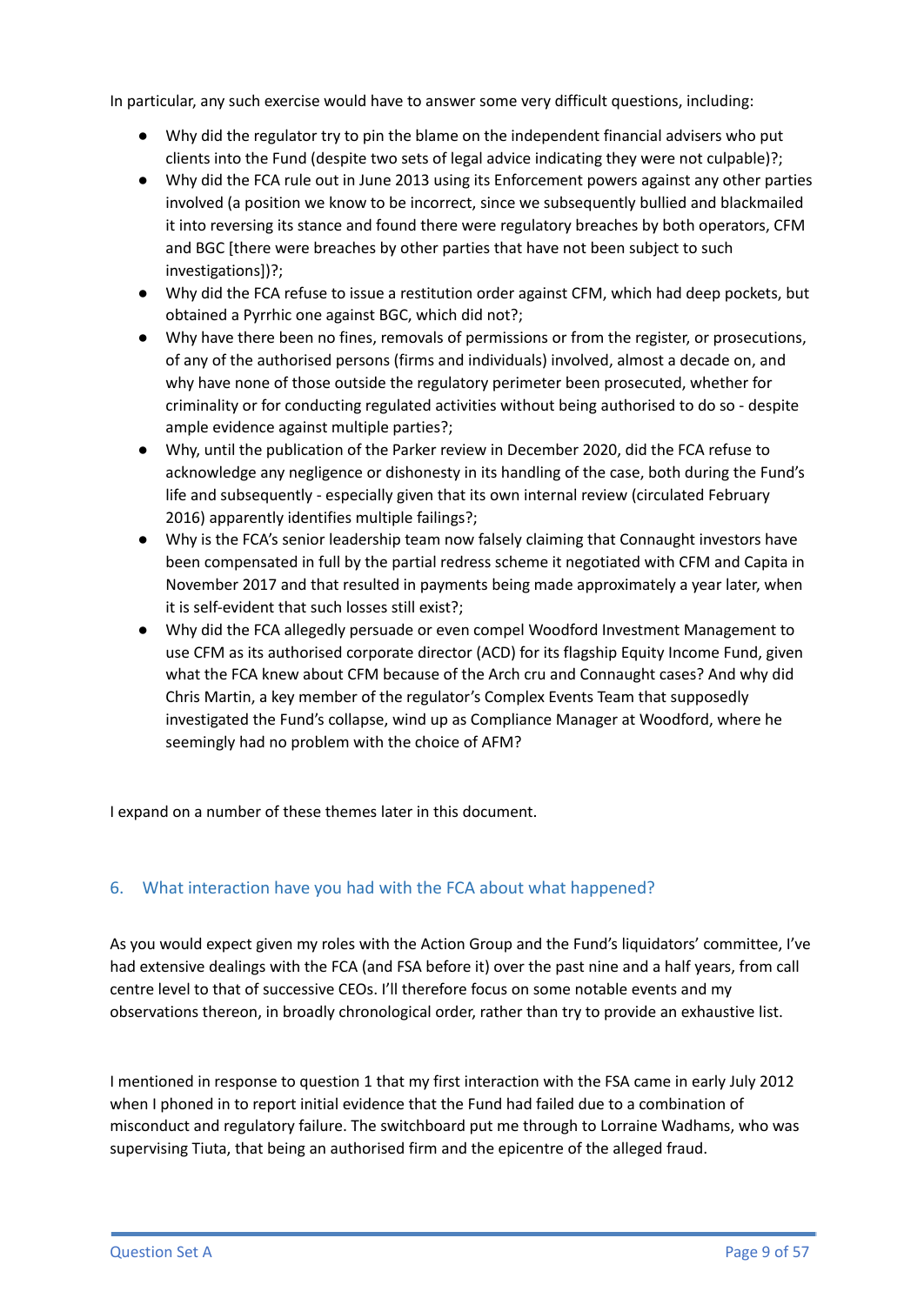Her reaction to my call was unexpected, to put it mildly. She refused to accept evidence from me, or to meet with me or other members of the nascent Action Group, who had also begun to look into what had happened. The unspoken message was, 'Go away; we're in charge, and we'll decide whether and how this gets investigated.'

So unusual was her response, and so unhelpful, that I became suspicious and started to investigate. I noticed from Wadhams' LinkedIn profile that she had previously worked at a sub-prime mortgage lender called Infinity Mortgages, a name that rang a bell. So I checked the profiles of some of the Connaught nominals and soon realised she had worked there alongside Mike Davies, who was both the Compliance Manager of Tiuta and the Chairman of CAM. So Wadhams was supervising, and now presumably investigating, a firm whose Compliance Manager was a former colleague, and who may also have been the link in any suspected collusion between that firm and CAM. Could this explain why she was so reluctant to engage with an external stakeholder who might have evidence against that firm?

A few weeks later, the Action Group published a blog [entry](https://connaughtactiongroup.com/2012/08/13/poacher-and-gamekeeper-getting-familiar/) entitled *Poacher and Gamekeeper: Getting Familiar?*, which highlighted legitimate concerns about the implications for conflict of interest management at the regulator and for the regulator's investigation of what happened to the Fund.

The FSA's response to this blog was not to eliminate the potential conflict of interest by moving Wadhams but rather to engage notoriously aggressive (and expensive) libel lawyers Carter-Ruck to send me a letter threatening litigation. I pointed out that I did not own the domain name, host the website or control its content and offered to pass on the correspondence to the site's editor. I should mention that, fortuitously, a prescient member of the Action Group had anticipated the risk of litigation and had arranged for all three aspects of ownership and control of the website to be based in the United States, where freedom of speech legislation would put it largely out of reach of such claims. The editor responded to the FSA with a without-prejudice offer of a right of reply if it could demonstrate that any part of the disputed blog entry was factually incorrect. Unsurprisingly, the offer was never taken up, but questions such as how much the FSA spent on Carter-Ruck and whether threatening an Action Group that was exposing regulatory failure was an appropriate response or an acceptable use of levy monies have never been answered.

Thereafter, updates to the Action Group website often contained barbed references to its American links, trolling the FSA/FCA by pointing out that the site could not be bullied into silence about events that were (and are) uncomfortable for the regulator.

Soon after the Carter-Ruck episode, I wrote to the then Chief Executive, Hector Sants, who passed my correspondence to Nausicaa Delfas, who was the overall head of the regulator's Complex Events Team ('CET'). So far as I can determine, 'Complex' is a euphemism for 'reputationally challenging', in that CET existed to deal with cases that were politically sensitive, perhaps because there was the suspicion or actuality of regulatory failure or capture, which might make it difficult to pass them to Enforcement for investigation and action. I suspect that CET had previously been involved in cases such as Keydata and Arch cru, and know that it negotiated the widely-criticised Interest Rate Hedging Product Redress scheme (confirmed by John Swift QC's [independent](https://www.fca.org.uk/publication/corporate/independent-review-of-interest-rate-hedging-products-final-report.pdf) review, which was highly critical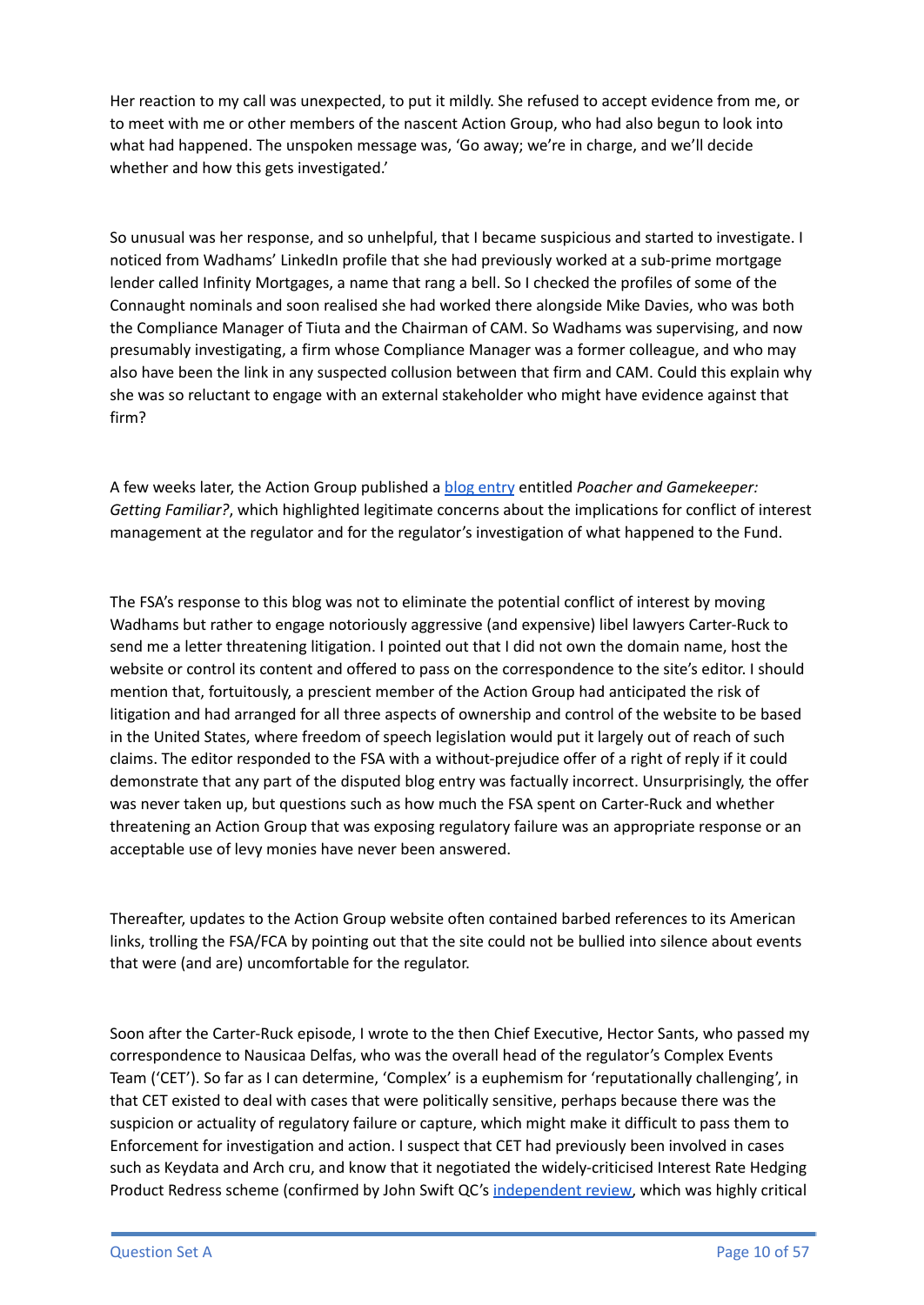of the regulator's decisions not to impose restitution orders or a redress scheme and its decision to introduce sophistication tests to the voluntary scheme that had the effect of denying redress to around a third of cases by volume but three quarters by value, for which there was no basis in law or the regulations) and was heavily involved with another contested project, the investigation into the actions of RBS' Global Restructuring Group.

I met and corresponded with Delfas and her team on a number of occasions in the Autumn of 2012. They encouraged me to pass on to them any evidence I held or became aware of, and to persuade others to do the same.

One key piece of evidence I provided to them at that time was a set of [minutes](https://drive.google.com/file/d/1C4MGoiKr6x2pw60Cl-bWVMbXL54O0hrh/view?usp=sharing) of a meeting between the principals of CFM and those of CAM that took place in September 2009 in which the former shared with the latter their concerns about the Fund, which they cited as reasons for wanting to terminate CFM's role as its Operator. This was significant for four reasons:

- 1. The principals of CFM should have made a Principle 11 disclosure to the FSA about those concerns. If they did so, we needed to know why the FSA did not intervene to ensure the Fund was suspended, the loans redeemed and any shortfall met by CFM; and if CFM did not make a Principle 11 disclosure, it would be in clear breach of its regulatory obligations, which had profound implications for its liability to the Fund's investors;
- 2. Given this proof that CFM knew that there were grave problems with the Fund, we also needed to know whether those concerns were shared with or withheld from the firms they were trying to line up to take over the Operator role. If they were withheld, again that could form the basis of regulatory action against CFM;
- 3. We know that CFM withheld those concerns from the Fund's investors and that it misled them about the true reasons for its decision to cease being the Operator (it cited a strategic decision to move away from UCIS products). Had it told the truth, the Fund would either have been suspended or fixed. The decision to withhold this information and lie to consumers would also provide grounds for regulatory action;
- 4. It meant that losses incurred by investors *after* that meeting, and after BGC, were also the result of CFM's behaviour during its period as Operator, and not just those that took place prior to the meeting or during its Operatorship

I should add that the only circumstances I can envisage in which the receipt of this evidence would not be seized gratefully by the FSA and immediately used as grounds to commence an Enforcement investigation leading to the issuance of a restitution order requiring CFM to compensate the Fund's investors for the totality of their losses and to other remedies that would either have removed the firm from the register, and hence the industry, or would have removed its then leadership team and required the firm to undergo significant change under new senior managers in order to retain its permissions, would be if the regulator had been an active and engaged party in the decisions made by CFM at that time. Or, to put it more bluntly, the only reason I can think of why the FSA would not immediately go for CFM's jugular is if the FSA had endorsed or even encouraged CFM in its decision to walk away from the Fund, without disclosing the problems to new Operators or consumers. I speculate in answering question 7 about why the regulator might have wanted CFM to behave in that way.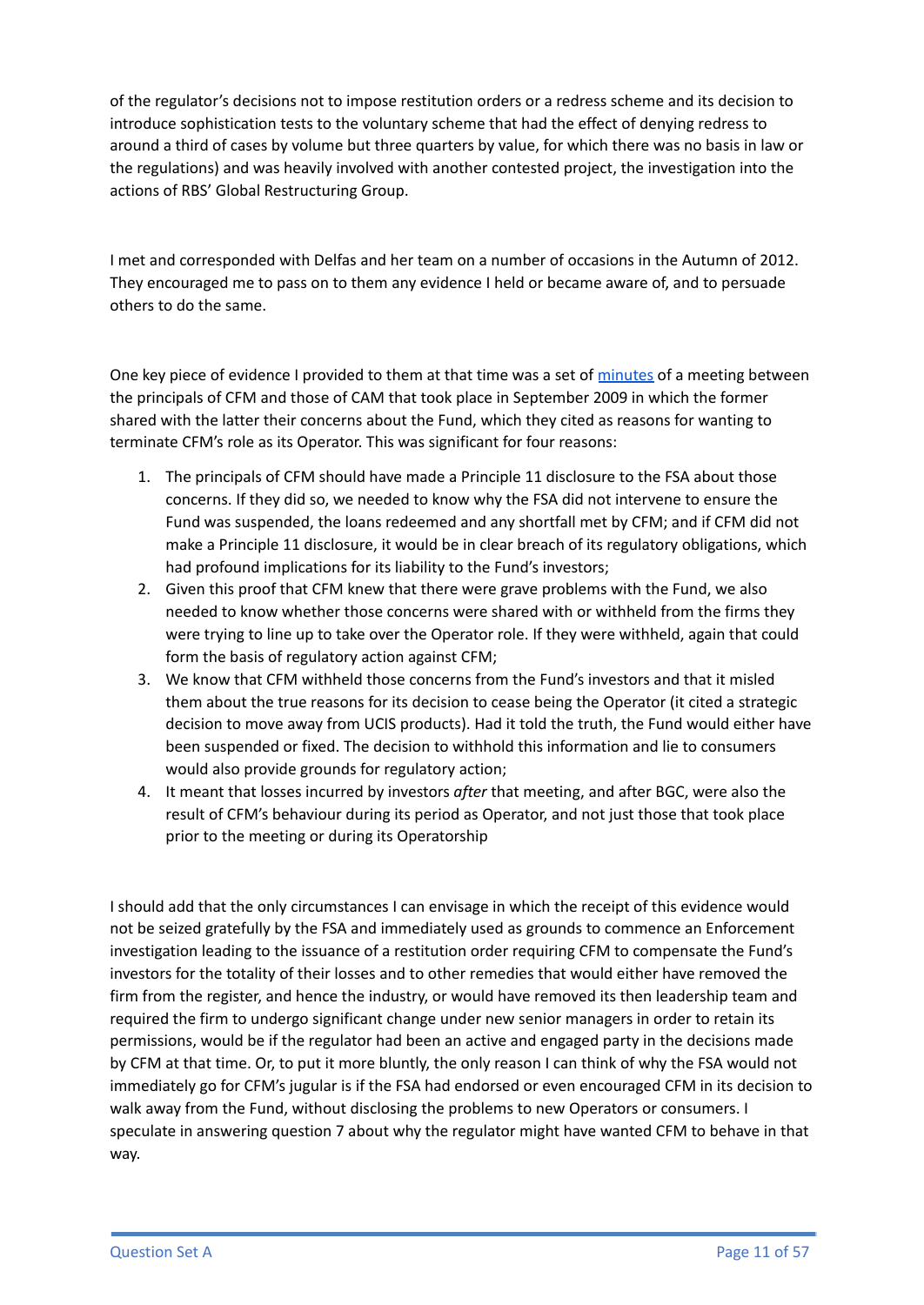While I stress that I have no specific evidence that this is what happened, the FSA's response to disclosure of the crucial minutes was wholly consistent with this hypothesis, and made no sense whatsoever if you believe that the regulator was and is a 'good faith actor', genuinely interested in getting redress for mistreated investors and keen to protect other consumers from authorised persons who breach regulations. I was politely thanked for providing the minutes; but that's all that happened. I had hoped, and perhaps even expected, that I would be invited in to talk about how I came by them, how I knew they were genuine, whether I could introduce them to the person who had provided them to me, whether that person might be a conduit to other evidence. None of that happened then, and none has taken place since, almost a decade later.

Rightly or wrongly, I took this as a signal that the FSA was in some way compromised. A picture was beginning to form of an organisation that wanted me to provide information not so it could investigate the firms and individuals involved but because it wanted to know what I knew, for its own reputational and risk management purposes. And indeed we now know from the Parker report that the FSA's first instincts were to scapegoat independent financial advisers ('IFAs') through whom the Fund was distributed and that a key committee, ERIC, decided as early as June 2013 that the regulator would not use its Enforcement powers against any of the firms or senior managers involved (it also recommended that this decision be communicated to investors; this never happened, and indeed the regulator continued to give the impression that it was investigating and was contemplating such action. Had we been notified of the decision at the time, we might well have taken it to judicial review.)

My response was to put more of the information in the public domain. I suggested to the Action Group website's American editor that a blog on the CFM minutes might be in order; you can read it [here](https://connaughtactiongroup.com/2012/11/16/will-crapita-take-the-rap/). Even now, I find it both alarming and deeply suspicious that the FSA/FCA did not immediately launch an Enforcement investigation, and I consider it to be one of the many flaws of the Parker report that it does not address the question of why this did not happen.

I should mention that the FCA changed a key aspect of its procedures in relation to interacting with consumers, some time after my experience with Wadhams. It instructed its phone operators not to put through calls from consumers to named departments or individuals but, rather, to direct them to its call centre. While I can't prove that this happened as a result of the abovementioned incident, I can say that it caused me immense frustration. There were several occasions when I needed to speak with FCA officers and instead had to deal with poorly recruited, ill-trained, disempowered and demotivated functionaries from the call centre, operating inflexibly to predetermined response scripts. So it did not surprise me to read in Dame Elizabeth Gloster's report into the [collapse](https://assets.publishing.service.gov.uk/government/uploads/system/uploads/attachment_data/file/945247/Gloster_Report_FINAL.pdf) of London Capital & [Finance](https://assets.publishing.service.gov.uk/government/uploads/system/uploads/attachment_data/file/945247/Gloster_Report_FINAL.pdf) plc that the call centre missed hundreds of opportunities to escalate upward concerns expressed by consumers about that firm and on many occasions gave them incorrect information and flawed advice.

As a result, on the occasions when I've had to speak with specific individuals from the FCA, I've had to implement a workaround: I'd phone the FCA switchboard (its personnel don't give out direct numbers) and pretend to be a senior executive from an authorised firm in order to be put through. It speaks volumes to me about the culture of the FCA that it has instituted a policy that literally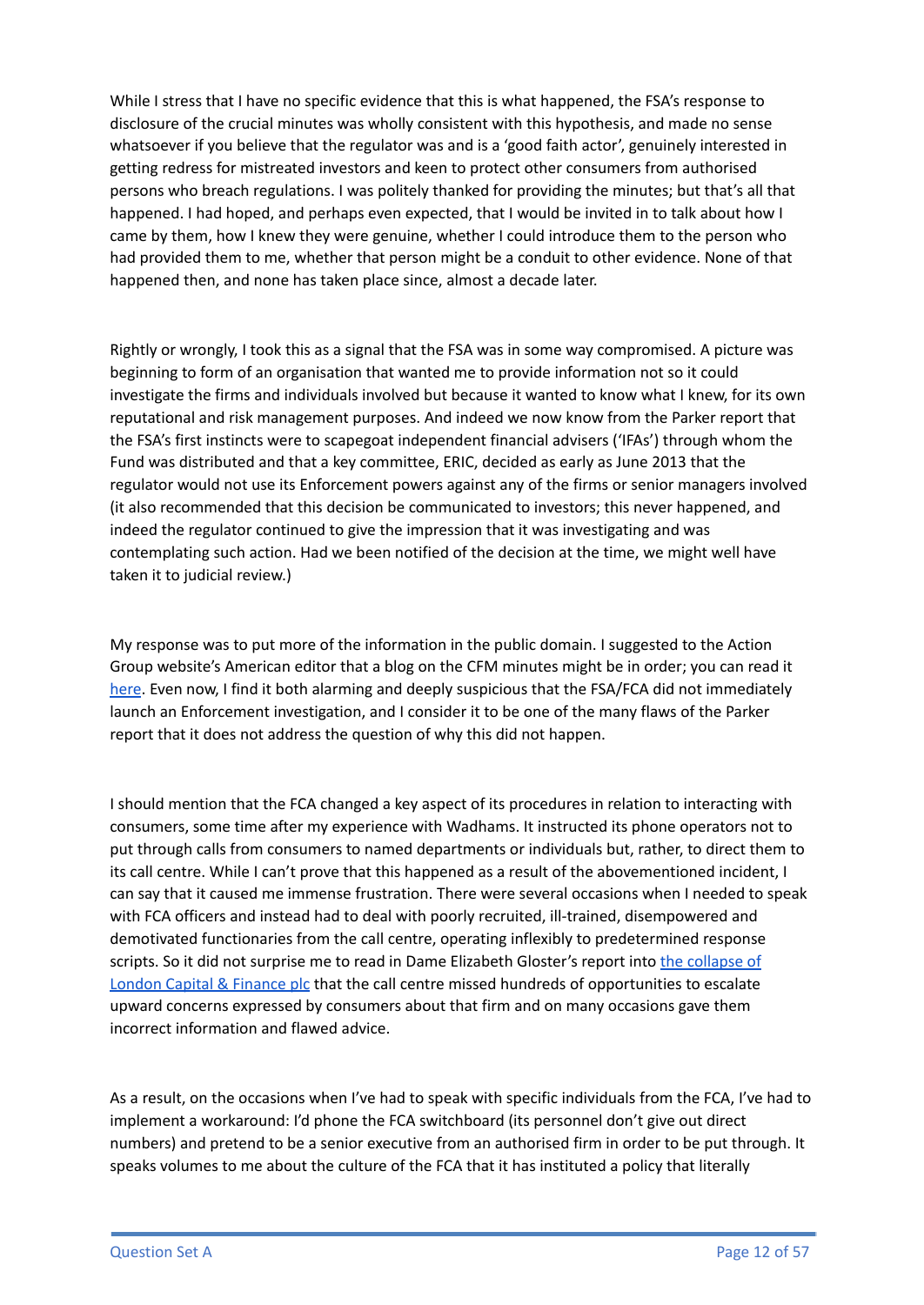prevents its people from hearing the voices of consumers, while allowing it to continue being exposed to those of the industry.

Another touch point between the regulator and myself in Autumn 2012 was my request for there to be a review of the regulator's handling of the case. By then I was aware of many shortcomings, and I guessed there were many more of which I was as yet unaware. My motivations were two-fold:

- 1. If I could establish that there was regulatory failure, whether due to incompetence, dishonesty or both, evidence of the same might lead to the payment by the regulator or the Treasury of redress; and
- 2. Whether or not such an investigation led to financial remedies for the Fund's investors, it would provide transparency about regulatory shortcomings, which ought to lead to improvements that would result in other consumers being better protected and served in the future

Unfortunately the FSA refused, arguing that an investigation might impair its ability to investigate. Given we now know that the FSA was not actually investigating at that point, and did not intend doing so, that response was in my view dishonest. It came from Delfas, who went on to become the FCA's Chief Operating Officer. She is now acting Chief Executive Officer and Chief Ombudsman at the Financial Ombudsman Service, and I have reason to believe it is the intention of the FCA's board that this secondment will in time be made permanent. Whether this happens or not, I believe the FCA is already in breach of its obligation under [Section](https://www.legislation.gov.uk/ukpga/2000/8/part/XV) 212(5) of the Financial Services and Markets Act 2000, which obliges the FCA to appoint to the Ombudsman a Chief Executive who is independent of the regulator.

Between then and 2014, my focus was on placing stories in the media and briefing politicians with the intention of encouraging them to ask questions of the Minister in correspondence and the House and for there to be relevant Parliamentary debates. The idea was to put pressure on the FCA to proceed with its claimed strategy, which was to lean on Capita, parent of CFM, to reach a negotiated settlement.

I met with Delfas and her direct report, Simone Ferreira, on 10 December 2014 to express my concerns about the implementation of that strategy. I doubted that Capita would pay up, because there had been no Enforcement investigation and hence the FCA did not have sufficient evidence of wrongdoing by the firm for it to believe that a restitution order, fines, prosecutions and removal of permissions would follow if it refused to compensate victims. Sadly, that fear was justified, because negotiations - which had begun in July 2014 and been extended several times - broke up without a settlement in March 2015.

Another factor in that failure which I feel I must bring to your attention as it has a bearing on my assessment of the individuals involved is an [interview](https://www.moneymarketing.co.uk/news/exclusive-martin-wheatley-warns-on-unsuitable-budget-products/) given by the then Chief Executive of the FCA, Martin Wheatley, to Money Marketing magazine, published on 8 January 2015 - a sensitive time for the negotiations between the regulator and Capita. In it, he said the following: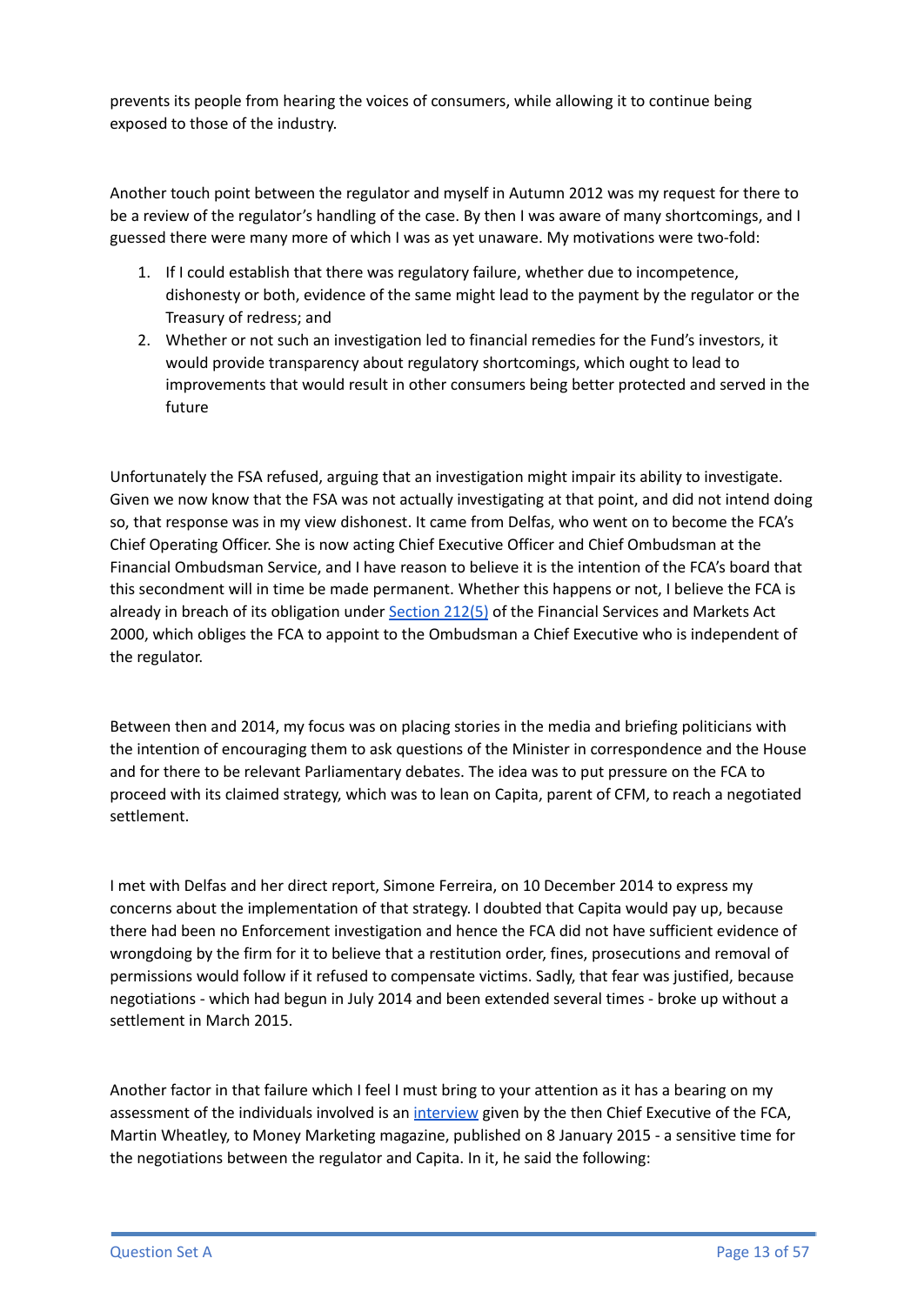*"Given the problems we have had with Arch cru and Connaught, it is interesting whether those products would have been sold in a world where there was not that commission payback. There* clearly is a cost [to the RDR], but I hope there will be benefits, and one of the benefits frankly is fewer *scandals that fall on the Financial Services Compensation Scheme and then on the industry."*

It's my view that it was grossly inappropriate for Wheatley to make *any* public statement about the underlying causation of the Fund's collapse while a team from the FCA was engaged in protracted negotiations with the parent of the deep-pocketed authorised firm clearly responsible for those losses, let alone for him wrongly (and knowingly so)<sup>10</sup> to ascribe blame to IFAs. Unfortunately, Parker is silent on whether Wheatley was just a fool out of his depth or whether the interview was some kind of signal to Capita that the regulator had its back; either way, the FCA went into those negotiations without the collateral needed to succeed, and its already weak negotiating position was fatally undermined by its own CEO. Small wonder it wasted a further nine months achieving nothing of value.

The upside of this failure is that it provided us with the leverage needed to finally get the Enforcement investigation commissioned in March 2015 that should have started in 2012 (actually, it could and should have started in January 2011, when Patellis blew the whistle, or probably even in 2009 when the Operator role was resigned by CFM against a backdrop of an FSA-mandated Section 166 report following the collapse of Arch cru; but I'm going from the date on which I first provided evidence that I knew at the time constituted grounds for starting such an investigation).

In effect, the purpose of the political and media campaign between 2012 and the end of 2014, and of my correspondence with the FSA/FCA during that time, was to bully and blackmail the regulator into going down the Enforcement route: we were in effect saying, 'We've given you ample evidence of wrongdoing; if you don't act, we'll be going after you for not acting instead of the firms for their misconduct. To save yourselves, you have to throw your partners in crime to the lions. Your choice!'

The handover to Enforcement came at an interesting time, because Mark Steward had recently been appointed to lead that department. A wiry, perhaps even pugilistic Australian, Steward is, for good or ill, quite different to the other senior FSA/FCA executives I've dealt with. Many would disagree with my assessment, but he's probably the only person I've encountered at or near the top of the organisation who does not strike me as a high-functioning sociopath who smoothly trots out the party line about being a proactive, pro-consumer organisation while deploying sophisticated passive resistance to protect the regulator, industry wrongdoers or both.

Steward began attending periodic meetings of the Fund's liquidators' committee. He explained early on that he'd removed many members of the team initially tasked with the Enforcement investigation on the basis that they were conflicted, and replaced them with his own choices (some of them fellow Aussies, presumably from ASIC, where he began his regulatory career). Obviously, it's a concern those he removed were ever deemed acceptable team members, but his admission and action provided some early grounds for cautious optimism.

 $10$  The Parker review confirms that the FSA received not one but two sets of legal advice following the Fund's collapse confirming that IFAs were not the underlying cause of investors' losses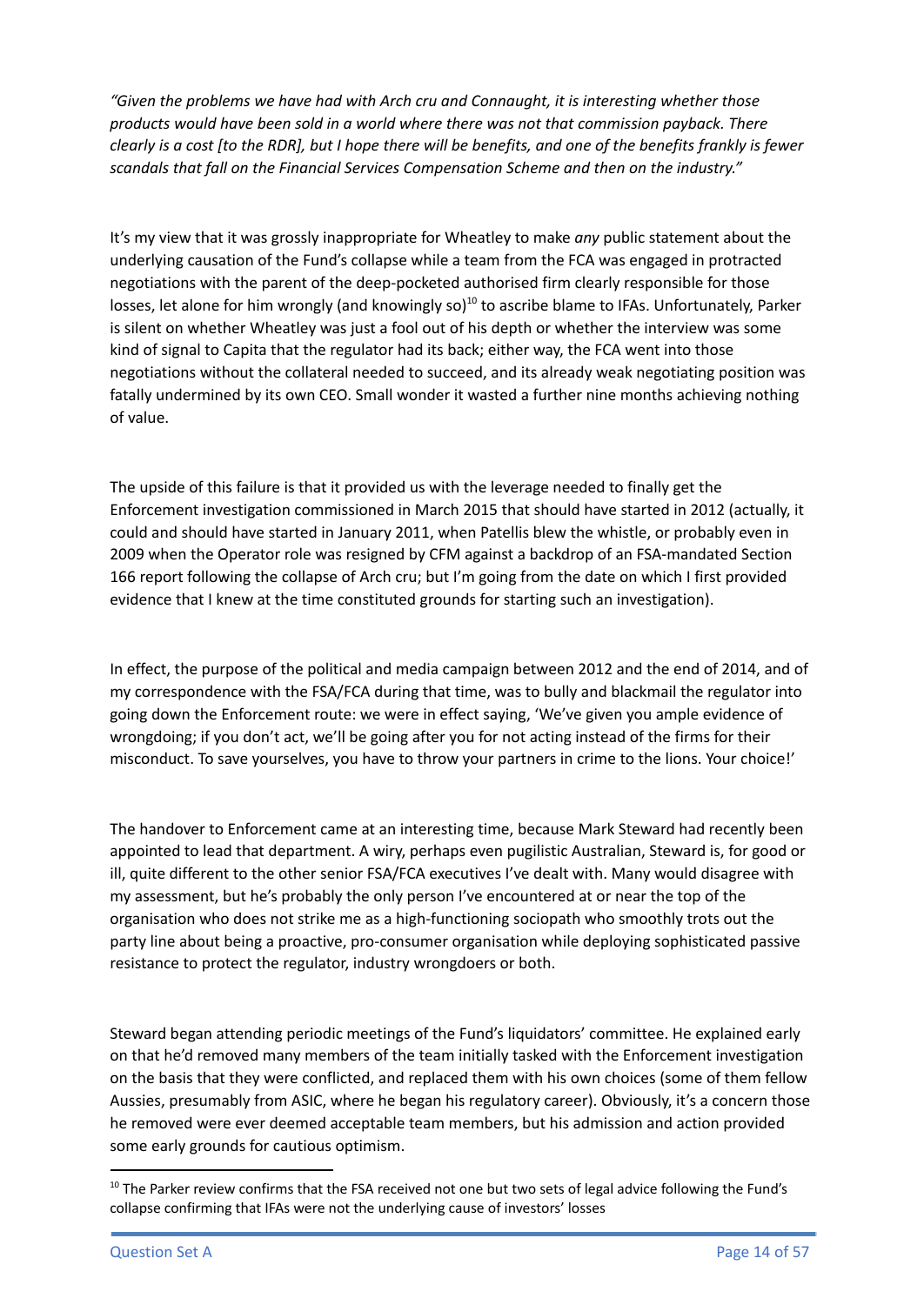Unfortunately the investigation took longer than we might ideally have liked (until November 2017, two years and eight months), the <u>Final [Notice](https://www.fca.org.uk/publication/final-notices/capita-financial-managers-limited-2017.pdf)</u> was less critical than it might have been<sup>11</sup> and the voluntary redress package fell far short of putting victims in the position they would have been in had they not invested in the Fund<sup>12</sup>. Coincidentally (or perhaps not), the settlement was followed by the award of a valuable, multi-year contract by the Financial Services Compensation scheme to Capita plc to provide outsourced claims [management](https://www.fscs.org.uk/news/protection/capita-win/?gclid=CjwKCAjw9aiIBhA1EiwAJ_GTSjBm5vukwGbXT7lbMweQMwMjDxpruoV-LiBYE9Y4xn7L9I_XqLXYABoCi_oQAvD_BwE) services. A backdoor bung from another member of the 'three Fs' regulatory family under the FCA's control, in return for Capita coughing up in controversial circumstances?

The announcement of the redress scheme was a step forward; but, critically, based on the interactions we had with Steward at the time, it was not intended to be the end of the story. Conversely, the FCA had publicly stated that other Enforcement work was ongoing - into BGC, and perhaps into other parties. Steward was forthright about the fact that he would not continue such work unless 'there was realistic prospect of material financial upside', a clear signal that we should expect further redress from his team's continuing efforts.

Sadly, this was not to be. On 18 December 2020 the FCA published its Final [Notice](https://www.fca.org.uk/publication/final-notices/blue-gate-capital-limited-2020.pdf) summarising the outcome of its investigation into BGC. Ironically given the absence of a restitution order in the far more serious CFM case, there was one awarded against BGC - but only for £203,007. This was not only a derisory sum but a liability the firm could not meet: by then, its minimal balance sheet and insufficient professional indemnity insurance<sup>13</sup> had been dissipated, and so far there is no suggestion that the FSCS will meet the shortfall.

Worryingly, the FCA's accompanying [announcement](https://www.fca.org.uk/news/press-releases/blue-gate-capital-limited-ordered-pay-connaught-investors) repeated the lie that the 2017 Capita settlement<sup>14</sup> had put investors, as closely as possible, in the position they would have been in had they not invested in the Fund. This followed the FCA's [response](https://www.fca.org.uk/publication/corporate/connaught-independent-review-response.pdf) to the Parker review, published the previous day, which misleadingly implied<sup>15</sup> (but did not directly state) that Connaught investors had recovered at least their initial capital. I emailed Nikhil Rathi asking him to retract those two statements and publish a suitable correction; he refused. So I submitted a formal [complaint](https://drive.google.com/drive/folders/1DPe5iYG2ApdZ92SS_8hRaFP0aL6joqfq?usp=sharing), both about the statements and the refusal to correct them. The FCA is supposed to respond to complaints having investigated, 'as quickly as possible', providing its its findings or setting out an alternative,

 $11$  CFM breached far more Principles than the two identified in the Final Notice

 $12$  The intention of the settlement was to return to investors their initial capital, less any income distributions received during the Fund's life and the amounts of capital returned since its suspension. For investors to have been put in the position they would have been had they not invested in the Fund, the income received during its life would not have been deducted and there would also have had to have been compensation for the consequential losses and opportunity costs identified in my answer to question 3

 $<sup>13</sup>$  the inadequacy of which ought to have resulted in it breaching its threshold conditions years ago - I would</sup> argue the firm should never have been authorised, and should certainly never have been the Operator of a £100m+ UCIS fund with known problems - raising further questions about the competence of both Authorisations and Supervision teams in respect of the Fund

 $15$  Par. 1.2: 'Although the Fund failed 8 years ago and investors have now received these funds...'  $14$  which actually resulted in payouts for investors in late 2018 and early 2019, due to Capita by that time being in breach of its banking covenants and having to sell business units - including, with the FCA's approval, its financial services arm, CFM included, to the Australian group, Link - in order to honour its liability under the voluntary redress scheme, combined with appalling record-keeping by some SIPP platform providers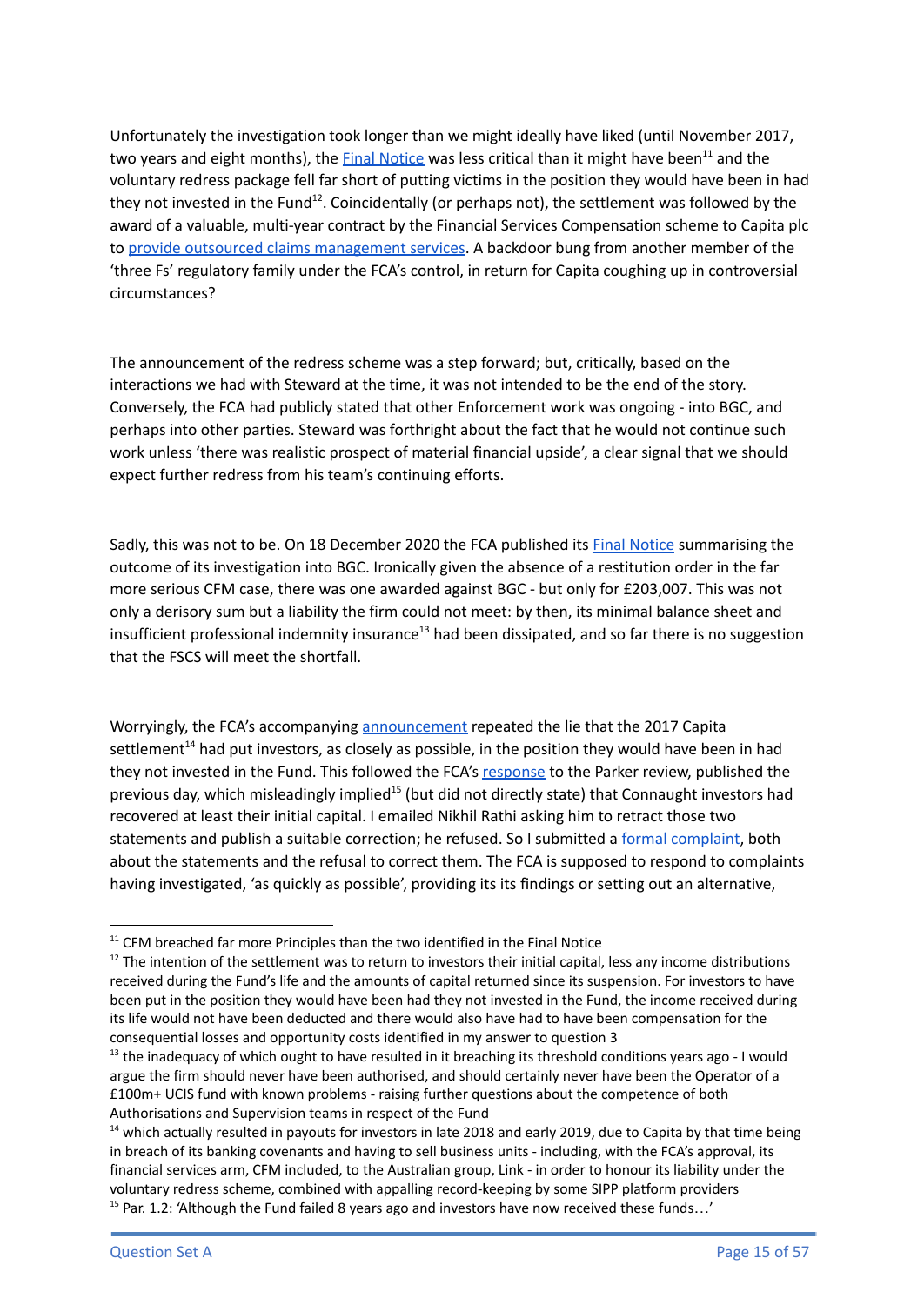reasonable timescale, within four weeks<sup>16</sup>. It took the FCA almost seven months to [reject](https://drive.google.com/file/d/19W6nP_EvjpAtJR50nXjN9L8g1X3lm4vI/view?usp=sharing) my [complaint](https://drive.google.com/file/d/19W6nP_EvjpAtJR50nXjN9L8g1X3lm4vI/view?usp=sharing). The grounds? The presumption that the statement accompanying the CFM settlement had to be right, and therefore any empirical fact that investors in the Fund were still out of pocket had to be untrue.

Obviously, this position is incorrect. If nothing else, would Steward and his team have spent several years on an Enforcement investigation into BCG if they didn't believe there were unremedied losses? My guess is that he believed he could obtain a much larger restitution order against the firm, which he could then pass on to the FSCS once the firm defaulted, resulting in the losses being socialised in the industry. If so, I speculate that BGC's management argued, not without some justification, that they were set up as the 'fall guys' by CFM - and perhaps also by the FSA - when it became clear that the Fund was toxic and CFM wanted to be out of the picture when the money ran out, as it inevitably would. If this is the case, I suspect that any attempt by Steward to secure a material restitution order would have been thrown out by the Regulatory Decisions Committee, the Upper Tribunal or a Court, on the grounds that CFM or the regulator, or both, were the underlying causes of loss. So in pursuing BGC, the FCA may have been attempting to divert attention away from its failure to pursue a restitution order against CFM - which may have been rendered impossible by its own role in the Operator handover - and thus, ultimately, been trying, ultimately unsuccessfully, to avoid the liability returning to its own door.

The interactions I've described, with the exception of me asking for a review of the regulator's behaviour in 2012, largely describe the major touch-points in the process of trying to obtain financial redress for the Fund's victims. I should also mention the other main workstream, namely the battle to encourage or compel the FSA/FCA to learn from past failings.

Having had my request for a review rebuffed in 2012, since then I have watched and learned, and noticed a number of other cases in which the regulator had not performed with the competence, proactivity or integrity that I believe the public has a right to expect. These include: the many instances of poor treatment of small businesses by banks; the tail-end of the PPI scandal; the mistreatment of whistleblowers such as Paul Moore, Nicholas Wilson, Paul Carlier, John Banerjee, Sally Masterton and Joanne Russouw; many other investment scams<sup>17</sup>; payment systems problems<sup>18</sup> and much, much more.

During this time, since the inception of the FCA in 2013, I have written to every Chief Executive of the organisation, both interim and permanent, requesting a meeting in order that I can share with them some observations about areas in which the regulator might raise its game, based on my observations in Connaught and other cases. Not one has agreed to such a meeting. Most recently, Nikhil Rathi turned me down. When he later made some public comments suggesting that he was committed to improving the FCA's diversity of thinking, I approached him again offering a much shorter meeting to discuss five easily actionable proposals aimed at achieving that goal; he refused.

<sup>&</sup>lt;sup>16</sup> [Complaints](https://www.fca.org.uk/publication/corporate/complaints-scheme.pdf) Scheme, par. 6.5

 $18$  Authorised Push Payment Frauds (APPFs); the role of banks as enablers of fraud through opening accounts without proper checks and the role of Barclays plc in the PremierFX case <sup>17</sup> For example: Ready2Invest; Lendy, Funding Secure and Collateral; Store First and Park First; Secured Energy Bonds; Blackmore Bond; Bentley Global and Exmount; and, of course, the big one - Woodford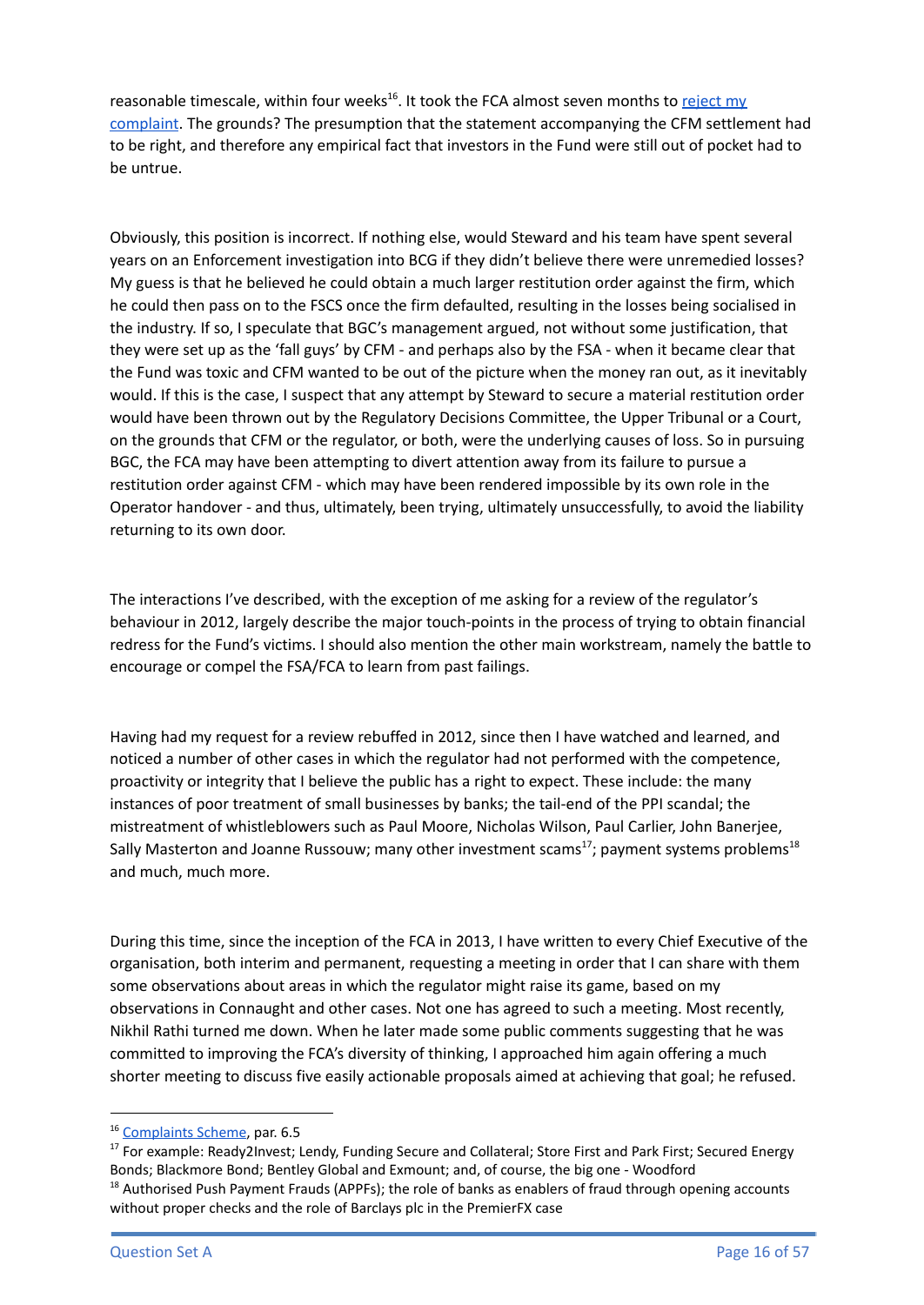Does he really want to improve cognitive diversity? His own refusal to expose himself to diverse thinking leads me to suspect not<sup>19</sup>.

I should mention that two CEOs eventually and reluctantly granted me meetings with direct reports. The first of these (Spring 2015) cancelled two pre-arranged appointments, the second when I was already on my way to the office. Throughout most of the presentation, he rocked on his chair, feet on a desk, sometimes picking his nose; the intended message of his body language was clear<sup>20</sup>. He observed that the FCA was doing just fine as it was, and there was no scope for improvement, and even parroted the FCA Public Affairs line, used extensively in early briefings of MPs, that those who invested in the Fund had been greedy and naive $^{21}$ .

The second (Dec 2016/Jan 2017) was politically more astute; he claimed to take my observations seriously, but concluded that the then-underway FCA Mission Review (remember that?) would fix any shortcomings; he also suggested if I wanted the FCA to change, I should apply to become the next Chief Executive (clearly, I would never even get an interview) or, failing that, should put myself forward to be a member of the Financial Services Consumer Panel (he may or may not have been aware that I have done so several times; and one year, when the initial shortlisting was contracted out to a search firm, received an interview; I was rejected, on the grounds that the FCA 'felt I might criticise it<sup>'22</sup>).

I learned some years ago that the FCA commissioned an internal review into what went wrong in its regulation of the Fund from its Regulatory and Compliance Oversight ('RCO') team in June 2015; it was delivered in February 2016. I have made a number of Freedom of Information Act requests to see

<sup>19</sup> Rathi attended a Transparency Task Force online symposium on 16 September 2021 entitled *The FCA's Transformation Programme, and beyond…*. TTF kindly gave me a speaking slot, which I used to present a [brief](https://youtu.be/TrwKuQCeFuw?t=7590) [summary](https://youtu.be/TrwKuQCeFuw?t=7590) of the points I've been trying to make to the organisation since 2014 about governance, transparency, accountability, culture, people and proactivity. Sadly, Rathi and his colleagues left the call shortly after his Q&A session, so did not see it

 $20$  I took it that he really did not want to be in the meeting, that he resented my presence, and that he was trying to bully me by presenting an unwelcoming facade

<sup>&</sup>lt;sup>22</sup> In fact, that's the idea: according to the **[Financial](https://www.legislation.gov.uk/ukpga/2012/21/section/6/enacted) Services Act 2012**, the FCA is 'required to consider' representations made by the Panel and to publish responses to them; so Parliament intended it to be a 'comply or explain' regime. Sadly, it doesn't seem to operate that way, with the FCA choosing the members (many of whom have obvious industry connections, and few of whom have obvious track records as consumer advocates) and using it as, at best, a sounding board, rather than giving it free rein to drive the regulatory agenda from a consumer perspective <sup>21</sup> Given that the Fund promised a similar annual return to more liquid investments such as a FTSE-All Share tracker, I consider the greed allegation unfounded. Likewise, the naivety claim is unfair, for two reasons: first, it is an important principle that consumers should be allowed to rely on financial promotions approved (and in this case also issued) by authorised firms; and second, it is a consequence of the Fund's UCIS status that it could be issued only to sophisticated, professional and high net worth investors. While they may have their own vulnerabilities, in the round they are intelligent and financially and legally literate. Among those I've met are: several QCs; one of the UK's top insolvency lawyers; a past President of the Law Society; a former Big Four audit partner; a retired Chief Financial Officer of a FTSE100 company; the Chair of a listed property firm; successful entrepreneurs from sectors such as hospitality, property development and recruitment; and a BAFTA award-winning TV producer/director. They are not easily dismissed as fools. That the FCA should gaslight and scapegoat those individuals while trying to persuade politicians and the victims that an entire office full of statutory regulators, many of them lawyers and all of them with extensive powers to demand evidence and enter premises, genuinely could not spot the fraud, is in my view indicative of the toxic culture of the organisation, and of the lack of scrutiny and accountability that has allowed it to survive for so long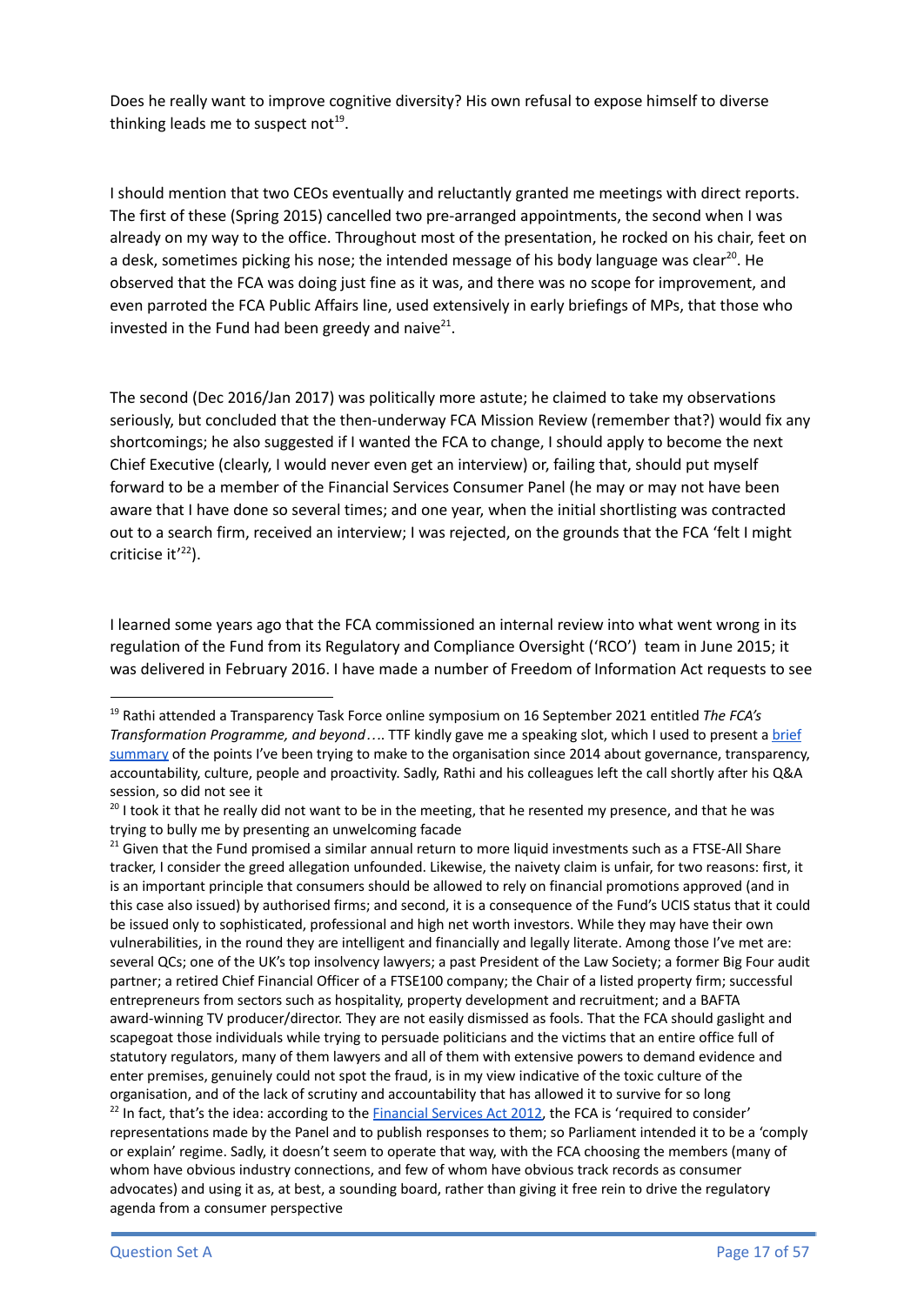this document, all of which were initially declined on the basis that the FCA requires a 'safe space' for discussion. The validity of this argument weakens with the passing of time and, in my view, expired when the Parker review into the same events (which I believe he based loosely on the RCO report) was published in December 2020. Eventually, the Information Commissioner's Office overruled the FCA and ordered it to disclose the document to me. At first, it provided me instead with a redacted version of a PowerPoint summary of the lessons learned that was presented to its Board. I had to ask the ICO to challenge this egregious breach of its ruling; it again ordered the FCA to disclose the requested document. This turned up just a few days before I submitted this testimony, but only up to a point: the FCA had redacted it to remove some of the most contentious passages. It [argued](https://drive.google.com/file/d/1nVdl_mZPBHFBkQvjNqaRlyy0o-CBFw9k/view?usp=sharing) it had a right to do citing two sections of the Freedom of Information Act:

- Section 44: it can't disclose information where prohibited from doing so by law. The relevant law being the Financial Services and Markets Act 2000, specifically [Section](https://www.legislation.gov.uk/ukpga/2000/8/section/348) 348. The problem with this is that FSMA says S348 applies only to information supplied to the regulator (not created in-house) and for which permission to disclose is not forthcoming from the party who provided it or to which it relates. I suspect that some of the redacted information was created in-house and know for certain that permission was not sought from the relevant parties before refusing to disclose it;
- Section 31: it has discretion to withhold information if disclosure could impair or prejudice its law enforcement activities. The flaw to this argument is that the FCA's Enforcement Director Mark Steward [told](https://drive.google.com/file/d/1NpCisfEtXf_Fl5JYHeIyx_iUme-hw2SB/view?usp=sharing) me in 2021 that its investigations were complete and there would be no further actions.

I wonder what uncomfortable truths might be contained within, that the FCA doesn't want me to see? As you would expect, I will continue to press the matter with the ICO, seeking to obtain a version of the report with the sensitive passages unredacted.

It's my view that there's an overriding public interest in the full disclosure of that document. As I'm sure readers are aware, when the Parker and Gloster reports were published, the FCA committed to a transformation project aimed at remedying the shortcomings identified - which were very similar. Were these same problems identified in the RCO report, almost half a decade earlier? If they were, why were changes not made back then? And if they weren't, why was that report a whitewash?

We need to know why the process of remedying the organisational flaws that allowed the Fund to come into existence, to fail and the parties involved to get away with it - there have been no prosecutions, fines or bans, and Steward informs me there will be none - did not begin until December 2020, if indeed it started then (I have my doubts - see my answer to question 20), instead of in February 2016 or earlier. Had such measures been taken sooner, many other scams, not least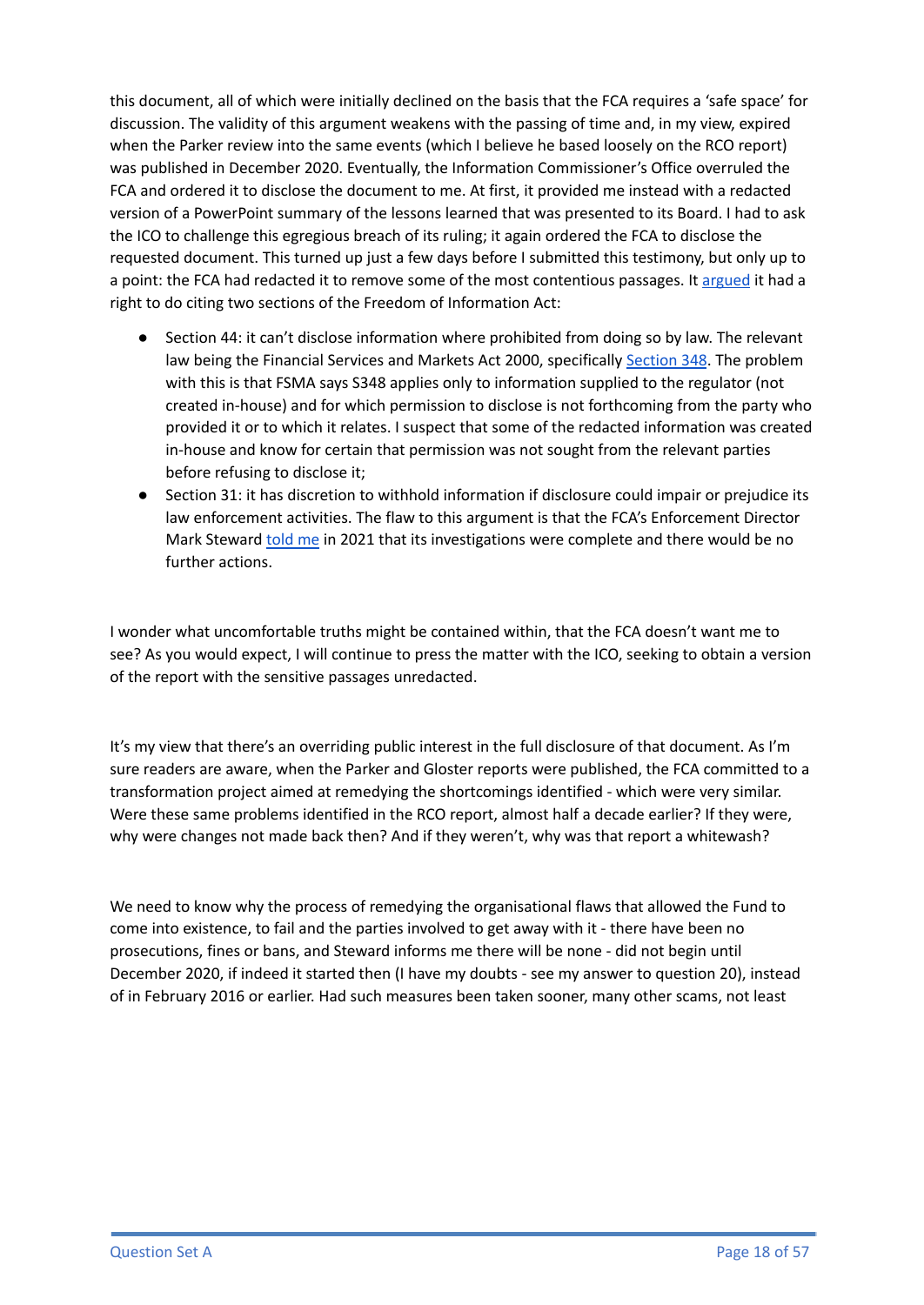LCF, in which taxpayers face a £120 million bill, and investors are left nursing similar losses<sup>23</sup> - could have been prevented.

Incidentally, at one point the FCA became convinced that I had received a copy of the RCO report from an internal whistleblower. Its response, which echoes its behaviour when I identified the conflict of interest represented by Wadhams supervising Tiuta, was to threaten to prosecute me. It seems to me unlikely that the receipt of a digital copy (or a photocopy, using the employee's own printer and paper) of such a report would involve the commission of a criminal offence; and even if a technical offence had allegedly taken place, the public interest surely overrides such considerations.

Let's say - *purely hypothetically, of course* - that I *have* had sight of a draft (perhaps not the final version) of that report. And let's say it identifies many of the same problems as the Parker and Gloster reports. If that's the case, it would surely mean that the FCA board chose not to act on credible internal warnings of serious problems for almost half a decade. That would be a very grave matter indeed, especially given the number of frauds and other instances of consumer detriment that could have been prevented had it chosen to act. It might also explain why the FCA became so aggressive when it suspected I had a copy - and why, even now (March 2022) it is desperately resisting my Freedom of Information request for the final version of the report, which I can then disclose to politicians and the media.

Finally, I'd like to recount my interactions, specifically my attempts to meet, with Charles Randell and Andrew Bailey, and to have a rant about both.

Having been refused meetings with successive FCA CEOs, I decided to try for an appointment with the recently-appointed Chair, Charles Randell. My plan was to attend the FCA's 2018 annual public meeting - back then, they happened physically, not online - sit at or near the front, then when proceedings ended, approach Randell as soon as he left the stage; my thinking being that, with journalists within earshot, he would agree to meet with me. The good news is that it worked: he introduced me to his PA, Ian Runacres, who provided his card and undertook to set something up. The bad news is that the position changed when I emailed Runacres to arrange it; it seems the offer was not made in good faith.

 $23$  LCF collapsed some three years ago. Assuming it took a further six months to distribute the HMT compensation, someone who invested two years before LCF went under would have forfeit five years' returns on their capital at some 8% pa - around 47% after compounding. I'll round it up to 50 percent to make the maths simple. The Treasury is proposing to compensate the victims with 80 percent of invested capital, less income received during the scheme's life, and subject to a cap of £68,000 (80 percent of the FSCS's £85,000 limit). Someone who invested £20,000 two years before LCF collapsed would have forfeit around £10,000 of returns on the principal by the time the compensation is paid, making a total of £30,000. Under Treasury proposals they'll receive £16,000 - just over half the total. And someone who invested £200,000, as some did, and could reasonably expect investment returns of £100,000, a total of £300,000. They'll receive £68,000 - just over 22 percent of the total. These calculations exclude sizable time costs and expenditure incurred by those of the victims who investigated what happened, worked with the FCA and Dame Elizabeth, briefed the media, lobbied politicians and pursued a judicial review and now an appeal. And finally some people have suffered consequential losses and opportunity costs as the LCF collapse has prevented them withdrawing their money to use for other purposes, including in their businesses or for property purchases.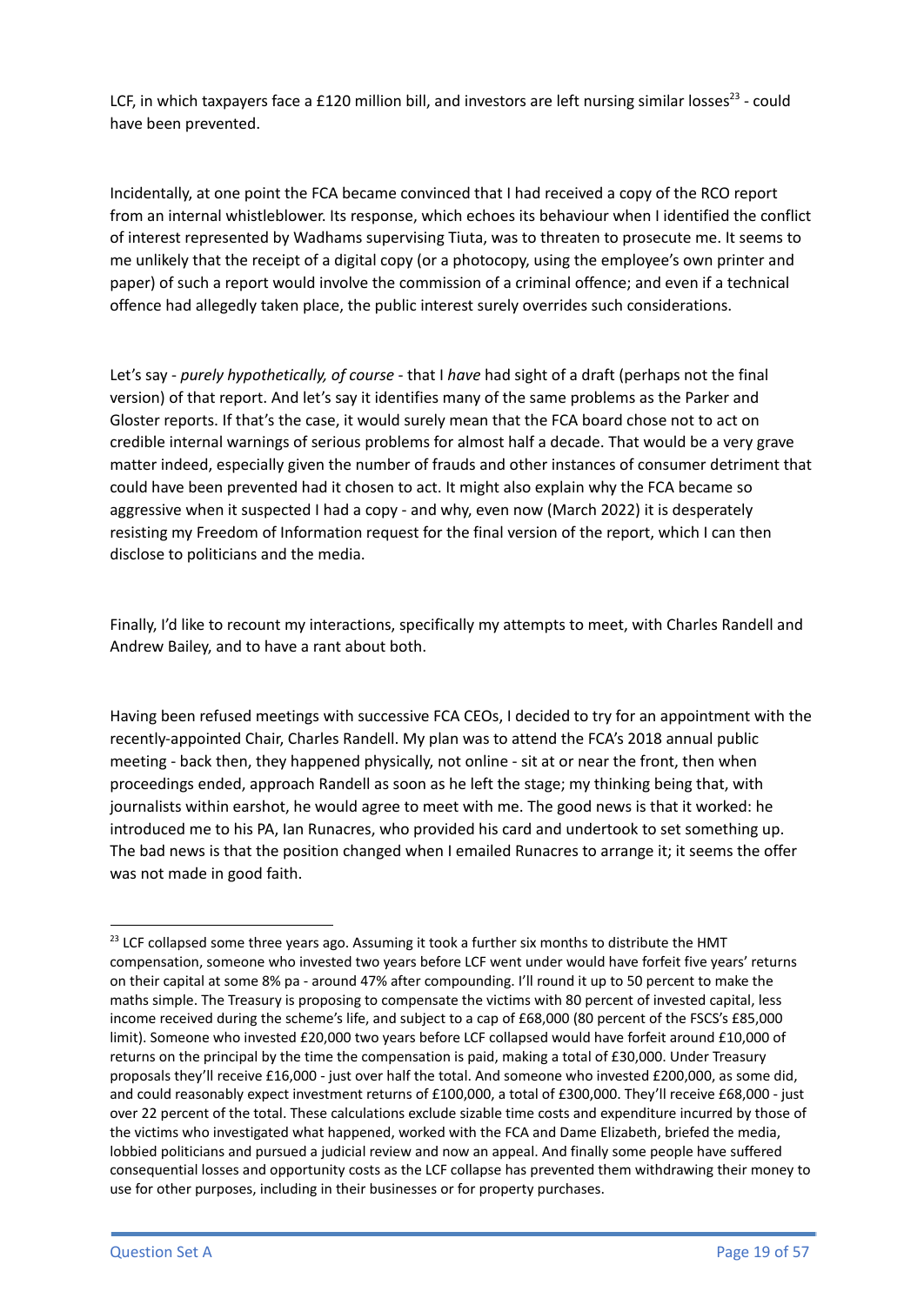Now, a rant. I accept that Randell is a busy and important man, and that I'm a nobody. In the normal course of events, I would not expect him to see me, and I would understand that he has many more important calls on his time. But in the specific circumstances in which we find ourselves, I'm not a nobody: my role leading an action group and liquidators' committee for a complex investment fraud in which there has been, at a minimum, extensive regulatory failure, makes me a very important stakeholder. The FCA's leadership team should engage with me, and the many others in similar positions, in a spirit of gratitude and humility, anxious to apologise, help us, and learn from us. Until the FCA 'gets this', in my view it is doomed to keep repeating the same inevitable mistakes. If I were in a position of authority over the FCA, I would dismiss Randell for this matter alone. The arrogance and unaccountability that underpin his refusal to engage are, in my view, profoundly representative of the dysfunctional culture that prevails at the FCA, especially in relation to consumer interests, and the presence of such thinking at the very top of the organisation is an obvious barrier to change. His public binning would act as a powerful signal to FCA staff that the world is changing and that past behaviours will no longer be deemed acceptable.

Next, Andrew Bailey. Following the publication of the FCA's [announcement](https://www.fca.org.uk/news/press-releases/independent-reviews-interest-rate-hedging-products-and-connaught-income-fund-series-1) of the Parker review, I contacted Bailey to raise a number of concerns about the choice of reviewer, the terms of reference and the protocols under which he would operate<sup>24</sup>. These concerns, along with my fears that the review would not lead to meaningful reform, formed the basis of a [subsequent](https://drive.google.com/drive/folders/1dmGpDrQcs3Rc7k8upuOL5ByupzMQS8DQ?usp=sharing) complaint. I requested a meeting with him, in part to establish whether some input could be retrospectively engineered into the specification and oversight of the review for the Fund's liquidators and liquidators' committee, but also to discuss why he was trying to achieve a partial whitewash and to establish whether a solution could be found that might work for all parties. For instance, if he feared that a rigorous review might identify evidence of a cover-up, which might lead to prosecutions, we might be able to agree to terms of reference that excluded such considerations in return for an undertaking that financial redress would be paid to the victims and a commitment to a package of reforms without the need for admission or public proof of wrongdoing. It was my understanding that the meeting would be one-on-one and that it would be conducted on a without prejudice basis.

Unusually, Bailey eventually agreed to meet, perhaps conscious of the complaint. When I arrived, I found Bailey flanked by two colleagues: his Private Secretary [Toby](https://www.linkedin.com/in/toby-hall-395284126/) Hall, a barrister, and an unnamed note-taker, who I later learned worked in Mark Steward's Private Office. Bailey said the meeting was on-the-record and not without prejudice. Three interesting things emerged from the interaction:

1. On the issue of redress, when I challenged him for repeating the FCA's November 2017 statement (referenced earlier in my answer to this question) that the CFM redress package had put investors in the position they would have been in had they not invested in the Fund, he accepted it was inaccurate, and agreed not to make that claim again; in short, he acknowledged that there were still unremedied losses to be dealt with;

<sup>&</sup>lt;sup>24</sup> I should add that I had previously been in extensive correspondence with Charles Randell, who chaired the board sub-committee that oversaw the report, about these matters, seeking to secure stakeholder input; instead of agreeing to work with us on an open and transparent process, the FCA announced all three parameters as a *fait accompli*, with no involvement from any outside stakeholders. His chosen reviewer, Raj Parker, had been a colleague of two members of the FCA senior leadership team when they, like he, worked at magic circle City law firm Freshfields: General Counsel Sean [Martin](https://www.lawgazette.co.uk/people/interview-sean-martin/5058855.article) and Chief Operating Officer [Nausicaa](https://www.linkedin.com/in/nausicaa-delfas-712ba721/) Delfas. Both were intimately involved in the events he was required to review; had he not agreed to the FCA's request to redact the names of accountable executives, I believe both would have found their positions untenable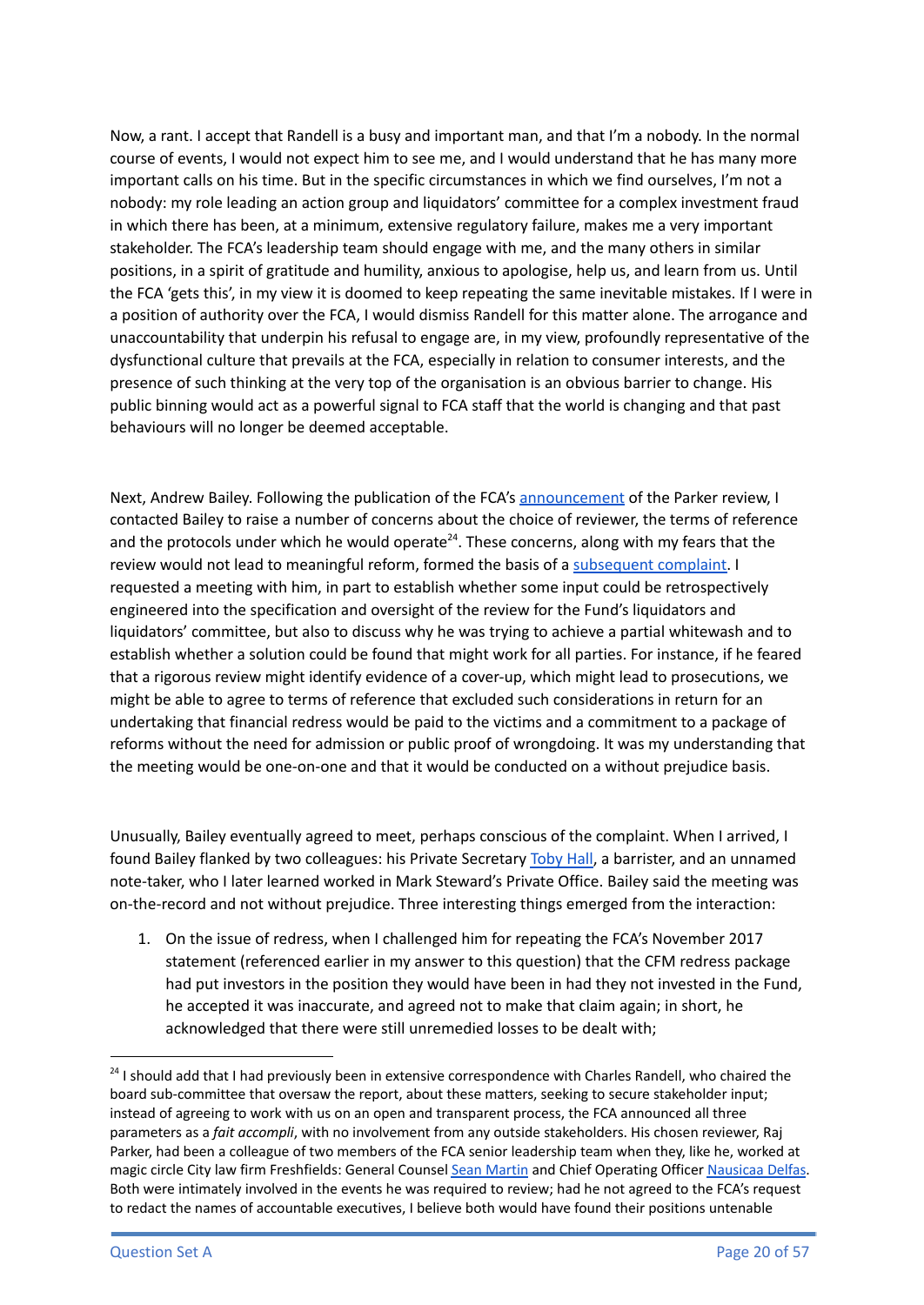- 2. When I floated the idea of the FCA compensating Connaught victims either without admission of liability or on the basis of negligence rather than misconduct, he said, 'As far as we're concerned, we've done nothing wrong; if the review finds otherwise, we'll reconsider'. This is significant for two reasons:
	- a. The denial of failings is at odds with the commissioning and rumoured contents of the RCO report referenced earlier in my answer to this question. Given that it was presented to the FCA board in February 2016, less than five months before Bailey assumed office, it is implausible that he would have been unaware of it and its contents;
	- b. Parker's report, despite its many shortcomings, *did* find that the FCA had done a lot wrong - it found that the regulation of the Fund and related entities was 'neither appropriate nor effective' - yet when the report was published, the FCA pivoted from denial of causation to its current, preposterous position, namely the pretence that there are no unremedied losses to be made good
- 3. He rejected entirely the idea of the FCA implementing any of the changes I've been advocating, either on its own or with my input, again reiterating the 'at this stage, we don't believe we've done anything wrong' argument. Given the existence of the RCO report and the need to commission the Parker one, he must surely have known that this was untrue. His refusal to set in train desperately needed reforms delayed the process of fixing the FCA, putting yet more consumers at risk of serious financial harm.

I accept that organisations are comprised of people, and that people make mistakes. I can forgive honest errors - provided, once identified, they result in contrition, offers of redress and zeal for reform. Bailey's conduct and demeanour at my one and only meeting with him was both defensive almost to the point of paranoia (he was accompanied by a lawyer, a lackey took minutes, he quickly became flustered) and aggressive, contained no hint of contrition and was dominated by point-blank refusal to acknowledge the need for redress or change, despite him having to admit, when the facts were against him, that the Fund's investors remained substantially out of pocket, the internal publication of what I understand to have been a damning RCO report and the unprecedented commissioning of not one but three independent reviews into alleged regulatory failure, the Parker, Gloster and Swift ones. It was abundantly clear to me, not least from the forced error on the 2017 redress statement, that Bailey was rattled, that he had no satisfactory answers, and that he was simply trotting out an agreed position, most likely that of the Treasury.

So, time for a rant! I see Bailey as a bloviating PR man, whose term as Chief Executive of the FCA will be judged by history as a colossal missed opportunity to fix a profoundly broken organisation. His 'mission review', which he presented at the outset to the Treasury Committee and other stakeholders as a transformational programme, did not amount to a hill of beans. I challenge any reader of my response to this call for evidence to list three meaningful improvements to financial services regulation that happened as a result of it. Despite being well trained to handle public speaking and events where questions are easily anticipated and answers heavily rehearsed, Bailey's composure fell apart in our close-contact meeting and I realised what I was dealing with is little more than a malevolent Forrest Gump, a City patsy holding back long overdue reform while glad-handing gullible politicians and selling them a convincing story.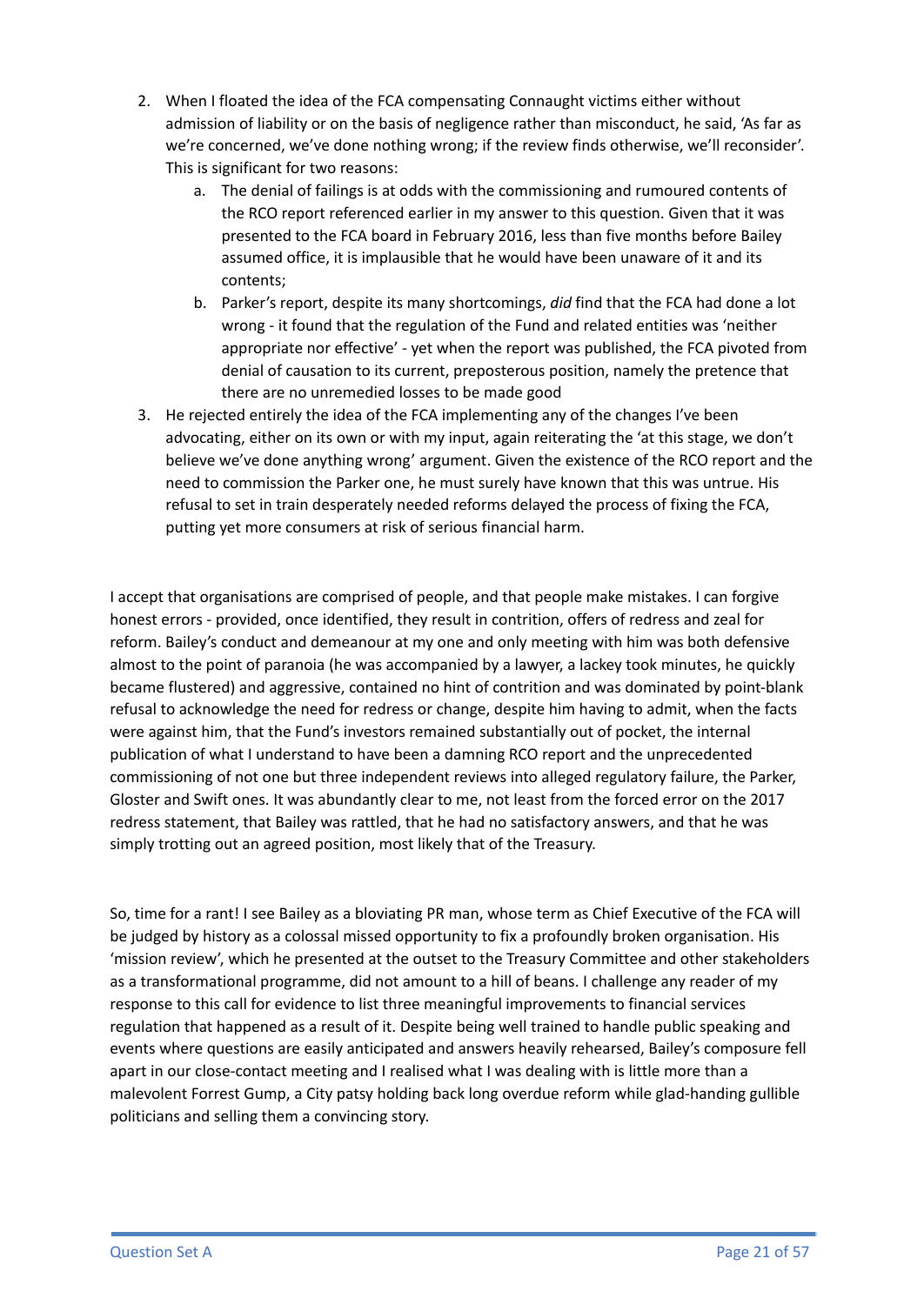The FCA under Bailey's leadership not only failed to prevent more, and more egregious, misconduct causes than have occurred under any previous CEO<sup>25</sup>, but it has also been a major causative factor in the biggest for a generation, namely Woodford. Anyone who doubts the extent of the regulator's complicity in this case should read [Built](https://www.amazon.co.uk/Built-Lie-Woodford-Middle-Englands-ebook/dp/B08J9TGY9L/ref=sr_1_1?crid=2V292767P05OM&dchild=1&keywords=built+on+a+lie&qid=1631303601&sr=8-1) on a Lie, Owen Walker's excellent account of the case. He actually misses several of the regulatory failures in the case, but picks up more than enough of them for it to be impossible for any impartial reader not to reach the conclusion that Andrew Bailey is profoundly unsuited to performing a leadership role in any major organisation, let alone the central bank of the world's fifth largest economy. Incidentally, I predict that if the FCA somehow survives the fallout from this call for evidence, it will be brought down by the truth about Woodford. The failings were almost as extensive as in the Connaught case, but the number of investors and quantum of loss were an order of magnitude greater - and, crucially, the story demonstrates the FCA's boneheaded resistance to learning from past mistakes.

Bailey knew the FCA was unfit for purpose when he became its CEO: he called it 'broken' in a session with the Treasury Committee. Yet he plainly did not fix it. It matters not whether he's incompetent, wrongly believing he'd resolved its many problems, or dishonest, telling politicians he'd sorted the flaws while knowing he hadn't; there's no way someone incompetent or dishonest should be Governor of the Bank of England. I believe politicians should remove him from post, to protect the UK from systematic risk and the BoE from reputational harm and to send a powerful message to Nikhil Rathi and those who come after him: if you don't fix the FCA, you shouldn't expect to have much of a reputation, or a career, afterwards.

You may think I have a personal grudge against Bailey; you'd be right, in the sense that I consider him personally to be unfit for public office. But you'd be wrong to assume that this view is uniquely personal to me. There are a great many misconduct victims, whistleblowers and campaigners whose assessment of him is at least as negative as mine, and such views are also held by those with no axe to grind, including the Independent Financial Adviser Al Rush, who tried to help the victims of British Steel Pension Scheme, members whose savings were wrongfully transferred out on the advice of dodgy IFAs. His [account](https://www.facebook.com/260695474841032/posts/979759572934615/) of Bailey repeatedly nodding off in a crucial meeting about the scandal should in my view shame anyone who would set out to defend the regulator's leadership culture. When I first read it, I thought perhaps we should make allowances, maybe Bailey had to get up very early to make the meeting in South Wales. But no: it took place in the FCA's London head office, so it was the victims and those helping them who'd had the five-hour journey and Bailey who was on home turf. So there's no excuse.

I believe it shames us as a nation that Bailey was able to 'fail upward' from his period of reluctant leadership of the FCA into the job he has wanted all his adult life, that of Governor of the Bank of England, and it scares me that such a dubious individual is at the head of our central bank. I also question the integrity of the Court of the Bank of England, the Treasury and those members of the Treasury Committee who are close enough to the facts to be aware of Bailey's shortcomings in nodding through the appointment of such an obviously unsuitable candidate, just before the Parker and Gloster reports were published and as the Woodford implosion reached its zenith. There can be no doubt that plenty of people with the authority to stop Bailey's elevation knew what he was, and is. Yet they let him have the job. Why?

<sup>&</sup>lt;sup>25</sup> The FCA itself admits the sum lost annually to investment frauds has [tripled](https://www.fca.org.uk/publications/corporate-documents/consumer-investments-strategy) since 2018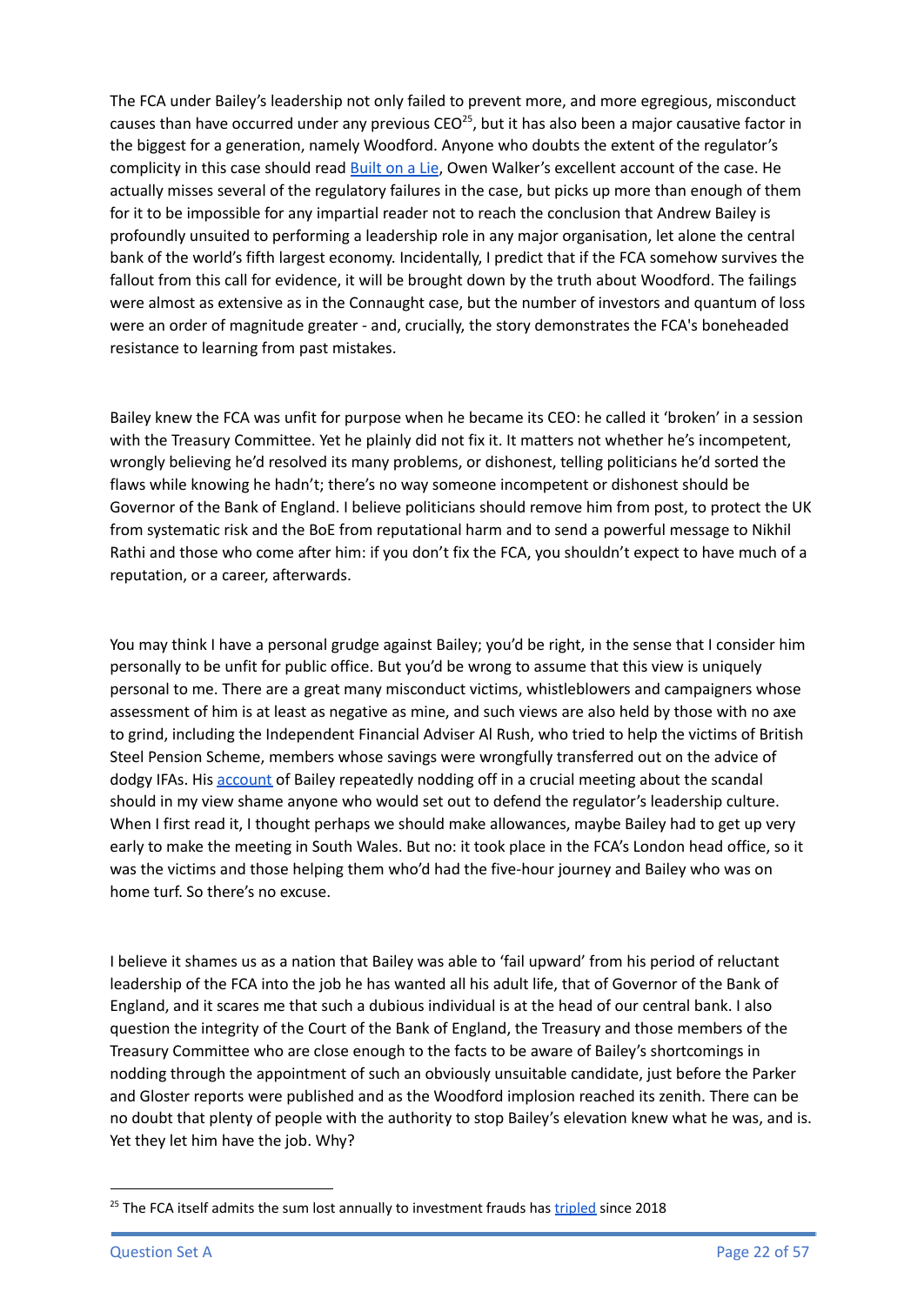## 7. How well or badly do you think the FCA have performed in your case?

I hope everything I've written in this response so far indicates that I believe the FSA and FCA have acted appallingly, whether that's in failing to perform the most basic functions of Authorisation and Supervision to prevent a £100m Ponzi fraud, in responding to repeated and credible alerts pointing to consumer detriment and in investigating, enforcing, obtaining redress and applying learning based on its past failings.

I've hinted a couple of times so far that I think some aspects of the regulator's handling of the Fund and its aftermath cross the moral boundary between innocent incompetence and wilful cover-up and inaction. I stress that I have no proof of this, but I do believe that I have reasonable grounds for suspicion. It's my view that it's unfair to make such insinuations without taking the time to explain the reasoning behind them, so I will do so here. And, again with a view to fairness, I must also point out that the Parker review (par. 18) found no evidence of wrongdoing by the regulator:

'I should make clear that as part of this Review I have found no evidence of complicity, bad faith, wilful *misconduct, or dishonesty on the part of any individual working at the Regulator. I have found no evidence of any conspiracy or cover up, or any deliberate misbriefings of interested parties or inappropriate collusion with other regulators.'*

Perhaps. The irony is that my suspicion that there *was* a cover-up is based on his report. While I accept that he found no 'smoking gun', in the sense of, for example, internal whistleblower testimony or an email proving collusion, I don't think he was ever going to find the same given that the review was set up in such a way that all evidence was supplied to him through an FCA email address and he was expected to make all requests for interviews with employees present and past through that regulator.

Rather, what he did discover is a lengthy series of decision points at which the FSA/FCA faced a binary choice between doing nothing and using its statutory powers; in every instance, it chose the former option. If we could create the world's most perfectly incompetent regulator, it would make every decision on the toss of a coin, totally uninfluenced by evidence or by law. In the long run, just as we should expect a fair coin to land heads-up half the time, so a genuinely incompetent regulator will decide to use its statutory powers at 50 percent of the decision points at which it has the opportunity to do so. A run of two, three, or even four or five coin tosses that land tails-up, or decision points at which a regulator chooses inaction, could be chance. But 20, 30, or 40? And the FSA and FCA have turned down more than 40 opportunities to exercise their statutory powers in consumers' interests, during the Fund's life (nearly four years), in the first three years thereafter that are also covered by the Parker review and in the seven years since the end of the period reviewed by Parker during which the FCA has continued to do the best it can to keep a lid on the case. That doesn't happen by chance; it's mathematically not credible to claim otherwise.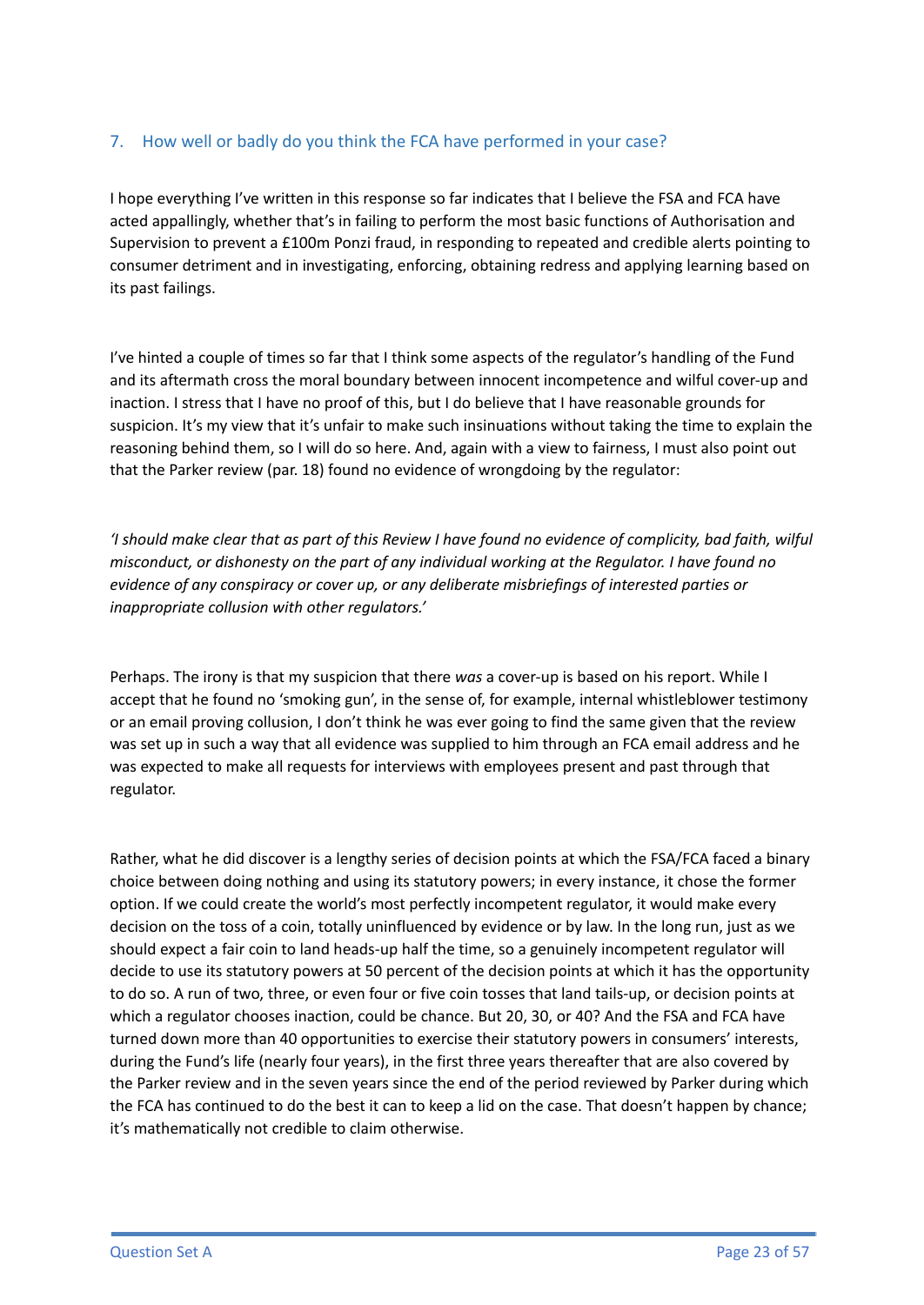I'm prepared to accept that the initial errors and omissions were wholly innocent; I can believe that the decision to authorise Tiuta despite the controlling entity's history as a tax fraudster and the choice not to prosecute Nigel Walter (CAM founder) for his leading role in UKLI were consequences of the 'not just light-touch regulation, but minimal regulation' culture that the FSA was created to deliver, and that prevailed before (and in no small part caused) the Global Financial Crisis. But I simply can't accept that subsequent events were equally innocent. Anyone who doubts this should read the entirety of Parker's report (using the link I gave in my response to question 4) with this observation in mind, and ask themselves whether it's actually possible to staff a statutory body with enough stupid people for literally nobody to have spotted the need to act.

A cynic might wonder what motive the FSA or FCA might have for not doing the right thing. Again, I stress that I have no evidence, or even proof; but since I set this hare running, I feel it's my duty to offer up three credible theories:

- 1. Collegiate corporate culture. The FCA prides itself on an inclusive, collegiate, no-blame culture. Which sounds wonderful, until you think of it from a consumer perspective. If a 'colleague' (it's *verboten* to refer to those who work at the FCA as 'staff' or 'employees') screws up, the culture requires those around them not to judge or blame, to treat it - at most, and without embarrassing that 'colleague' - as a learning exercise. You can see where I'm coming from here: at the level of the individual, the department or the organisation, those around the problem area circle the wagons. It's a small step from this to putting external critics off the scent, and to covering up;
- 2. The myth of 'twin peaks' regulation. Prior to the GFC, the FSA was an omniregulator, responsible for both prudential and conduct regulation of all authorised persons (firms and individuals) in the UK. After the GFC, politicians (rightly, in my view) took the view that such a structure presents risks of conflicts of interest emerging, because the prudential side is disinclined to take measures that could create systemic risk (such as: eliminating 'bad actor' firms from certain sectors, especially those that are deemed systemically important; or reducing firms' profits through fines, restitution orders or measures designed to improve competition) and because the conduct team may be reluctant to take action against firms or individuals for actions that had been overlooked or even endorsed by colleagues in other areas, such as authorisation or supervision. It is often said that the FSA was replaced with twin peaks regulation when the FCA and Prudential Regulation Authority ('PRA') were created by the Financial Services Act 2012 and became operational in April 2013. That claim is partially true in respect of 1500 systemically important firms (mostly banks and big insurers<sup>26</sup>), but it is untrue of the vast majority of authorised persons in the UK, for whom the FCA continues to be the only regulator. Is it possible that its Enforcement team, both before and after the 2013 change, felt constrained in its ability to investigate parties involved with the Fund and impose a restitution order on CFM, because it was compromised by the actions and inactions of colleagues in other departments, Supervision especially, who may have endorsed and perhaps even encouraged the actions taken by CFM in 2009, or even those in Authorisations who allowed Tiuta onto the FSA register when it was so clearly unfit for admission? And could it be that they were reluctant to remove CFM's permissions because doing so would have presented them with a systemic risk in terms of both listed equities and collective investment schemes, because of the dominant position of CFM in the provision of services to those sectors?;

 $26$  The Prudential Regulation Authority supervises their financial stability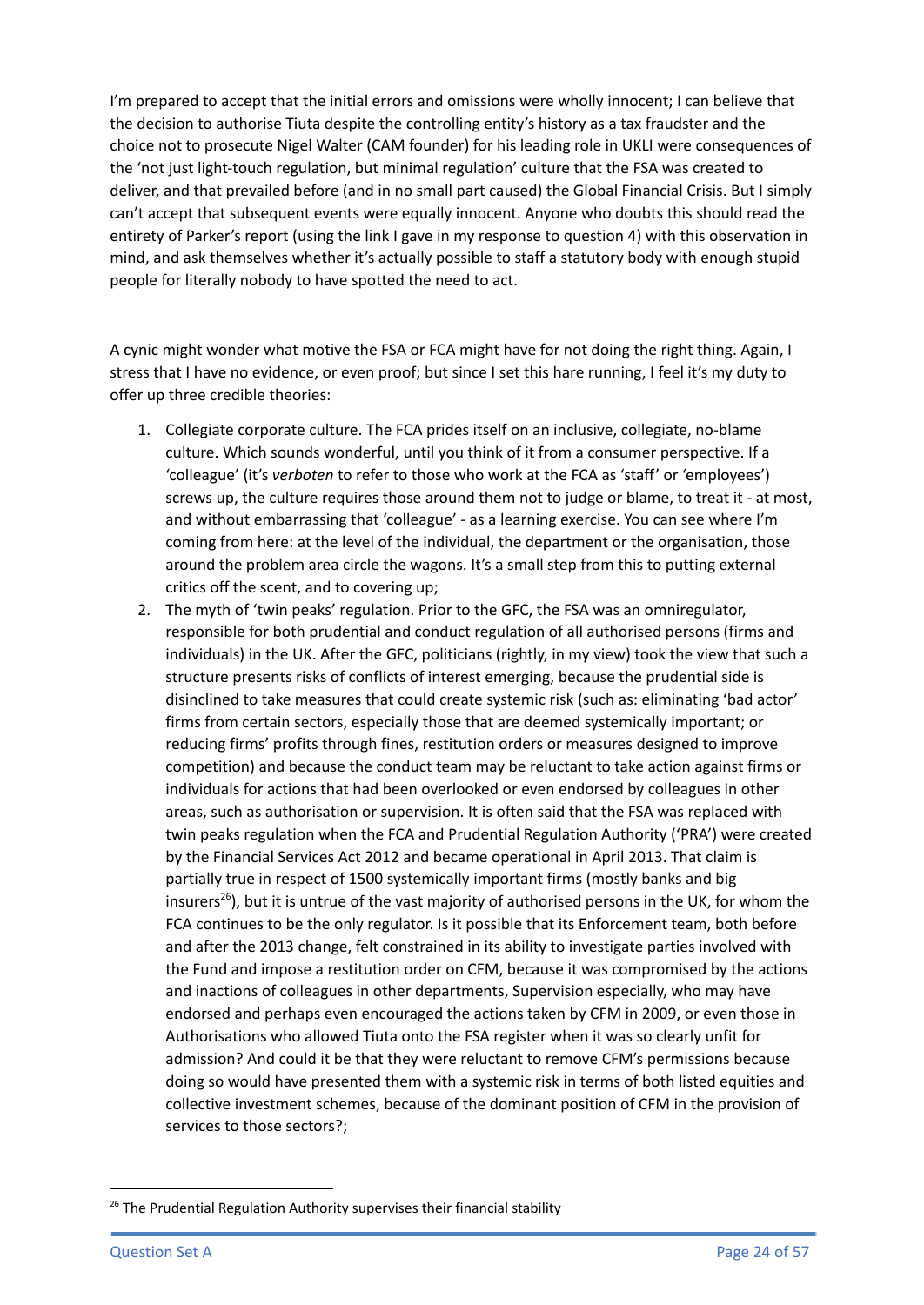3. The GFC aftermath. Immediately after the late-2008 nadir of the GFC, politicians from all political parties identified lax, conflicted and non-existent regulation as causative factors, and began calling for its abolition. FSA employees risked being released into the softest City jobs market for a generation. Moreover - and I stress this is speculation; at this stage I have no proof - it may be that the establishment<sup>27</sup> realised that EU state aid rules prohibited it from rescuing the two big banks that were terminally insolvent, HBoS and RBS, so it embarked on a process of covert rescue, encompassing measures such as the RBS rights issue, the HBoS-Lloyds merger and a package of questionable measures aimed at rebuilding balance sheets, from manipulation of LIBOR and forex markets to the extraction of money and assets from small businesses through interest rate hedging product (IRHP) sales and RBS GRG/Lloyds Business Support Unit insolvency actions, respectively. These measures would have been made very much riskier for those involved had a genuinely independent, competent and proactive conduct regulator been created, but were made very much less challenging by the continuance of the ineffectual FSA, rebranded as the FCA, denuded of the prudential regulation of big firms, as the conduct regulator for those entities and the omniregulator for the rest of the sector. Hence, the hypothesis goes, the last thing the Establishment needed between 2009 and 2012, while the FSA was lobbying to be allowed to rebrand as the FCA and continue with those functions, was the emergence of a scandal in which it had so obviously failed in the performance of the roles it wanted to continue to perform. Put bluntly, the FSA could not credibly tell politicians that it was capable, rebranded as the FCA, of supervising non-systemically important firms and overseeing the conduct of the entire industry while simultaneously admitting that a colossal error in its supervision and conduct regulation had just crystallised in respect of the Fund. It may have desperately needed to kick the can down the road until what became the Financial Services Act 2012 could pass into statute.

I stress that the above paragraph is merely a series of hypotheses; I make no claim for their veracity, and whether you consider them right or wrong should have no bearing on the openness of your mind to the factual aspects of my testimony. Respectfully, it is not for me to determine what motivations might underpin any decisions by the FSA/FCA leadership not to act to prevent or remedy what happened with the Fund. It isn't even my job to prove that this is what happened, merely to provide some basis for my assertion that there are reasonable grounds for suspecting that this is what occurred. And I believe I have done so, using the basic truism that a genuinely incompetent regulator would make the right call 50 percent of the time, but that this one has never done so once in the entire Connaught saga.

There are some final recovery processes still underway through the Fund's liquidators. Once those are dealt with, it is my intention to ask the police to investigate the regulator's handling of the matters referred to in this document. While I'm no lawyer, my research leads me to believe that the criminal offence of [misconduct](https://www.cps.gov.uk/legal-guidance/misconduct-public-office) in public office is committed when an officer of a public body wilfully neglects to perform his or her duties to such a degree as to amount to an abuse of the public's trust in the office holder, without reasonable excuse or justification. When I consider the consistent failure to act in respect of what happened with the Fund, whether to stop investors' monies being taken, to seek restitution or to remove bad actors through prosecution and other measures, I am absolutely certain that there's a case to be investigated. And I'm wholly determined that this will happen.

 $27$  meaning here banks, the Treasury and the Bank of England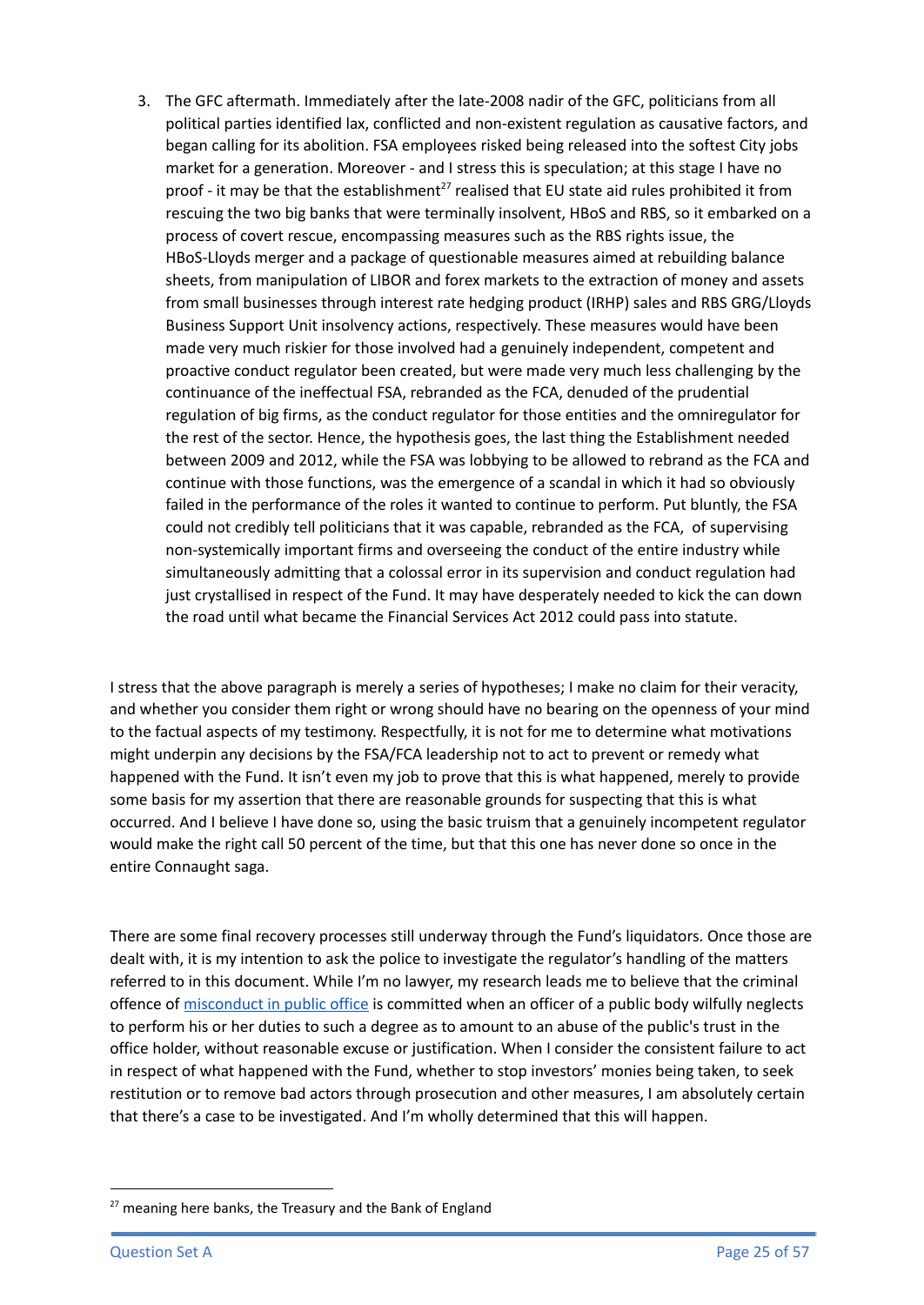## 8. What do you believe the FCA could have done better once they were aware that there was a problem?

I hope my answers to previous questions, 6 and 7, go a long way toward answering this one. As an overall observation, I would add this one point: I believe the regulator should take ownership of problems, instead of running away from them. When the Fund failed, the FSA should proactively have taken charge of communicating with investors, securing monies, appointing non-conflicted insolvency practitioners, and immediately begun the process of investigating what happened, with a view to identifying options for recovery (including the use of a restitution order). It should not have taken years of bullying and blackmail from us to get it to lift a reluctant finger, a tactic of passive resistance that continues even today.

Looking at the Fund in isolation, it is possible to speculate that it did not do this because the Fund's collapse was not an unexpected event or one in which it had clean hands; the FSA had many years of red flags pointing to that outcome, and it had been liaising closely with Tiuta since Patellis issued his Principle 11 disclosure in January 2011. What I've heard from my counterparts in other action groups over the years is little, if any, better; perhaps those, too, are cases in which the regulator is a participant and not just an innocent bystander?

Another area in which I suspect that the regulator could have served us better is by doing no harm, and more specifically, by not obstructing a police investigation. Early on, the Action Group decided to notify the police of our concerns about criminality in relation to the Fund. First, we went to the City of London Police, on the basis that the epicentre of any criminal activity was Tiuta, a firm located on its patch. After some reflection, CoLP decided it could not investigate. We understand (but cannot prove) that it sought guidance from the FSA about whether or not it should investigate, under the Memorandum of Understanding ('MoU') between the two; at the time, the FSA had even seconded an employee into that Police service to determine which cases should be pursued, and if yes, by which party.

We then took the case to the Metropolitan Police, on the basis that we believed there were obvious grounds to suspect that offences were committed by CAM and CFM, both of them located in the capital. It decided not to pursue the matter; we wonder, but cannot prove, whether it did so on the advice of the FSA, having contacted the regulator under the terms of the MoU between them. What we do know is that the officer we reported the matter to, Paul [Whatmore](https://www.linkedin.com/in/paul-whatmore-dip-aml-8b954b49/), was shortly thereafter seconded to, and subsequently became employed by, the FCA. While this could of course be a coincidence rather than a pay-off, the optics aren't great. And a colleague who attended a meeting with the Met team said they used an argument we've seen the regulator use many times on politicians: 'Connaught investors were naive and greedy.' What are the odds of the same 'line to take' being dreamed up by the coppers independently and not as a result of being steered away from the case by self-serving regulators? I recently learned that the specific officer at the Metropolitan Police who closed their file on Connaught was Whatmore. While I can't prove that he was in any way influenced by the offer of a secondment that turned into a job with the FCA, it isn't a good look.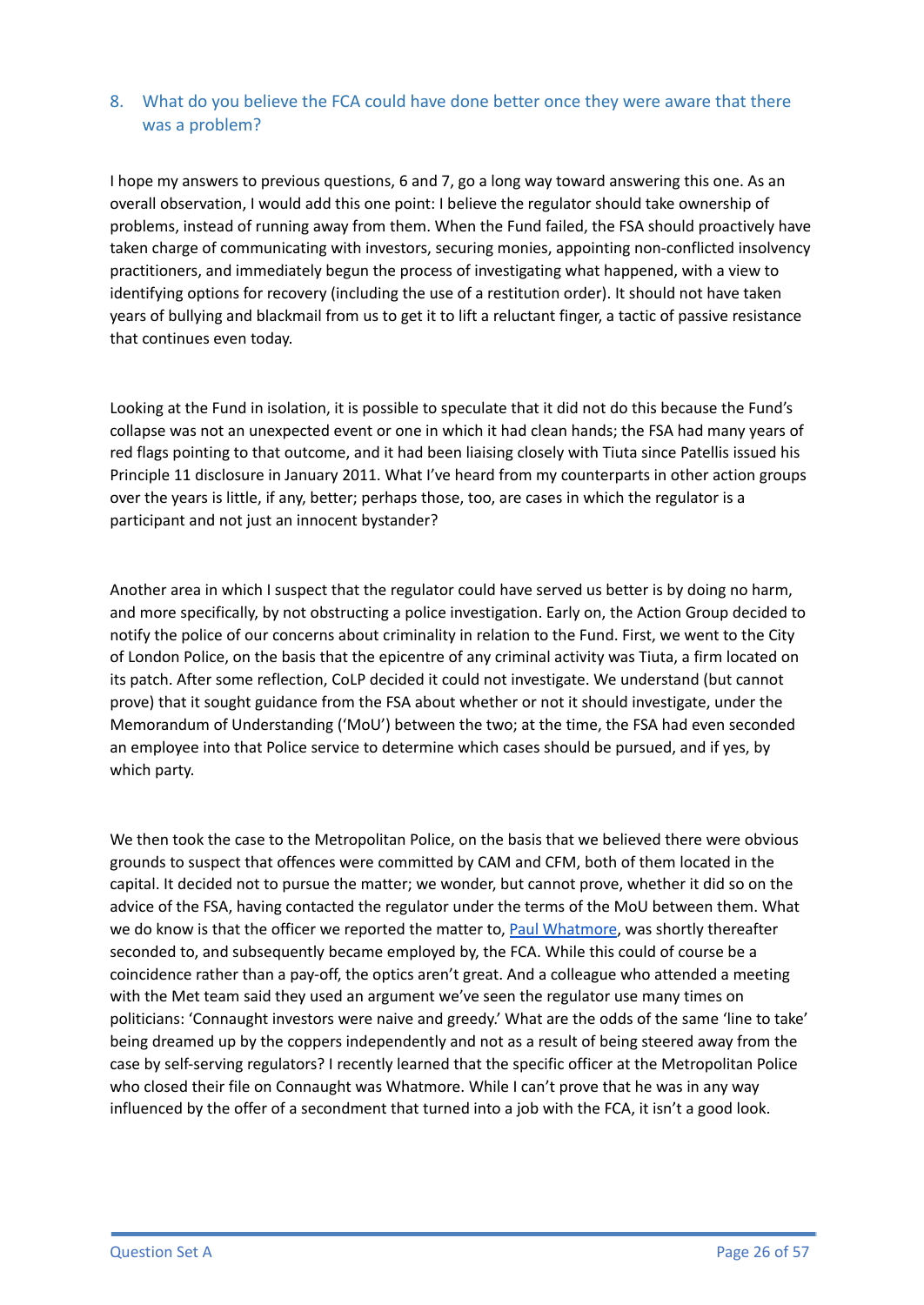## 9. What would you say about the FCA's effectiveness and timeliness in taking action to protect consumers?

Again, I've covered much of this in previous answers. However, I'd like to look at it from another angle, and make the observation that the seeds of the next regulatory failure case are often planted in the embers of the previous one. In providing the FSA with the minutes of the September 2009 meeting between CFM and CAM in October 2012, I believe that I handed it the smoking gun it needed to launch a swift and aggressive Enforcement action that should have resulted in CFM or its parent Capita providing full redress to the victims and that firm either being transformed beyond all recognition under new senior managers (the old ones receiving lifetime bans) or the firm losing its permissions and hence exiting the industry.

Instead, the firm was allowed to get away with paying partial, voluntary redress six years later (£57m paid across in October 2018), with no action against any of the individuals or the firm. This meant that CFM remained in the marketplace, despite Arch cru and Connaught.

This regulatory laxity meant that CFM was able to win the mandate from Woodford Investment Management ('WIM') to be the Authorised Corporate Director ('ACD') of its new, flagship Woodford Equity Income Fund ('WEIF'), in 2014. WIM's leadership team *[insists](https://www.ft.com/content/99e9c720-982a-11e9-8cfb-30c211dcd229)* that the FCA rejected proposals by the firm to use three smaller ACDs. There are [widespread](https://www.thetimes.co.uk/article/two-scandals-and-a-2-7m-payday-bosses-at-heart-of-woodford-affair-gmk70wsqh) concerns about whether CFM<sup>28</sup> [satisfactorily](https://www.thetimes.co.uk/article/two-scandals-and-a-2-7m-payday-bosses-at-heart-of-woodford-affair-gmk70wsqh) performed its fiduciary duties to Woodford Equity Income Fund investors; the FCA is now investigating<sup>29</sup>, though there are suspicions that the investigation is at best dilatory<sup>30</sup> and may be artificially prolonged<sup>31</sup>.

The Woodford case raises a further potential conflict of interest, which refers back to my answers to question 6. One member of the CET team that received intelligence from me and others in the first three years following the Fund's suspension and that held itself out to be investigating what happened (but never really did so) was Chris [Martin.](https://www.linkedin.com/in/chris-martin-497ba488/) He subsequently surfaced as Compliance Manager at WIM. Of the 7.5 billion people on this planet, given his history, he would know more about the shortcomings of CFM than all but, at most, a couple of dozen of them. Why would a former regulator take up a senior compliance role with Woodford, knowing what he did?

Incidentally, I identified concerns with Woodford's flagship Equity Income Fund in 2016 or before and started making comments below blog posts on the fund manager's website, identifying conflicts of interest and other potential problems. As a result I was invited to visit the firm in February 2017 and offered to help them resolve the difficulties. While that offer was rejected - frankly, I believe they

<sup>&</sup>lt;sup>28</sup> now rebranded as Link Fund Solutions ['LFS'] following its FCA-approved sale to the Australian Link Group in 2018, which the cash to enable Capita to honour its obligation to pay Connaught victims the sum of up to £66m agreed with the FCA the previous year

<sup>&</sup>lt;sup>29</sup> despite the obvious concern that it is conflicted

 $30$  for example, I had extensive interactions with the WIM leadership team in 2017/8 and have emailed Steward offering to share my evidence, but have not been asked to do so

 $31$  the FCA must surely believe that there will be an independent review of its conduct in the case when its own investigations have concluded; you would have to be naive not to wonder whether this provides a compelling incentive to string out the Enforcement investigation as long as possible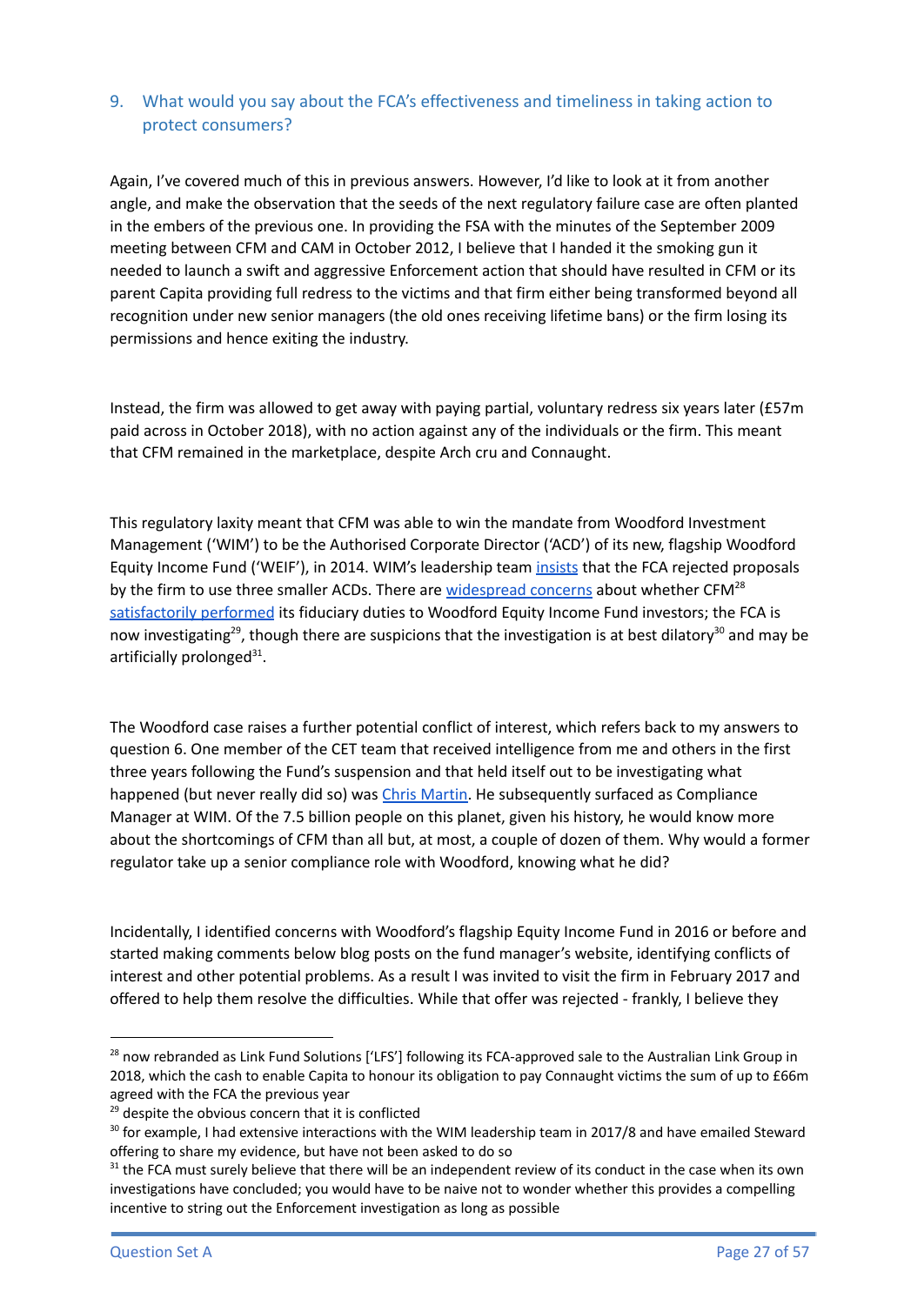strung me along - my interactions with them, and the documents I produced, all constitute evidence that could be helpful to the FCA. When the fund was suspended and an investigation announced, I emailed Mark Steward offering to give testimony and to provide my emails and other documents to those investigating. Despite repeating this offer subsequently, I have never been contacted. I cannot help but wonder whether the regulator is genuinely investigating, and also whether it may deliberately be extending the timeframe of its supposed investigation in order to delay the inevitable review of its own role in this spectacular fund collapse.

# 10. How helpful has the FCA been to you and others affected in securing redress from the alleged guilty parties, and in prosecuting or banning them so they can't do it again?

On redress, it has done too little, too late, very reluctantly, and when staring down the barrels of a metaphorical gun. Why was a restitution order not sought, and why not in 2012? Why only a voluntary, partial redress scheme, negotiated in late 2017 and fulfilled a year later? On prosecuting and banning, it has done absolutely nothing. Every single perpetrator and enabler is still out there, at liberty to do it again. And the Capita/Link guys have done just that, resulting in Woodford customers losing billions of pounds, and being deprived of access to their savings for years. I find all this grossly unacceptable.

## 11. What are your thoughts on whether the FCA lacks the powers that it needs; or conversely, that it doesn't make good use of the powers it already has?

If I could wave a magic wand and turn the FCA into a highly capable, proactive, honest, transparent and accountable regulator, there are some additional and improved powers I would ideally like it to have. However, right now, I would be vehemently opposed to it being granted them. There are three reasons for this:

- 1. It is not using, or is underusing, many of the powers it has. Over the years I've submitted many Freedom of Information Act requests and received some shocking information about, for example: the numbers of prosecutions for misleading financial promotions (none in the past six years) or fraud (most years, either none or one); or the frequency of issuance of restitution orders following breaches of the FCA's Principles for Business (just two, in the past six years, only one of which was actually paid). I believe it should use its existing powers to the full before being granted more<sup>32</sup>;
- 2. Until changes are made to the governance, accountability and transparency of the FCA, and to its culture, there are risks that it might misuse any new powers;
- 3. The FCA's default response to criticism from politicians is to claim it lacks the necessary powers or that there is a lack of clarity in the regulations, in particular in relation to the definition of the regulatory perimeter. I believe what is needed is not piecemeal changes in response to FCA special pleading but rather an open and transparent discussion between

<sup>&</sup>lt;sup>32</sup> The Fund is a classic example of this. There were many points, from December 2008 onward, when the FSA could and in my view should have responded to credible alerts that the Fund or the parties involved with it were in breach of regulations by using its statutory powers. To quote the regulator's website, 'The FCA has various powers under sections 97, 122A, 122B, 122C, 131E, 131FA, 165 to 169 and 284 of the Act and Schedule 5 to the CRA to gather information and appoint investigators, and to require the production of a report by a skilled person. In any particular case, the FCA will decide which powers, or combination of powers, are most appropriate to use having regard to all the circumstances'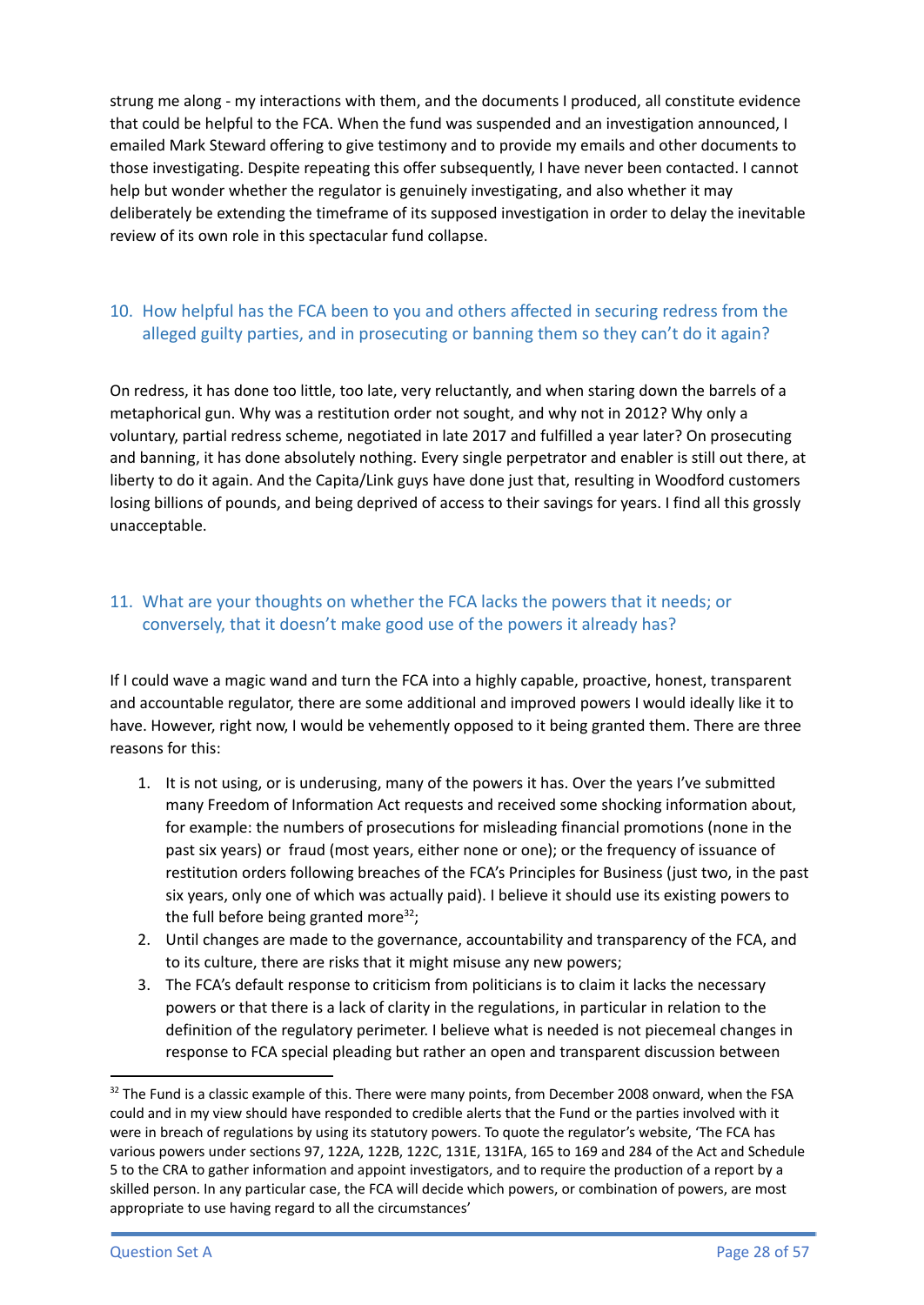politicians and genuine consumer representatives about what powers the FCA really needs and about the environment in which it should be operating.

### 12. In general terms, how would you describe what it's been like dealing with the FCA?

Hugely frustrating. I've found dealing with the FCA many times more traumatic than being defrauded. To the extent, in fact, that if I could have my time again, knowing what I now do about the regulator (both its culture/performance and the degree to which it has built layers of protection around itself), I would almost certainly write off my losses and walk away.

I've touched on culture and performance issues in some of the earlier questions and will return to them in later ones, so I'll use this one to deal with the issue of the FCA's defences, because it's actually these that make dealing with the organisation so soul-destroyingly slow and painful.

Rightly or wrongly (I believe the latter) when Parliamentarians created the FSA then the FCA, they deemed that the regulators should be [exempt](https://questions-statements.parliament.uk/written-questions/detail/2019-03-04/228164) from civil liability, except for two very limited carve-outs: bad faith<sup>33</sup> and human rights breaches<sup>34</sup>. So far as I'm aware, neither of those carve-outs has resulted in successful litigation. It is therefore very difficult, perhaps impossible, to sue the FCA to secure compensation for losses sustained as a result of regulatory failure. I believe the time is long overdue for that exemption to be reversed, and for the Limitation Act to be waived so justice can be provided for the many legacy cases that have occurred under the current, FSMA-onward regulatory regime.

Aware of the regulator's broad exemption from civil liability, Parliament instead required there to be a [Complaints](https://www.legislation.gov.uk/ukpga/2012/21/part/6/enacted) Scheme that would provide a conduit through which the FCA (and other financial regulators) would be empowered to pay compensation to those who submitted valid complaints about their actions and inactions. It also required an 'investigator' to be appointed, to whom people could appeal and have their complaints independently investigated if the FCA refused to pay up.

I've already written about two complaints I've submitted and there's a separate question on the topic later, so I won't dwell on my specific experiences here. Instead I'll make some general points:

- Unfortunately, Parliament entrusted the regulators (principally, the FCA) to write the rules of the Scheme and appoint the Complaints Commissioner. The appointee cannot therefore be deemed to be independent of them;
- For four years (2016-20) the then Complaints Commissioner, Antony Townsend, criticised the regulators for setting rules for the Scheme that, in practice, prevented him from recommending compensation in cases of regulatory failure, or anything larger than *de minimis* sums, irrespective of causation;
- The regulators' response was to launch an accelerated [consultation](https://www.fca.org.uk/publications/consultation-papers/cp20-11-complaints-against-regulators-fca-pra-boe) exercise in 2020 into proposed changes to the complaints scheme that would actually codify and formalise these

 $33$  in essence, criminality, such as misconduct in public office

<sup>&</sup>lt;sup>34</sup> most likely, the right to the quiet enjoyment of one's [possessions](https://www.legislation.gov.uk/ukpga/1998/42/schedule/1/part/II/chapter/1)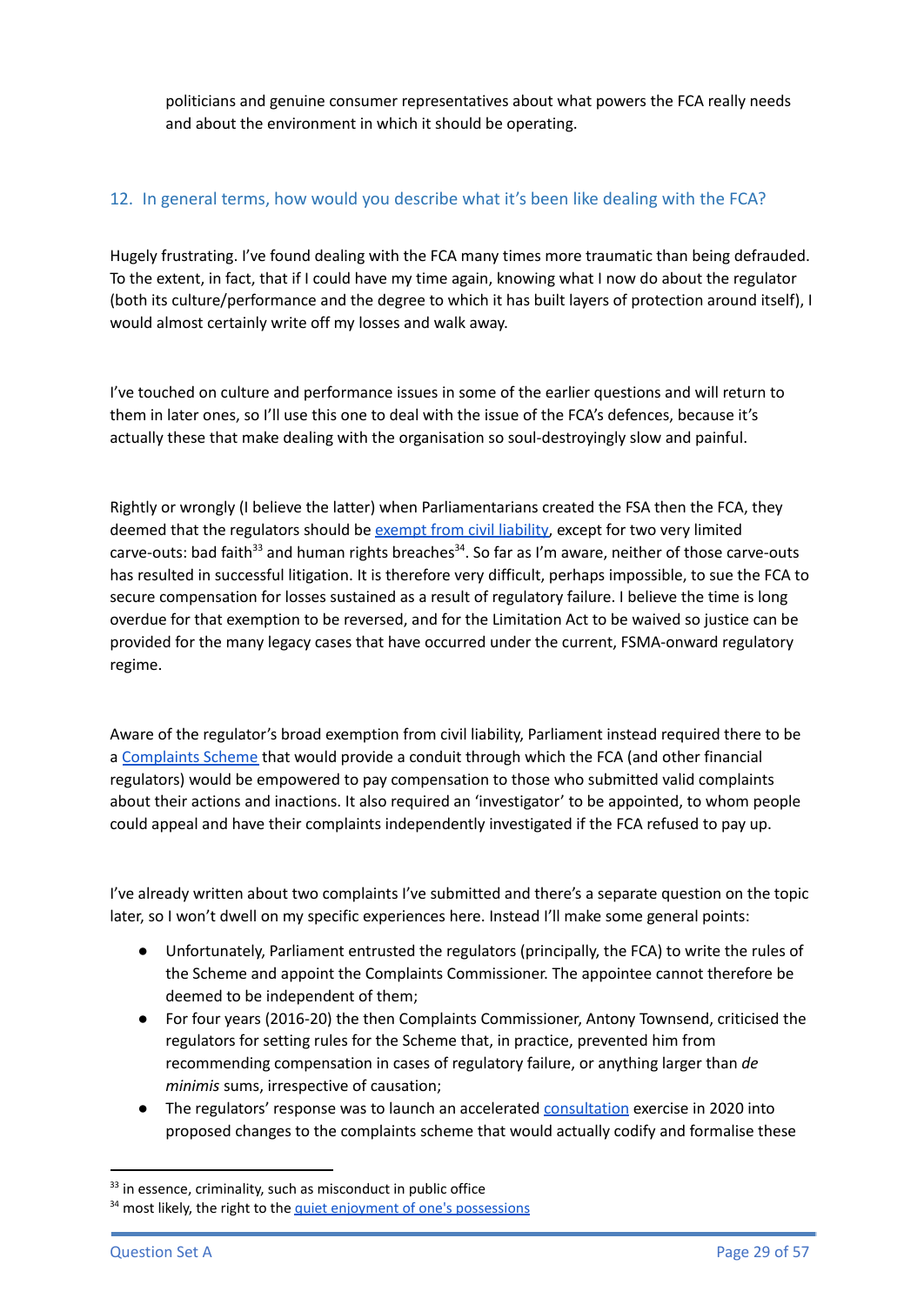problems, rather than remedy them. Transparency Task Force's response, to which I contributed, can be found [here](https://www.transparencytaskforce.org/wp-content/uploads/2020/10/Complaints-agains-the-Regulators-CP2011-1.pdf);

● Recently a new [Commissioner](https://frccommissioner.org.uk/profile/) was appointed. She is a controversial choice, both because of her colourful [backstory,](https://www.dailymail.co.uk/news/article-1297448/Raoul-Moat-probe-chief-left-wife-IPCC-colleague.html) which might reasonably be expected to constrain her ability to return to a career in the legal profession or secure an equivalent role elsewhere in the public or private sector and hence may mean she's more reliant on her current appointment than is healthy, potentially limiting her ability to speak up or challenge wrongdoing, and because she is held by some to have been insufficiently critical of the Financial Ombudsman Service ('the FOS') in her previous role of Independent Assessor during a period when the FOS was exposed as failing by an edition of **Dispatches**. The problems identified were covered up rather than remedied, ultimately resulting in the accumulation of such a huge backlog of complaints that the Chief [Executive](https://www.financial-ombudsman.org.uk/news-events/caroline-wayman-to-step-down-as-chief-ombudsman-and-chief-executive-at-the-financial-ombudsman-service#:~:text=News%20and%20events%20%2F-,Caroline%20Wayman%20to%20step%20down%20as%20chief%20ombudsman%20%26%20chief,at%20the%20Financial%20Ombudsman%20Service&text=Caroline%20Wayman%2C%20chief%20ombudsman%20%26%20chief,7%20years%20as%20chief%20executive.) resigned

As things stand, the rules of the Complaints Scheme mean it can't be used as a route for consumers, including investors in the Fund, to recover from the FCA the shortfall between the recoveries by the regulator and the sums they've lost. The regulators have twice extended the date by which they expect to publish consultation responses and new rules; this happened in part because the Complaints Commissioner has [criticised](https://frccommissioner.org.uk/wp-content/uploads/The-Complaints-Commissioner-Final-Report-LCF-15.02.2022.pdf) the FCA's position (expressed initially to LCF investors seeking redress from the FCA for the shortfall between the compensation provided by the Treasury scheme and the totality of their losses) that the Complaints Scheme should not be a route to redress when regulatory failure is not the 'sole or principal' case of loss<sup>35</sup>. The FCA has [rejected](https://www.fca.org.uk/publication/corporate/response-to-complaints-commissioner-final-report-fca-oversight-lcf-15-march-2022.pdf) this finding, and consumer organisations are considering whether a judicial review might be possible. The costs of pursuing such potential remedies are high, and there's a huge inequality of resource. Sadly, FCA leadership has no qualms about spending large amounts of levy-payers' money, the intended purposes of which include consumer protection, to deprive consumers of valuable rights.

The best outcome for those who invested in the Fund would be the regulators backing down and turning the Complaints Scheme into a genuine route for the payment of redress in regulatory failure cases as Parliament intended. If that happens, I'm confident that Connaught victims will be compensated, whether by the FCA accepting the game's up and paying us, the Complaints Commissioner overruling it or us taking the matter to judicial review ('JR'). The next best would be the FCA being compelled to make the Complaints Scheme compliant with the law as a result of a JR. The worst outcome would be having to decide whether to commence expensive litigation, with uncertain prospects of success, on 'bad faith' grounds, more than a decade after the Fund was suspended. I would appreciate it hugely if any Parliamentarians reading my evidence would write to the FCA urging it to take the first of these paths.

This feeling that the FCA has rigged the rules in its favour is echoed in fields other than the issue of redress for regulatory failure. I've discovered that, at any one time, the Private Secretariat of the Economic Secretary to the Treasury contains either one or two seconded FCA employees. While I can't prove that any of those individuals have failed to pass on correspondence that I have sent the various holders of that post over the years, or passed it on to their employer, I also cannot be sure that this has not happened. What I do know, which concerns me greatly, is that one former holder of

<sup>&</sup>lt;sup>35</sup> Given that regulatory failure leads to loss only where it enables misconduct, realistically it can never be the sole or principal cause of loss, but is always the or a enabling factor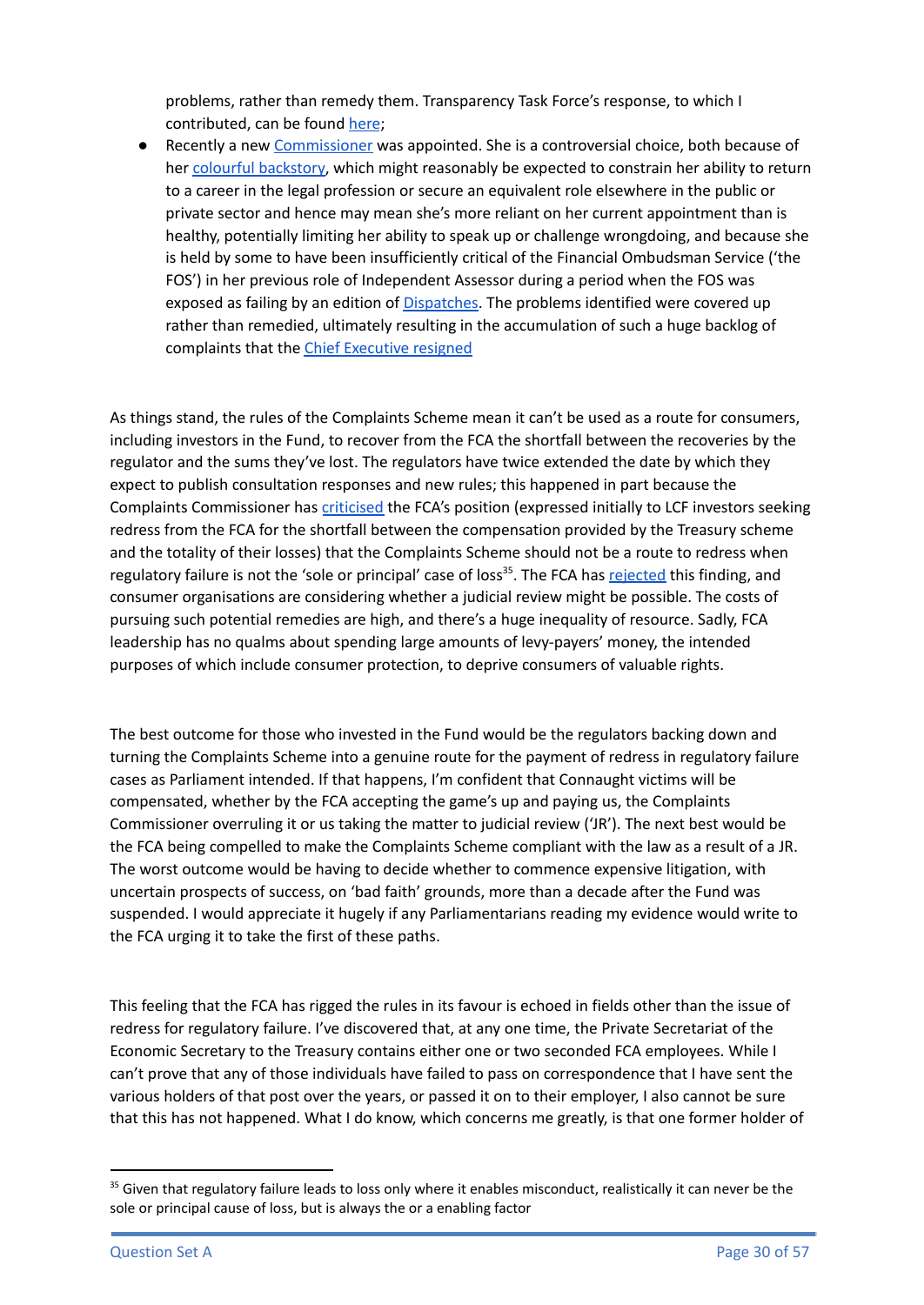that Ministerial office has told a mutual friend that they would have made a different public statement about the Fund than they did, had they been more honestly briefed on the issue.

During these past nine and a half years, I have had (or tried to have - they're largely insulated from the public by their staff, FCA secondees among them) dealings with almost every Economic Secretary to the Treasury. My take on the office is that many of those who've been appointed to it in recent years genuinely wanted to do a good job, came into the rule assuming that the FCA is a 'good actor' (broadly competent and honest) and discovered that the truth is more complex, after which they were moved on. I suspect that the current incumbent, John Glen, is an unfortunate outlier. It worries me that he sees himself as a cheerleader for the City and that he is wilfully ignoring compelling evidence of misconduct by the industry and its regulator alike. I believe it will be difficult, if not impossible, to remedy the longstanding problems that exist in the sector while he remains in post.

I know that the Treasury Committee has at times had a seconded FCA employee on its Secretariat. Again, I cannot prove that this has impaired the transmission of correspondence from me or other regulatory failure victims to the Committee's members or resulted in the regulator being tipped off, but I also can't rule it out. I do know that I wrote to the Committee in December 2020 urging it to launch an inquiry into the regulation of Connaught, similar to the one it conducted for **[London](https://committees.parliament.uk/work/1000/the-financial-conduct-authoritys-regulation-of-london-capital-finance-plc/) Capital** & [Finance](https://committees.parliament.uk/work/1000/the-financial-conduct-authoritys-regulation-of-london-capital-finance-plc/), and that I have since provided additional evidence for the need for such an inquiry, but that the issue has not even been discussed by the Committee. I can't be sure whether this is the result of intervention by the FCA secondee or a political decision by the Committee Chair.

I also know that the FCA is not above misleading, or at least giving misleading impressions to, Select Committees. That's a bold claim; it's right that I should have to justify it. For now, I'll concentrate on two episodes.

For the first, I refer you to this [email](https://drive.google.com/file/d/19j2fD0Z22VsY5obc0txUUY-MkUqsI6Mq/view?usp=sharing), originally to Mel Stride (Treasury Committee) and subsequently forwarded to Stephen Timms (Work and Pensions Committee) which shows how Mark Steward provided diametrically opposed explanations to the two committees to justify the paucity of prosecutions of financial services fraudsters.

For the second, please read my [email](https://drive.google.com/file/d/1A1tfpA_qQepd6Z-VntKCdP215q7GA-pX/view?usp=sharing) to Mel Stride following Megan Butler's evidence session before the Treasury Committee about her role in the LCF scandal and the appropriateness or otherwise of her elevation to the role of Executive Director for Transformation at the FCA. While I accept that none of her comments was, so far as I'm aware, an outright lie, I do believe that she created a materially misleading impression when answering a number of the questions.

Finally for this section on politics, I am aware of an excellent researcher employed by a hugely supportive Member of Parliament, who was approached by the FCA's Public Affairs team about a potential move to the regulator. They were told that their role would be to 'tell us what MPs are being told about us before they get to know about it,' the obvious implication being that the job would entail persuading other MPs' staffers to provide tip-offs to the FCA about inbound casework critical to the regulator while either delaying or preventing it reaching those politicians.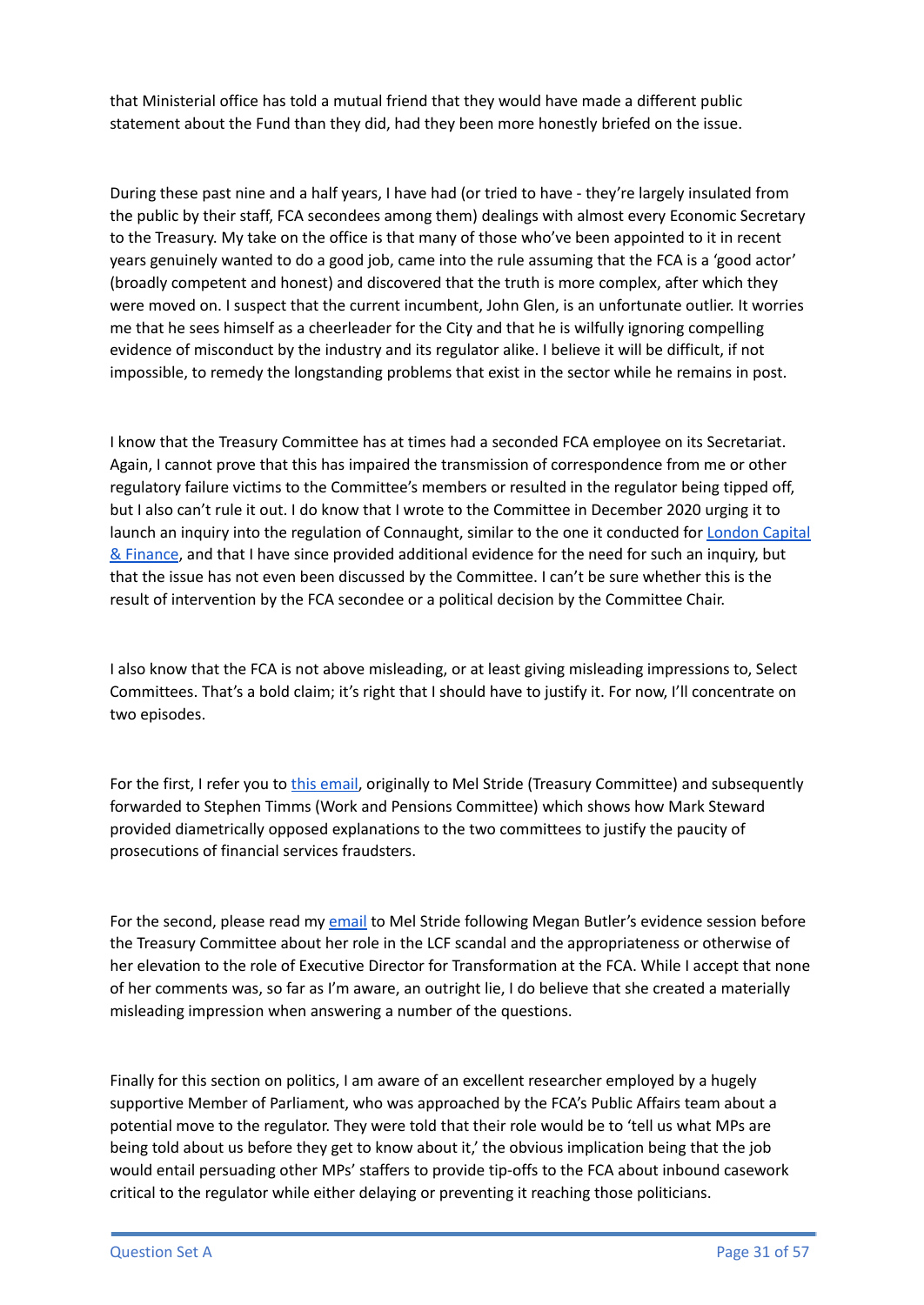These problems extend also to the FCA's governance. Over the years I've made multiple attempts to interest Chairs of the Financial Services Consumer Panel and those of the non-executive directors of the FSA and FCA supposedly appointed to represent consumer interests in the Connaught case. Their standard response is that they cannot take up individual cases; my response is that the Fund affects 2000 people, not just me, and that it throws up issues impacting more widely on the competence and integrity of the regulator - sadly, to no avail. And, of course, there's only one (nominally) Consumer Panel - but three [industry](https://www.fca.org.uk/about/uk-regulators-government-other-bodies/statutory-panels) ones set up under statute, and a [fourth](https://www.fca.org.uk/about/uk-regulators-government-other-bodies/listing-authority-advisory-panel) one, created informally by the FCA.

In short, I've learned the hard way that it is all but impossible for people who suffer as a result of the FCA's many shortcomings to achieve financial redress, whether through litigation or the complaints scheme, despite politicians intending otherwise; it's also exceptionally difficult to achieve traction with senior politicians, because messages are filtered through FCA secondees, or the FCA's senior team have privileged access and provide a version of events that is at times at best disputed and at worst misleading, or to harness the support of those who are supposed to hold the regulator to account from a consumer perspective.

## 13. What is your perception of the culture of the FCA, and what do you think about it?

Where to start? Probably by trying to be fair to individual FCA employees, many (perhaps even most) of whom do not deserve what follows. The FCA is an organisation of some 4500 people<sup>36</sup>. Many of them are extremely capable, many passionately want to help consumers, and some meet both criteria. But they are operating within a very specific cultural environment and are led by people who have followed very particular career paths and who are subject to very obvious financial incentives.

Last year, I watched the entirety of Dominic Cummings' evidence to two Select Committees. He described much of the UK's pandemic response as 'lions led by donkeys.' This led me to reflect on how I'd describe the FCA, were I in a similar position. Are the top brass 'donkeys' (ie stupid but fundamentally harmless)? In my view, no: I've already accused them of being high-functioning sociopaths, arguing that most are relatively intelligent, but determined to apply their skills to playing fast and loose with facts and regulations to provide cover for not performing their statutory duties.

And what of the ranks: are they 'lions'? Certainly, some are; those who stepped forward to provide testimony to this Call for Evidence strike me as such. But, sadly, I think they're the outliers; I don't detect a surfeit of bravery among those I've dealt with over Connaught. Quite the reverse, I'd describe them as depressingly complacent. Worse, some have struck me as unbelievably naive, overeducated fools, lacking in street smarts, who couldn't spot a fraud or tell when they're being strung along to save their own lives. Judging solely by their outputs, I'd therefore describe the FCA as

<sup>&</sup>lt;sup>36</sup> assuming it's fully staffed; at the time of writing, the FCA is in the midst of a self-inflicted staffing crisis, with some departments suffering up to 50 percent vacancy rates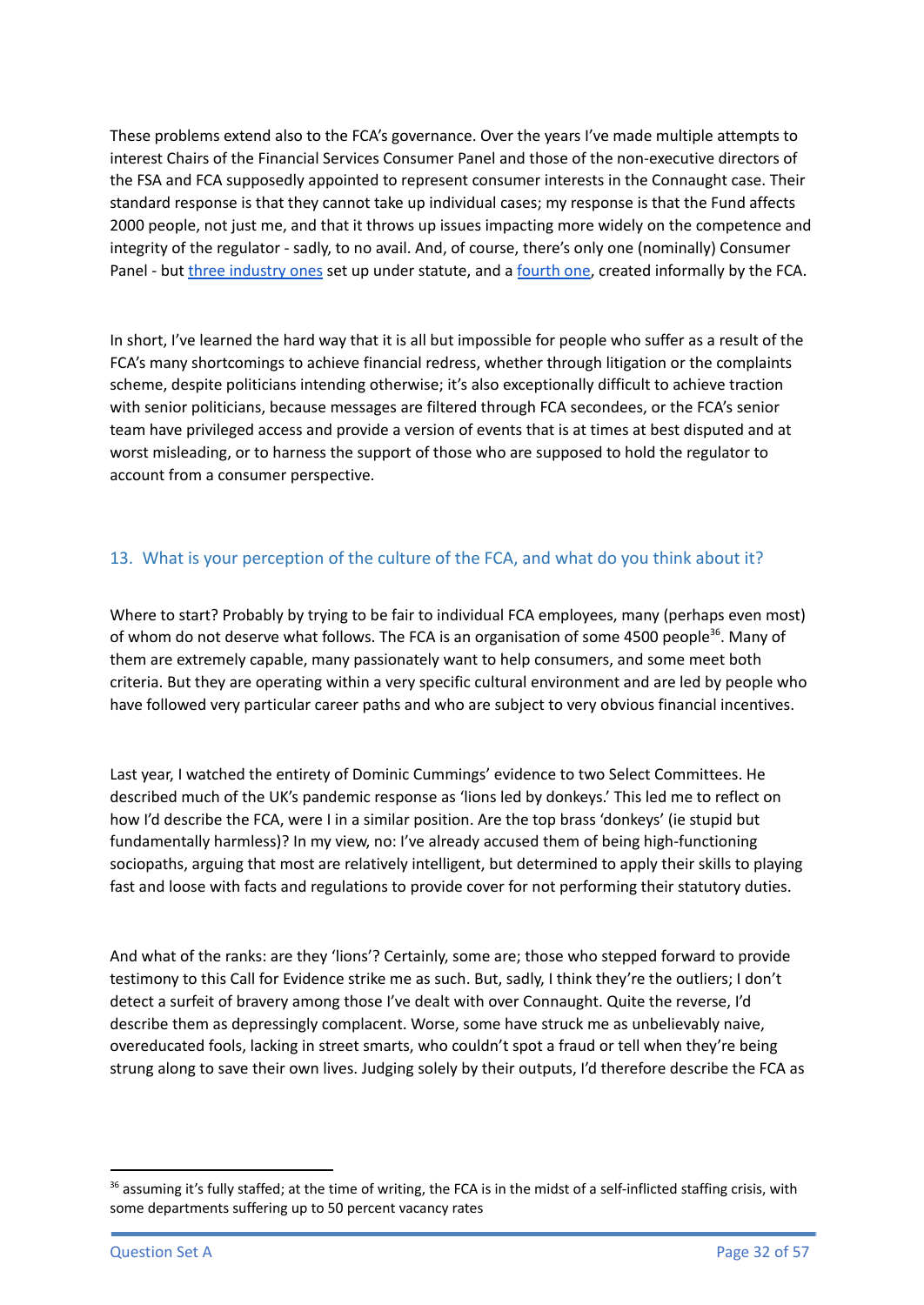containing a critical mass of 'useful idiots led by high-functioning sociopaths<sup>37</sup>', albeit that I stress that there are some brave and capable souls within the organisation to whom neither label belongs. Any plan for fixing or replacing the regulator should consider how their skills and motivations can be utilised.

I should also stress that I'm not accusing the majority, or perhaps even many, of the FCA's staff of being idiots, in the sense of being cognitively subnormal. Rather, judging by their outputs, which in my view are often defective, I'm arguing that many of them are useful idiots in the sense that their work, which is mostly undertaken in good faith and executed to a reasonable standard, is being used to create the appearance of effective regulation without the inconvenient actuality, and that they've been naive in being hoodwinked into believing that their work is genuinely important and useful.

It's perfectly possible for intelligent people to produce defective outcomes if they're in an environment that discourages or deters them from using their capabilities effectively, or if they operate within a system prone to groupthink or other cultural biases that lead to inept thinking or flawed (or no) action.

If you dispute my assertion that it's possible to be a useful idiot without being an idiot, consider this tweet, sent by the FCA's careers team to promote its graduate training programme:





"There aren't many jobs where you have the opportunity to question CEO's of banks at the age of 22!" - Sean, Graduate

Sean is almost certainly not an idiot; he's a recent graduate, and on FCA form, probably from a Russell Group university and quite possibly from a law course, so it's likely that his IQ places him within the top decile of the UK population. But he *is* a useful idiot, in the sense that he plainly lacks the life

<sup>&</sup>lt;sup>37</sup> I considered deleting these descriptions of the FCA's leadership and staff. Not because I consider them unfair (though I recognise there are some individuals for whom these descriptions might be inaccurate), but because I'm conscious that the FCA could exploit my choice of words to make out that my response, or even the entire exercise, is offensive or vindictive. It has form for this: see Andrew Bailey's [comments](https://smeinfo.my/downright-offensive-finance-watchdog-attacks-report-that-called-staff-dobbins/) about the 2016 New City Agenda report into the culture of the [regulators](https://newcityagenda.co.uk/wp-content/uploads/2016/10/NCA-Cultural_Change_in_regulators_report.pdf). Bailey picked up on a single quotation from one respondent who claimed that when the FSA was abolished, 'all good people want to be in the PRA, all the dobbins went to the FCA.' I believe that the APPG Call for Evidence to which I'm now responding would have been unnecessary had the FCA's response to the NCA report, half a decade ago, been to accept the need for reform instead of feigning offence at the message delivered. Let's hope Nikhil Rathi reacts more constructively this time round; many of the criticisms are similar, including the observation that the majority of FCA staff may not be optimally intellectually equipped for the task at hand. If you consider the claim unreasonable, consider this: in September 2021, after the damning Connaught and LCF independent reviews, it was reported that 56 [percent](https://www.fnlondon.com/articles/fca-memo-shows-bosses-seek-to-quell-staff-outcry-as-morale-slumps-to-all-time-low-20210906) of FCA staff admitted they didn't [understand](https://www.fnlondon.com/articles/fca-memo-shows-bosses-seek-to-quell-staff-outcry-as-morale-slumps-to-all-time-low-20210906) why the FCA needed to transform. While some of this may be the fault of the leadership team watering down the message delivered to it by external stakeholders, this ignorance does point to a disturbing lack of situational awareness among FCA employees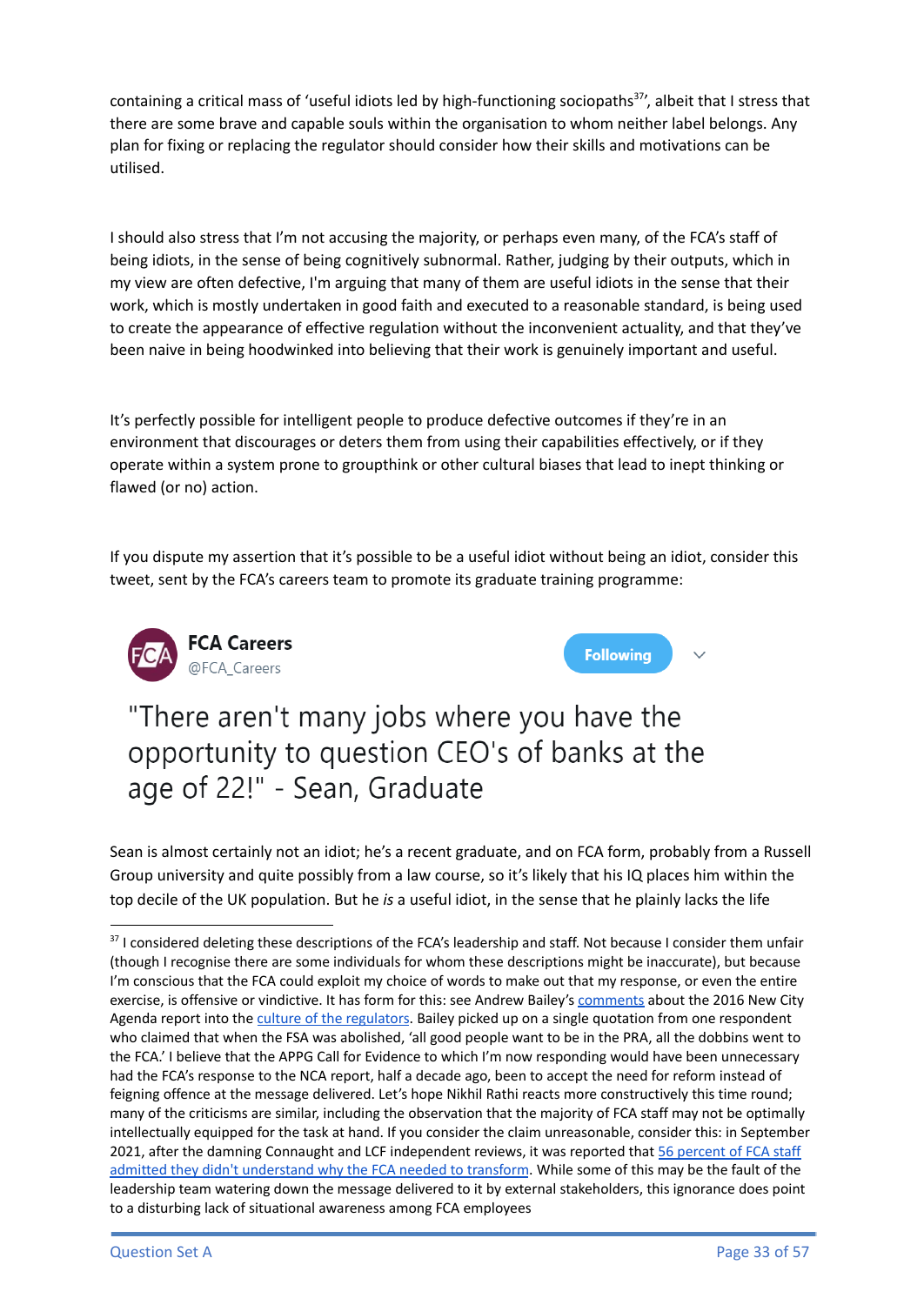experience and domain knowledge to present an effective challenge to the chief executive of a bank, so his role in such sessions represents the appearance of scrutiny without the inconvenient actuality. It's possible that the manager who rationalised that sending a recent graduate to perform this task is also a useful idiot, who rationalises sending Sean into unequal battle by telling himself or herself it's good to develop trainees' capabilities by giving them significant early experience; in her defence, I believe he or she is operating within a culture that places undue value on academic achievement and too little on life experience and economic incentives.

But what of those at the top, who engineer the organisational culture and operating procedures to deliver these outcomes? I've called them high-functioning sociopaths, and there's nothing in this illustration of organisational behaviour that leads me to feel uncomfortable about using that description. There is in my view zero possibility of fixing the FCA without a radical purge of these people.

To make matters worse, the FCA circles the wagons at the first hint of criticism, in my view because protecting the organisation enables it to continue to protect - as those at the top perceive it - the organisation's ability to defend the City. It is, in effect, a firewall between the public and the financial services industry - but one designed to protect the powerful from the weak, not the reverse.

The FCA's defensiveness means that anyone who challenges the complacency, groupthink and opacity is either frozen out (if internal) or briefed against (if outside); the perfect recipe for ensuring there is never meaningful change. One of the most depressing aspects of my involvement in this Call for Evidence (I'm on the [Secretariat](https://appgonpersonalbankingandfairerfinancialservices.org/about-us/secretariat) of the All Party Parliamentary Group on Personal Banking and Fairer Financial Services, and have been intimately associated with the exercise) has been interacting with decent, hard-working and motivated FCA employees who've given moving testimony about how colleagues or they themselves have been treated by management when they've challenged the organisational line on a particular issue. Some are bullied, overlooked for promotion, denied bonuses or pay rises; others are made to sit away from their team, ostracised or made redundant.

As evidence of my allegation that the FCA seeks aggressively to shut down those who seek to criticise it, I offer this example. I am aware of a manager at the FCA, who came under extreme pressure from someone much further up the organisation to remove from their team a colleague who had played a small part in an episode that resulted in the surfacing of legitimate and constructive information that proved to be embarrassing for the regulator. To the manager's huge credit, they resisted, successfully. When the APPG's Call for Evidence was announced, I asked them whether they would consider responding to the exercise and mentioning being placed under that pressure. Their reply was, 'No way - I might want to keep working!'

Elsewhere in this report I've talked about how this dynamic feeds through to organisational behaviour: the naivety when it comes to spotting wrongdoing; the reluctance to act; the instinct to deny, delay, deflect and defend.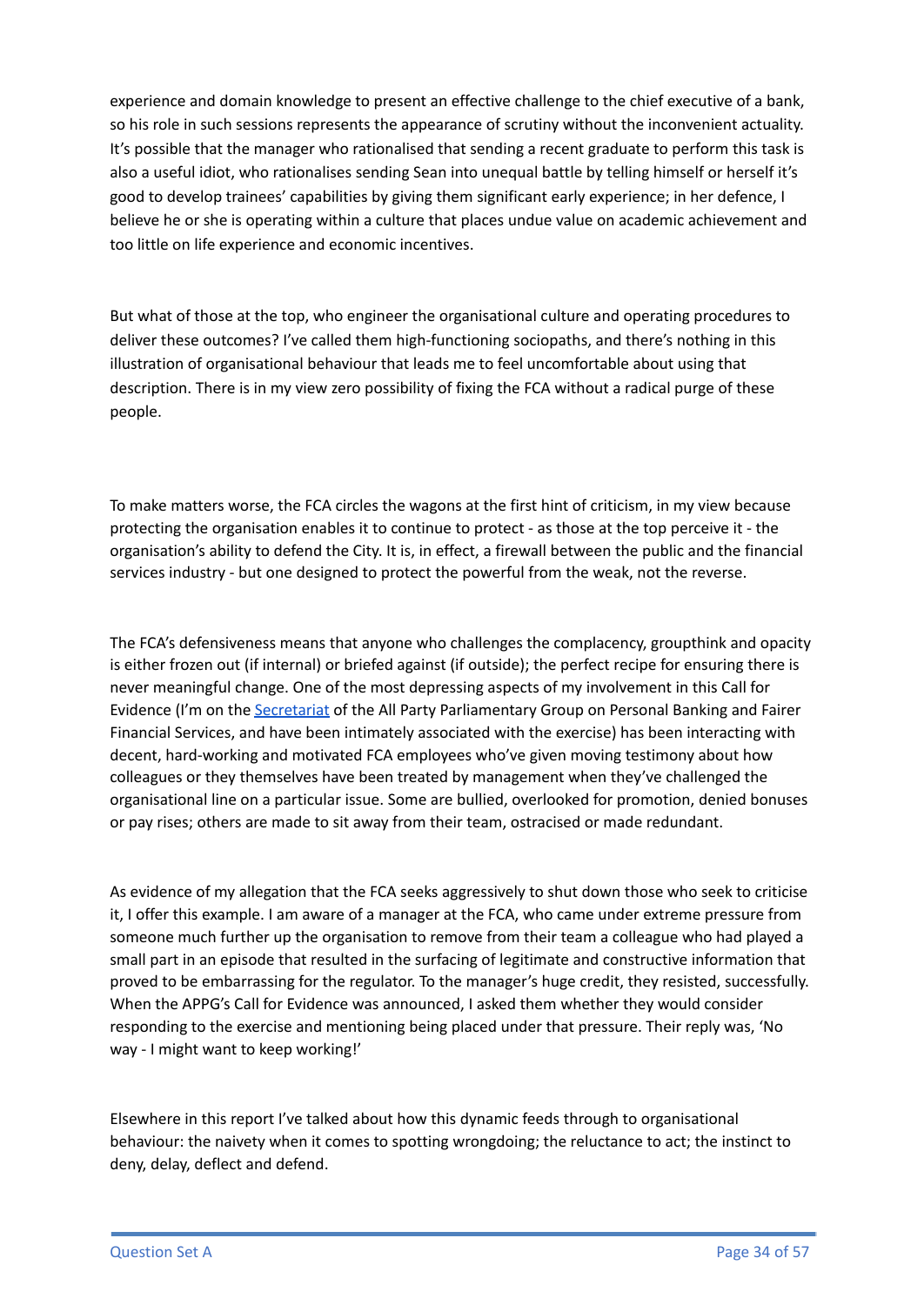There's also a particular irony that the FCA prides itself on being a diverse and inclusive employer, while also being one of the least diverse and least inclusive organisations I have ever dealt with. This dichotomy arises as a result of diametrically opposed understandings of what constitutes diversity and inclusion: for the FCA, it is about demographic factors (principally, protected ones; and even then, only some of these); for me, it is about path dependency and economic incentives. Put bluntly, if the FCA hires a bunch of law graduates and puts them in an office in London, it doesn't matter if half are female, some are LBGT+, some BAME, they'll still think like a bunch of law grads in a London office. And if many of them have ambitions to rotate into jobs in the financial services industry or in the professional services firms that feed off it, there must be a risk they'll act like a group of people who want to ingratiate themselves with those prospective employers.

Genuine, cognitive diversity would entail hiring more non-graduates, people who've had successful careers unrelated to the sector (in particular, those who have demonstrated the drive and ability to investigate and expose vested interests, such as detectives working on extremely high-value, complex cases, investigative journalists, intelligence officers and, yes, people who've led action groups representing the victims of financial services misconduct and regulatory failure). Since 2014 I've been trying to persuade the FCA to do this; so far, without success.

To provide just one illustration of the extent to which the FCA really does not get the basics of diversity, consider this Freedom of Information request [disclosure](https://drive.google.com/file/d/1OIEqRZMAuTG39MjOcCrojdD5XQ-IcC94/view?usp=sharing): the FCA's own, recently-appointed Senior Adviser on the Public Sector Equality Duty is a long-standing insider, tapped up for the job, with no external candidates sought or considered for the position. How very diverse!

Incidentally, I think there's something even more fishy about this appointment than the fact it was handed to one of the FCA's own, without a competitive process: a FoI request by another campaigner revealed that there isn't even a job [description.](https://www.whatdotheyknow.com/request/fca_public_sector_equality_duty#incoming-2007250) The beneficiary of this extraordinarily *laissez-faire* appointment, Georgina Philippou, achieved [unintended](https://www.bondreview.co.uk/2019/11/13/fca-officials-shit-on-the-floor-as-well-as-the-bed/) fame in 2019 when her internal memo about the toilet habits of colleagues went viral. Could it be that Nikhil Rathi created a responsibility-free non-job and gave it to Philippou as a way of managing her out of her previous role as Chief Operating Officer without the hassle of a capability-based disciplinary procedure? If so, what does that tell us about how money is spent at the FCA, and also the economic incentives brought to bear on those working there - especially at and near the top? This episode reinforces my view that the FCA has a performance problem because it has a people problem, that it has a people problem because it has a leadership deficit, and that it has a leadership deficit because it lacks appropriate accountability.

And if you think that's an isolated case, how about another: the role of Policy Manager, [Consumer](https://fca.wd3.myworkdayjobs.com/en-US/FCA_Careers/job/London/Policy-Manager--Consumer-Policy-and-Partnerships_JR0004742-1) Policy and [Partnerships](https://fca.wd3.myworkdayjobs.com/en-US/FCA_Careers/job/London/Policy-Manager--Consumer-Policy-and-Partnerships_JR0004742-1)? This position involves consulting with the FCA's self-selected group of consumer organisations - Transparency Task Force has asked to join, and been refused - on policy consultations. The successful candidate *must* be 'able to draft… communications *in line with the FCA tone*' and *should* have 'experience in *developing and implementing* changes to the FCA policy framework' (my italics). Do you think it's possible they may have in mind giving the job to an FCA insider, as opposed to a dangerous free-thinker from a consumer organisation? If so, why might they be so anxious to give this role to someone who they can be sure will communicate 'in line with the FCA tone', and 'develop and implement' the FCA's policy framework, and not, for instance, policies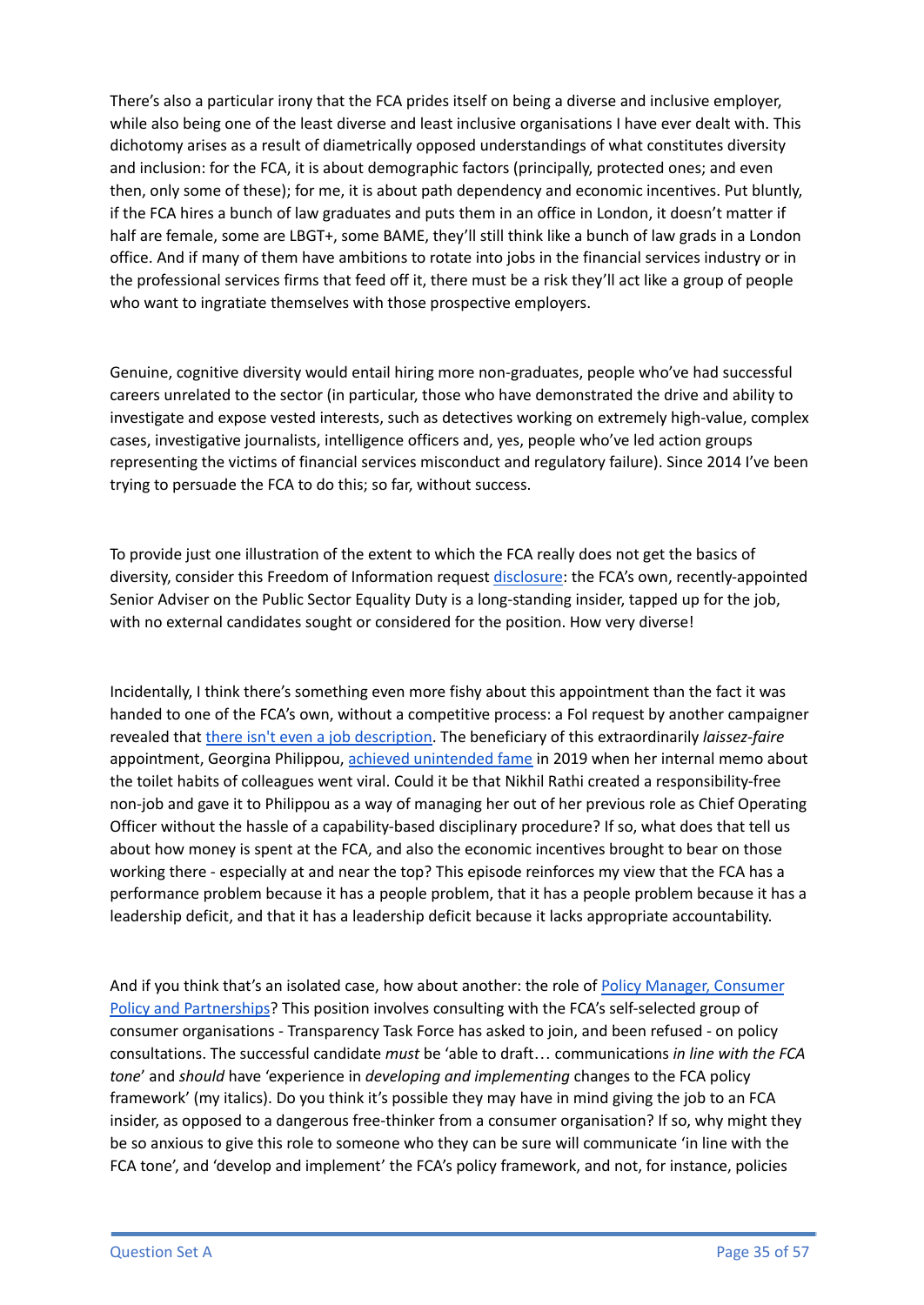advocated by the consumer groups supposedly being consulted? Certainly, whether intentional or not, the signal to consumer advocates is pretty clear: don't bother applying, you're not wanted.

Rather than riff further on the FCA's people problem here, I thought it best to link to this [document](https://www.transparencytaskforce.org/wp-content/uploads/2021/09/DP21_2_-Diversity-and-inclusion-in-the-financial-sector.pdf), which is the Transparency Task Force's response to the regulators' recent consultation on [diversity](https://www.transparencytaskforce.org/wp-content/uploads/2021/09/DP21_2_-Diversity-and-inclusion-in-the-financial-sector.pdf) and [inclusion.](https://www.transparencytaskforce.org/wp-content/uploads/2021/09/DP21_2_-Diversity-and-inclusion-in-the-financial-sector.pdf) Notably, the regulators did not ask respondents to comment on how *they* are performing against these criteria, but rather on how the *industry* is doing. We decided to ignore this omission and provide a frank assessment (see our response to question 2). It provides multiple examples of what we see as the FCA's dysfunctional corporate culture, including:

- insider and crony hires;
- lack of educational and class-based diversity
- Under-representation of certain protected but low-priority demographic groups
- London-centric world view
- political and cultural biases
- misunderstanding organisational objectives
- too close to the industry
- too distant from consumers and whistleblowers
- 'the revolving door'
- culture of secondments
- insufficient staff turnover
- bonuses for failure

It's quite a read!

### 14. What do you think about the possibility of conflict of interest issues at the FCA?

I hope that I've already identified a number of examples in this document, some specific to my experiences with the Fund (but illustrative of organisational flaws), others generic. These include:

- FCA personnel able to supervise, and even investigate, firms in which key positions are held by former colleagues/friends<sup>38</sup>;
- The inherent tensions involved in being an omniregulator, which the FCA is for all non-systemically important firms;
- Governance structures dominated by those appointed by the FCA or Treasury;
- FCA control of the Complaints Scheme and appointment of the Complaints Commissioner through which consumers ought to be able to achieve redress for regulatory failure, but can't;
- Insider and crony hiring, and a cultural predisposition against hiring for diversity of experience and economic alignment;
- The economic incentives presented by the potential for revolving door appointments

<sup>&</sup>lt;sup>38</sup> I should add that in addition to the Wadhams conflict. I learned last year that a member of the FSA team called in to look at Tiuta after Patellis' principle 11 disclosures was a close friend of one of the directors of Tiuta. Patellis provided evidence of this to Parker but he chose to exclude it from his review. Why?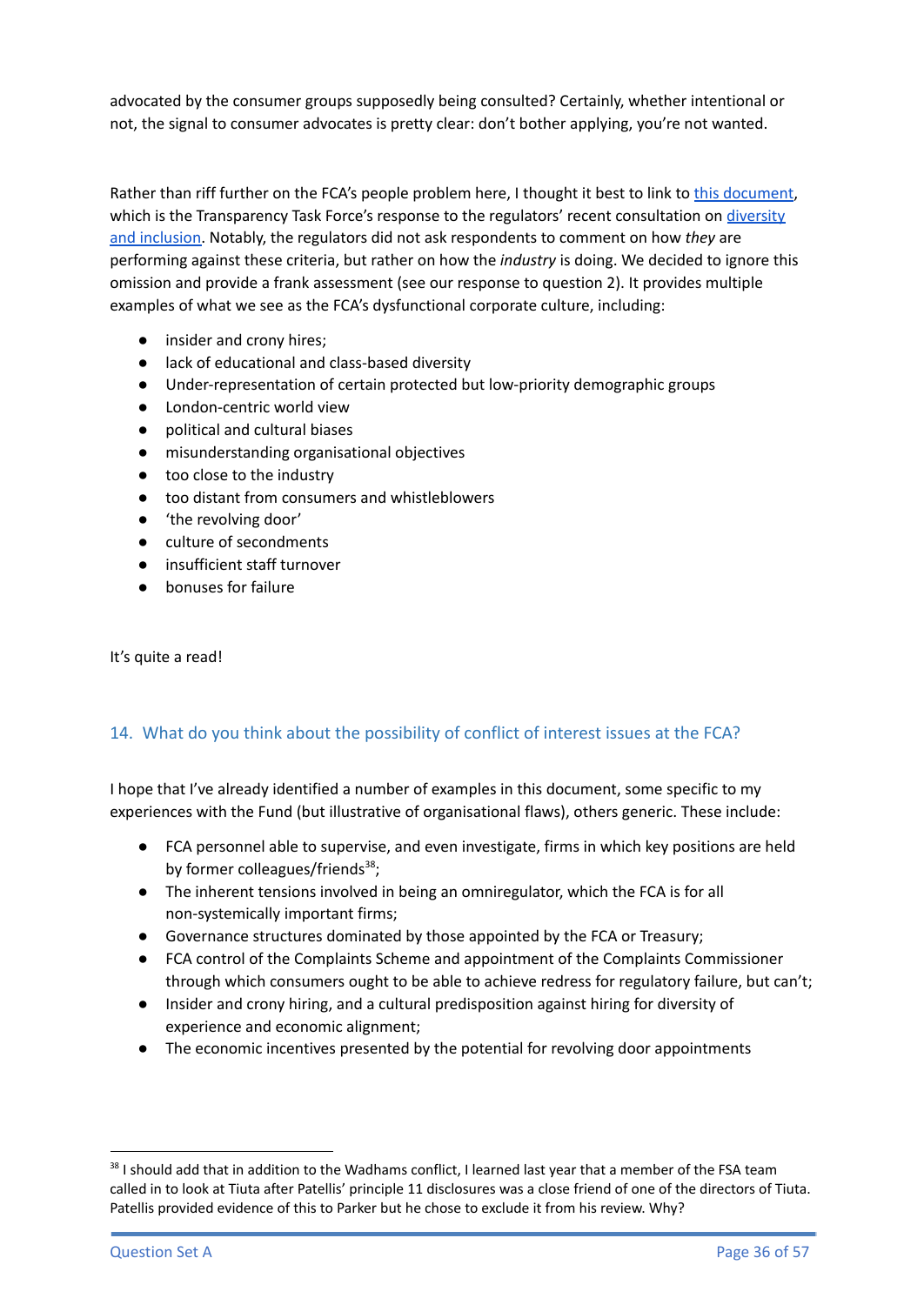To these I would add one more. It surely cannot be right that when the FCA is accused of regulatory failure so egregious to merit an independent review, the FCA is allowed to:

- Choose who conducts the review (in the Connaught case, choosing someone who's a former colleague of at least two of those whose work he was expected to evaluate<sup>39</sup>);
- Determine what he or she is paid:
- Set the terms of reference and protocols under which he or she operates;
- Require all evidence submitted to be sent to an email address hosted by the FCA;
- Require the reviewer to request all meetings with current and former employees through the FCA;
- Award itself asymmetric Maxwellisation rights<sup>40</sup>;
- Once the report is published, award the reviewer a cushy part-time job, without advertising it, briefing it out to search consultants or considering any other candidates for the position

All these things happened in the Fund's case! I have already linked to my complaint in which all but the last of these issues is raised, and the final item is included in the 'insider and crony hires' section of the diversity consultation response.

15. Have you ever complained officially about the FCA; if so to whom? What happened, and how do you feel about what happened? What feedback, if any, have you had about your complaint? How helpful was the feedback? How long has it taken for your complaint to be processed?

I've mentioned two complaints so far in this document. The first, about Randell and Bailey trying to rig the Parker review and trying to block genuine reform respectively, resulted in this [determination](https://drive.google.com/file/d/1D8GXyA8bc69LNqSfKehasBUZOaLMLE3R/view?usp=sharing) from the Complaints Commissioner (the FCA agreed not to provide its own decision notice first, given that the complaint was about its Chair and CEO). The second, about the FCA's misleading and false claims to the effect that investors in the Fund are harbouring no unremedied losses, has so far resulted in this [decision](https://drive.google.com/file/d/19W6nP_EvjpAtJR50nXjN9L8g1X3lm4vI/view?usp=sharing) letter from the FCA; I have appealed it to the Complaints Commissioner. She has yet to publish her final report; draft ones have in my view given rise to grounds for questioning the competence and/or integrity with which she has approached the exercise. She asks complainants to keep confidential her draft findings, and there's such a provision in the Complaints Scheme as currently drafted; but there is no such provision in the Act, nor is there any such contractual constraint between her and respondents requiring them to maintain confidentiality, so I am unclear as to enforceability. Notwithstanding this, I have opted to respect her request, for the present at least. For this reason I have not provided evidence in support of my allegation at this stage; but if anyone wants to see it, they should contact me through the APPG or Transparency Task Force and I will furnish it as soon as I am able.

<sup>&</sup>lt;sup>39</sup> Nausicaa Delfas (head of Complex Events Team), Sean Martin (General Counsel)

<sup>&</sup>lt;sup>40</sup> It seems to me that [Maxwellisation](https://en.wikipedia.org/wiki/Maxwellisation) is legitimate when a person criticised by a statutory report has the right to include their defence, or their version of events, alongside an allegation; it is less so when permitted to remove that criticism, especially when other stakeholders who might have evidence that challenges the legitimacy of that person's objections is denied the opportunity to argue the case for a criticism's retention (which is what happened with Parker's report). Also the original intent of the right was to prevent a private individual being unfairly maligned by a statutory body, where there's the potential for an imbalance of power in favour of the latter. In granting itself Maxwellisation rights in relation to Parker's report, the FCA upended this principle, turning it into a right for a statutory organisation to reject criticisms made of it by an individual - something never envisaged when Maxwellisation became commonplace following the Pergamon report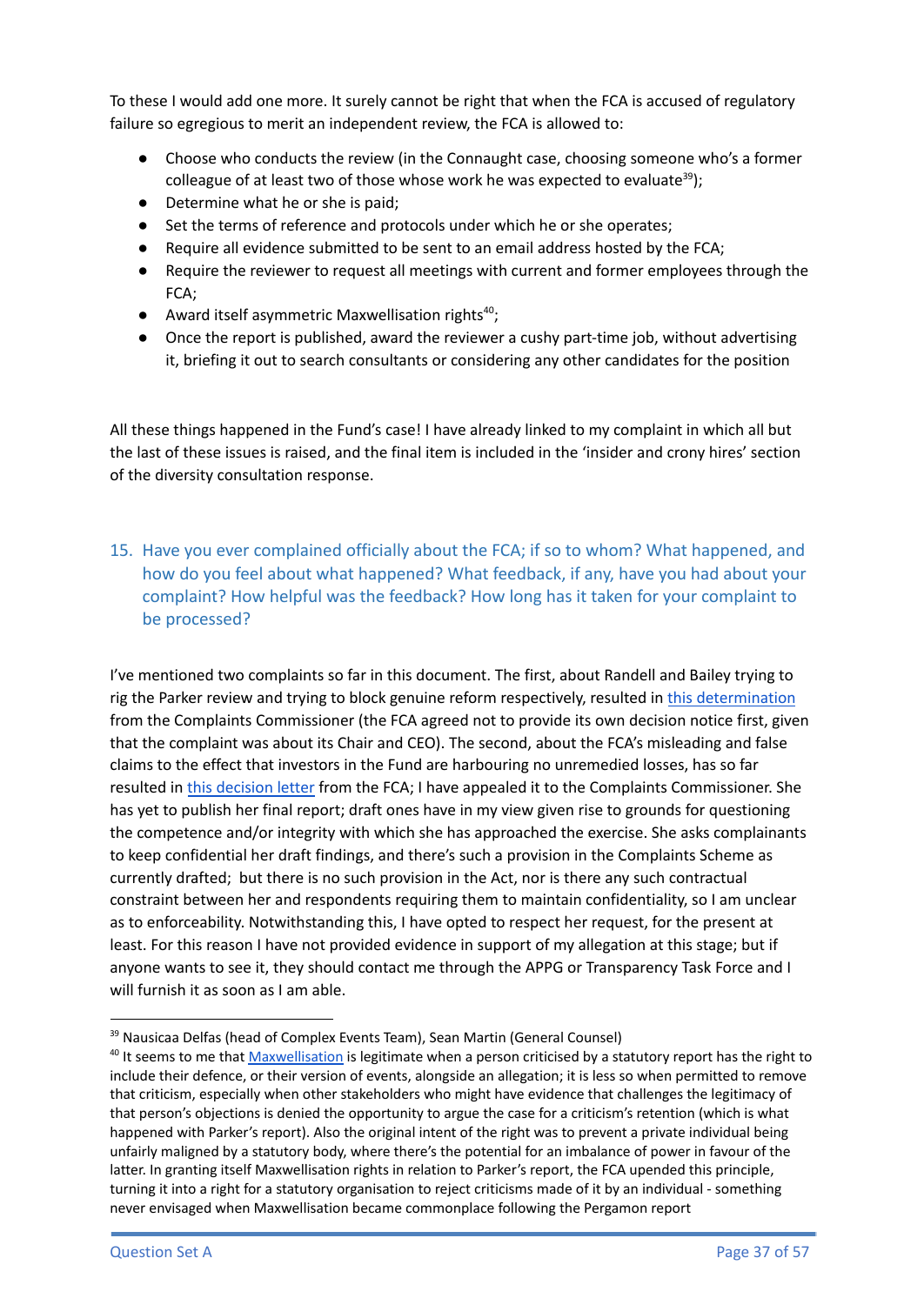Both complaints took much longer than the Scheme rules would suggest to be dealt with; it seems the rules preventing the payment of redress to consumers when there has been regulatory failure are enforced to the hilt, whereas those on the regulator and Commissioner about timeliness of response are more honoured in the breach.

In respect of my first complaint (that the FCA controlled the Parker review in such a way as to prevent it being a transparent exercise in establishing the truth, and that the regulator had no intent of implementing anything like the scale of change needed), I believe subsequent events have vindicated my concerns. The Parker report is less than a quarter of the length of the Gloster one, despite covering a longer timeframe. He capitulated to FCA lobbying to remove the names of accountable executives, whereas Gloster not only resisted but named and criticised those officers for making such representations. He claimed not to find evidence of bad faith or cover-up, despite the compelling mathematical argument that it must have happened. He excluded late evidence presented by Patellis that a member of the FSA team investigating his Principle 11 disclosures about Tiuta had a close familiarity link to a director of that firm. And, shamefully, once the fuss died down following the report's publication, he was given what looks very much like a 'thankyou job' by the FCA - a cushy, part-time sinecure as a Senior Legal Adviser, a role that was never advertised or briefed out to search consultants, and for which no other candidates were considered<sup>41</sup>.

I should mention that I submitted a third [complaint](https://drive.google.com/drive/folders/1FpGD3f2j0E-1EOStpZzxa_ErpLlmr-1X?usp=sharing), in December 2021. This one concerns what might appear to be a small matter, but isn't: the FCA refused to trial a small change I suggested it try making to its **[ScamSmart](https://www.fca.org.uk/scamsmart)** campaign, which alerts consumers to the risk of being subject to financial scams. I suggested that the ads should carry a prompt asking consumers who've seen a scam to notify the FCA. It is my view that this would have a number of advantages, including providing a powerful deterrent to prospective scammers (raising the risk of detection), providing the FCA with earlier intelligence about specific scams and raising the probability that scammed consumers might be able to secure redress from the FCA by providing an audit trail of evidence that it was tipped off about their scam but failed to take action to protect them.

The FCA initially tried to reject the main part of my complaint on the grounds that I was complaining about 'general dissatisfaction' as opposed to a specific policy decision; obviously this argument is invalid, so I successfully challenged this decision. At the time of writing, the long-overdue final response is awaited. Meanwhile, a few days after I submitted the complaint, the FCA blew [£41,000](https://www.fnlondon.com/articles/fca-threw-41000-at-christmas-jingle-to-raise-fraud-awareness-20220113) on a spoof Christmas jingle - more than £2 per play, and many times what it would have cost the regulator to trial a single, transformative change to its ongoing creative, the effect of which, I still believe, would have been to transform the effectiveness of its multi-million Pound campaign.

The idea that the FCA should reject a constructive suggestion from an engaged and informed campaigner that might have helped protect other consumers, and even attempt to reject my complaint about its decision to do so, strikes me as illustrative of the complacent and unaccountable nature of the regulator.

<sup>&</sup>lt;sup>41</sup> see **Fol [request](https://drive.google.com/file/d/19jjkDEBmj49bLT7XcUe3yRP3bKBxaQTl/view?usp=sharing)**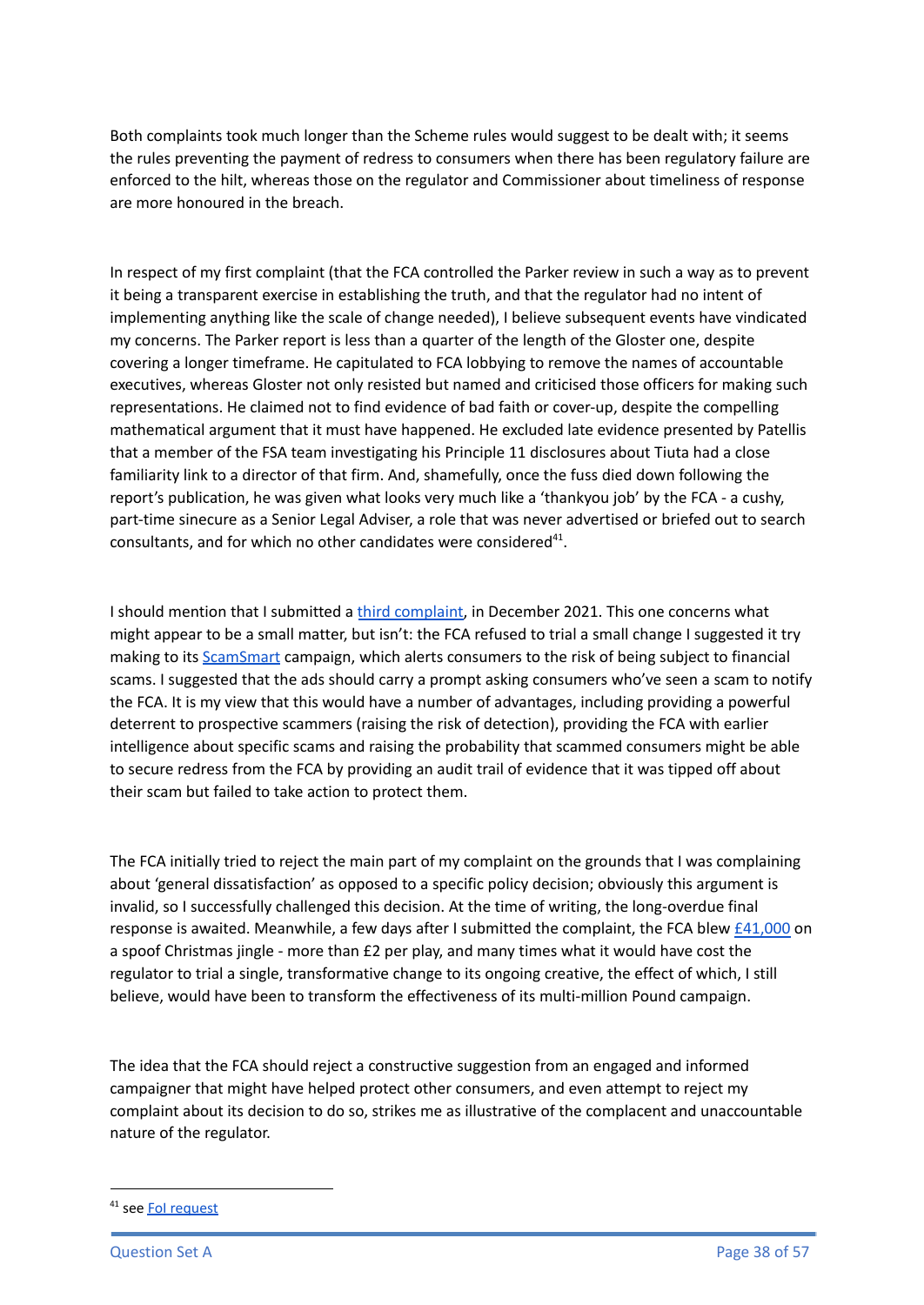More widely, there are a number of ways in which the published Complaints Scheme falls short of the [obligations](https://www.legislation.gov.uk/ukpga/2012/21/part/6/enacted) placed on the regulators by Parliament. These include:

- They are required to appoint 'an investigator', whereas the Commissioner is empowered only to conduct 'a paper-based review', which does not extend to interviewing any of the parties or to a search for or of primary evidence - which means, in my view, that he or she isn't actually 'an investigator' but rather, at best, 'a reviewer'. Also, the regulator sees and can challenge the entirety of the complainant's complaint and evidence, whereas the complainant is never afforded a symmetrical opportunity to see and challenge evidence put forward by the regulator, the respondent;
- Prospective complainants are required to complain to the regulator within a year of becoming aware of the matter in question;
- Complaints may be brought only by those 'directly affected' by the matter complained of, or acting directly on behalf of someone who is. So whistleblowers, among other motivated and relevant stakeholders, are disenfranchised

In addition, the Scheme rules correctly reflect the Act in that the Complaints Commissioner is empowered to appoint someone to conduct part or all of the report (provided such a person is independent of the regulator), but the current Commissioner refused to make such an appointment when I challenged her basic lack of understanding (whether innocent or wilful) of the means by which the economic loss suffered by Connaught investors might be calculated.

## 16. Overall, what have been the consequences to you (and if relevant to your family) as a result of what happened?

The financial cost is many millions of pounds. The emotional cost is incalculable. Low points have included:

- The suicide of Alistair [Mawdsley,](https://www.fnlondon.com/articles/alistair-mawdsley-connaught-asset-management-death-20140407) someone who was on the periphery of the fraud; he emailed a great many people, me among them, blaming me for the decision to end his life;
- Having to sell a much loved holiday home to provide liquidity so I could continue the fight;
- The death from cancer of one investor in the Fund who persistently begged me to get the matter resolved before he died because he didn't want his daughter, a single parent with a disabled child, to have to deal with it once he'd gone (I was unable to deliver for him);
- The recent death from cancer of Charles Rodbourne, a fellow member of the liquidators' committee and Action Group activist who had been a particularly positive, engaging and supportive ally and who was an exceptionally decent and principled man. The matter really should have been resolved long before his passing. Everything I do now in relation to the Fund is in his memory.

On a personal level, the pain caused to me by the FCA arises from a combination of anger at its failure to prevent, stop and remedy what happened with the Fund, its refusal to 'fess up and pay up' when banged to rights and, perhaps worst of all, its shameless playing fast and loose with the truth to dodge the day of reckoning in which it is either abolished or made subject to radical, externally-imposed and -verified reform.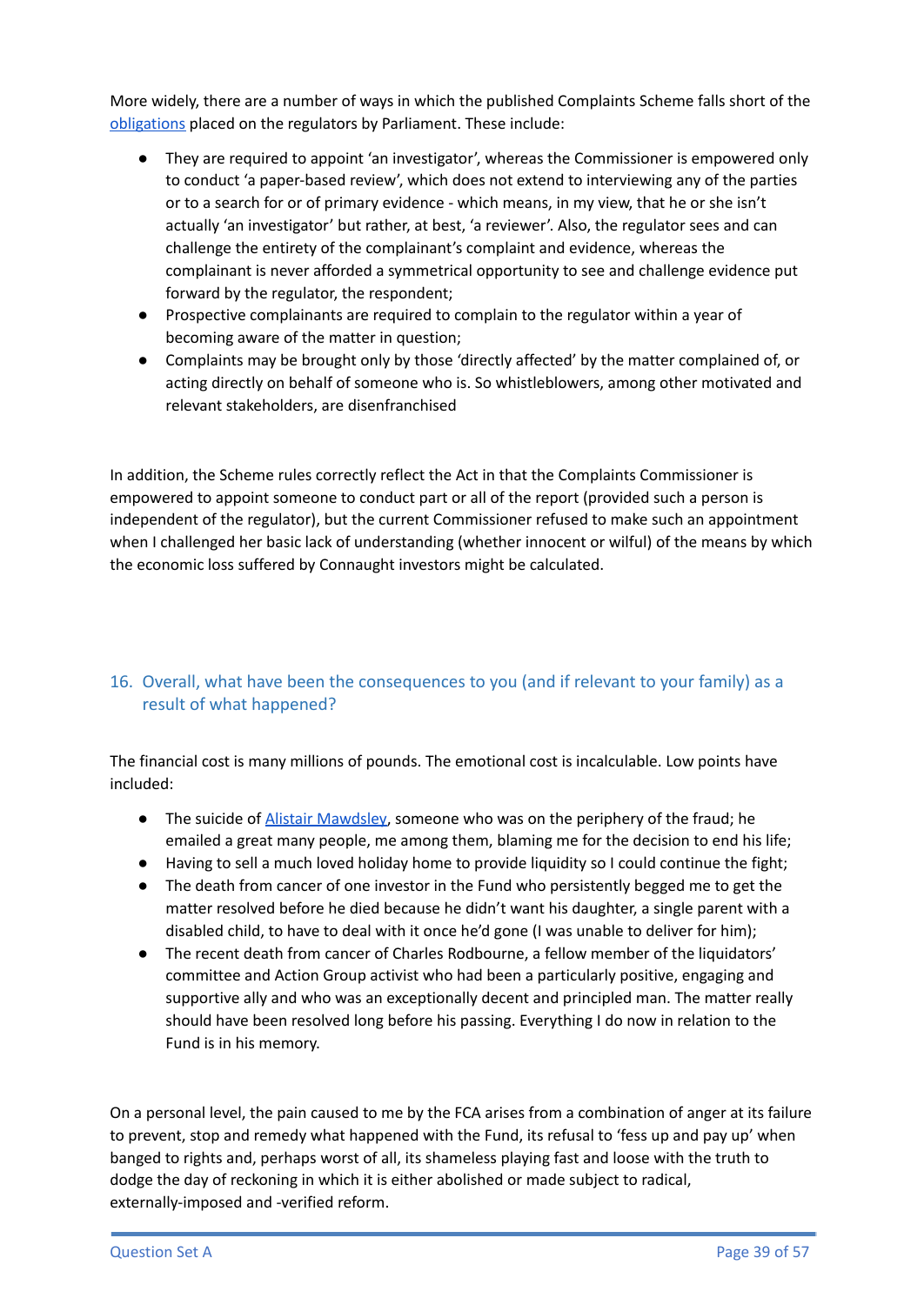In recent years I've done a lot of work to help other victims in regulatory failure cases, and the most upsetting aspect of that work is the fact that I knew their cases were going to happen, in the sense that I was fully aware of the problems with the regulator that makes misconduct so easy to perpetrate and so unlikely to be detected, stopped or remedied, but have been unable to persuade the FCA or politicians to do anything to change this state of affairs so others don't have to suffer as I have done - a failure for which I blame myself. Similarly, I've worked with a good many whistleblowers from the sector, and seen how their evidence was ignored or downplayed by the FCA and they were hung out to dry in much the same way as happened with George Patellis. I've had to live with the fact that I've been trying and failing to get the regulator to fix these behaviours since 2014.

This is not merely a historical problem: I know, for certain, that there are many more cases arising now, and that will happen in the months and years to come, because we are still, as a country, refusing to confront the obvious truth that the FCA is spectacularly unfit for purpose and must be either binned and replaced or reformed beyond recognition.

This might be an appropriate time to deal substantively with a point first raised under question three and hinted at elsewhere: currently it is pretty much impossible for the millions of people who've lost money through regulatory failure by the FCA to obtain compensation for their losses. Given that this Call for Evidence exists to inform Parliamentarians, I'd like to take this opportunity to ask them to revise the legislation so we do have at least one and ideally more than one way to secure such redress.

Under FSMA, both the FCA and its employees are [exempt](https://www.legislation.gov.uk/ukpga/2000/8/schedule/1ZA/part/4) from civil liability, with narrow and (to the best of my knowledge) untested carve-outs for acts of bad faith<sup>42</sup> and breach of the Human Rights Act<sup>43</sup>. Mindful of this, Parliamentarians legislated for the creation of a Complaints Scheme (most recently in the [Financial](https://www.legislation.gov.uk/ukpga/2012/21/part/6) Services Act 2012), imposing no constraints on the grounds for which compensation might be recommended or paid, or on the quantum of such awards. Unfortunately they entrusted the regulators to create the Scheme rules and appoint the Complaints Commissioner. The consequences are [Scheme](https://www.fca.org.uk/publication/corporate/complaints-scheme.pdf) rules that in practice bar the payment of compensation where regulatory failure is the or an underlying cause of loss and the payment of anything more than *de minimis* sums, for inconvenience or distress rather than economic loss.

There are five reasons why I believe it is essential that legislation is needed to give citizens viable paths to the payment of financial redress for the full economic losses sustained as a result of regulatory failure, both through the Courts and the Complaints Scheme:

1. Currently those losses are borne by individual consumers, who have the narrowest shoulders. Making the FCA compensate them would relieve them of this burden and pass it to a stakeholder group with deeper pockets, namely the financial services industry, through the mandatory levy;

<sup>&</sup>lt;sup>42</sup> In essence, deliberate inaction or wrongful action - a very high bar

 $43$  There are many difficulties in bringing a claim based on the HRA that are too complex to cover here; I am happy to discuss them with any Parliamentarians who may be interested. For the present, I will simply observe that, to the best of my knowledge, no such claim has ever succeeded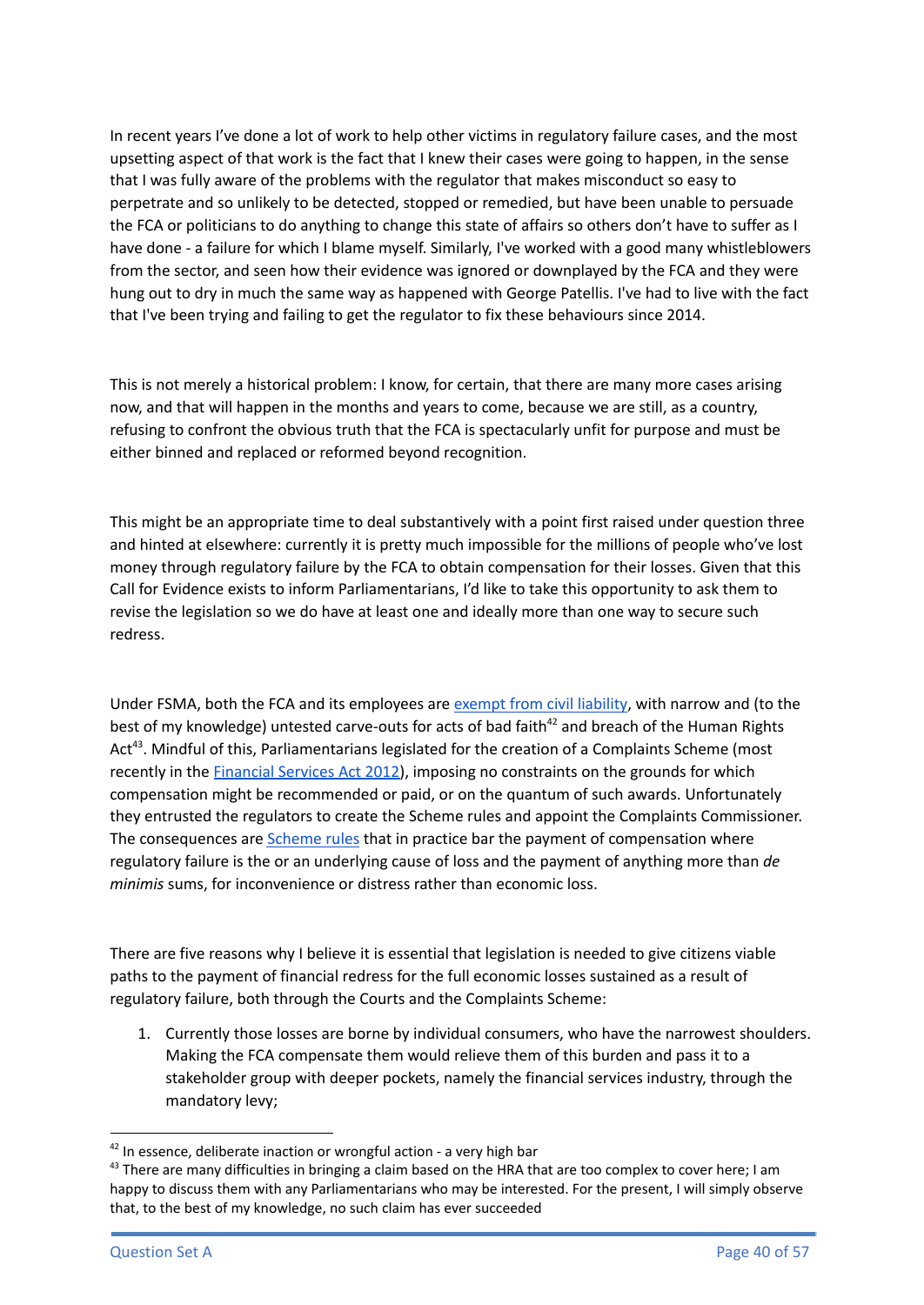- 2. Among consumers, those who bear the heaviest burden are those who sacrifice their livelihood or retirement to lead the process of investigating what happened and campaigning for redress and reform. As I've argued elsewhere, society derives huge benefit from their activities and it is vital that their investment of time is repaid generously should it be found that competent, honest regulation could have prevented the misconduct that they've had to unpick. Failure to do so acts as a deterrent to others performing the same role in subsequent cases 44 ;
- 3. The consequence will initially be a substantially higher FCA levy, a substantial drag on industry profits. This is to be welcomed, in that firms - which normally benefit from complacent or captured regulation - will, for the first time, be forced to bear the negative externalities of that state of affairs, resulting in them pivoting from broad acceptance of the status quo to alignment with consumer and whistleblower representatives in calling for much improved regulatory performance and accountability;
- 4. Politicians and other interested stakeholders will, for the first time, benefit from a robust and transparent indicator of the effectiveness of the FCA, namely the annual bill for compensating regulatory failure victims. Unable to shield itself from such claims by citing legislation or using the Complaints Scheme, the FCA would come under huge pressure to minimise them by becoming a rigorous, proactive and effective regulator - surely a desirable goal;
- 5. Rolling back the FSMA exemptions would also open the door to regulatory failure victims suing officers and employees of the FCA individually. While the FCA Staff [Handbook](https://www.fca.org.uk/publication/corporate/fca-employee-handbook.pdf) indicates (1.12) that the regulator indemnifies employees against certain claims brought against them in relation to acts and omissions occurring in the course of their work, there's a carve-out for bad faith. It may be that some campaigners will seek to use that to bankrupt bad actors; if so, there would be a salutary effect on their colleagues and successors

One of the two key things I hope Parliamentarians reading my response to the Call for Evidence will act on, it's this. Creating genuine routes for those harmed by the FCA to obtain redress from it would transform the organisation's accountability and transparency and would align economic interests behind transformation, to ensure that both the regulator and its officers would be at risk of adverse consequences if they fail to perform their statutory objectives to a reasonable standard. And in the interests of equity and social justice, it is important that the Limitation Act is waived so those of us harmed before any legislative change are not time-barred from pursuing our claims.

## 17. If you could change three things about the FCA, what would they be?

I think there are two viable overall plans to remedy the FCA; I call them 'plan A' and 'plan B'.

Plan A is as follows:

1. Create a Royal or Truth and Reconciliation Commission in which consumers, regulators and the industry can speak freely about what has gone wrong in UK financial services regulation since the FSA came into being, an improved version of the one that took place in [Australia](https://www.royalcommission.gov.au/banking). The focus should be on providing financial redress for the victims, removing the perpetrators

<sup>&</sup>lt;sup>44</sup> indeed I've spoken with victims of financial services misconduct resulting from regulatory failure who have declined the opportunity to put together and lead action groups for precisely this reason; and, as I have myself indicated, if I could have my time again, I would not have done what I have for Connaught victims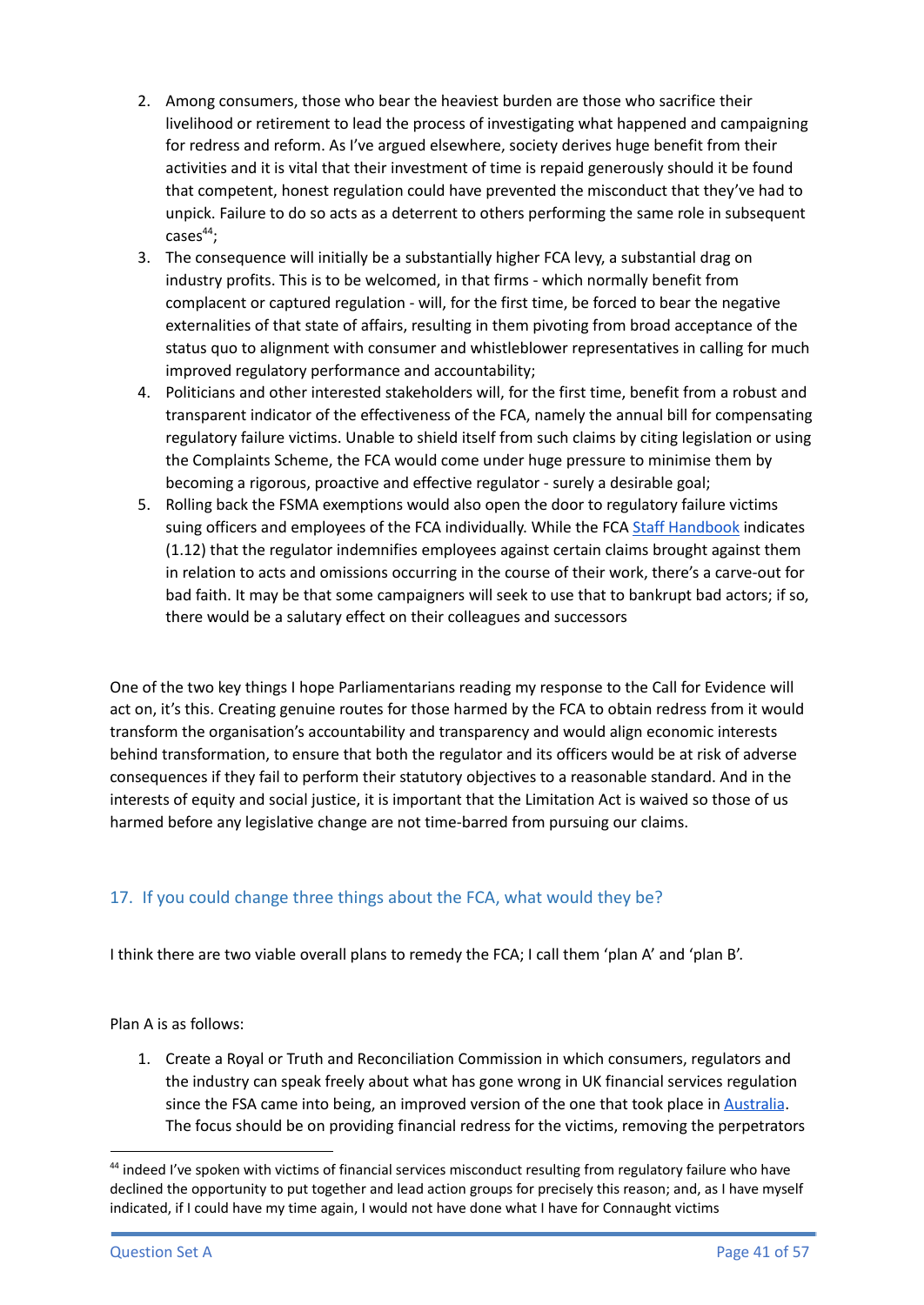and enablers from the industry and its regulator and identifying the optimum structure and powers for any future regulator/s;

- 2. Abolish the FCA;
- 3. Create a new regulator, or perhaps two (prudential regulation of non-systemically important firms would either go to the PRA or to a new body; conduct regulation across the board would move to a new conduct regulator). It/they would have very much improved governance, transparency, accountability and legal liability arrangements and different powers, and would be barred from employing former managers and employees of the FCA, in order to extinguish its toxic organisational culture and institutional memory

Meanwhile, plan B looks like this:

- 1. Introduce an oversight board that would ensure that consumer interests were always at the forefront of the FCA's activities, similar to the one to be introduced in [Australia,](https://www.legislation.gov.au/Details/C2021B00051) but with a wider remit as is appropriate to the greater importance and complexity of the UK's financial services sector and the more extensive regulatory problems here. Transparency Task Force has already developed a proposal for a Financial Regulator's [Supervisory](https://docs.google.com/document/d/1mMJaL6YgaLjxBImCUQI6pjVcPN9Owiacn05EqCazLWU/edit?usp=sharing) Council ('FRSC'), to which I've contributed and which I wholeheartedly support. It fixes many of the FCA's governance problems and provides a path to clearing out the top team, without scaring too many horses;
- 2. Put in new leadership, chosen by the FRSC and hence aligned with consumer, rather than producer, interests. This should encompass, as a minimum, binning the current Board and Executive Committee. It is only by cutting off the head of an organisation that you can stand any chance of eliminating the profound conflicts of interest that currently exist, destroying organisational memory and sufficiently disorienting those remaining to be confident that what follows will not become an echo of that which has existed hitherto;
- 3. Introduce a genuine duty of care, to be owed by 'authorised persons<sup>45'</sup> to consumers. The FCA has recently [consulted](https://www.fca.org.uk/publications/consultation-papers/cp21-13-new-consumer-duty) on what it terms 'a new consumer duty', in response to a legal obligation placed on it by the [Financial](https://www.legislation.gov.uk/ukpga/2021/22/section/29/enacted) Services Act 2021 to consult on whether there should be a duty of care, and to bring forth rules in accordance with the findings of the consultation. I believe that the 'new consumer duty' is not a duty of care unless accompanied by a Private Right of Action (meaning a right of consumers to sue if they lose money as a result of breach) - something the FCA is steadfastly resisting - and that the initial [consultation](https://www.fca.org.uk/publication/consultation/cp21-13.pdf) document misdirected respondents about the legal definition of a duty of care. I am concerned that the FCA is again positioning itself as a captured, pro-industry regulator, trying to avoid the imposition on the industry of a duty of care and the empowerment of consumers, who under a genuine duty of care (or the consumer duty combined with a Private Right of Action) would gain the right to sue financial services firms that harmed them instead of being dependent on the FCA to obtain redress by means of restitution order or negotiated settlement, both of which are very rare occurrences. Transparency Task Force has submitted responses to the [initial](https://www.transparencytaskforce.org/wp-content/uploads/2021/07/TTF-Response-to-the-FCAs-Consultation-on-Consumer-Duty.pdf) and [subsequent](https://www.transparencytaskforce.org/wp-content/uploads/2022/02/TTF-Response-to_-A-new-Consumer-Duty-Feedback-to-CP21_13-and-further-consultation.pdf) consultations; I was lead author on both, and strongly endorse their content;
- 4. Establish a historic claims panel under the aegis of the FRSC to examine and recommend redress for the many victims of historic regulatory failure and capture in UK financial services, combined with a backstop of removing the FCA's broad exemption from civil liability both retrospectively and going forward and waiving its right to decline historic claims under the Limitation Act, so those who've lost money through legacy regulatory failure claims can

 $45$  meaning both firms and individuals that appear on the FCA register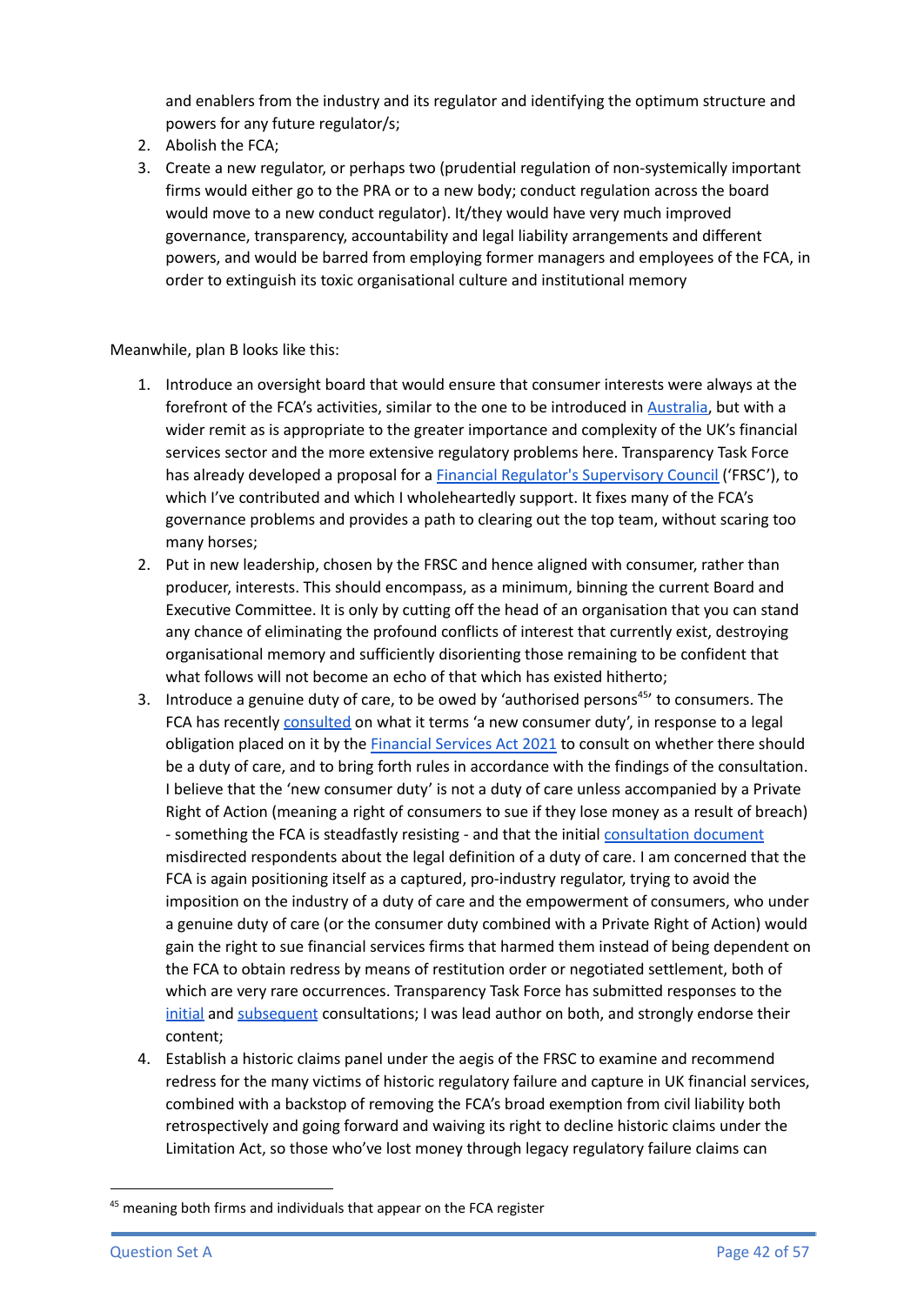litigate if they're unable to get redress from the historic claims panel or if their claims arise after the panel has been wound up, its work completed

As you can see, these are two quite different approaches: one 'year zero' one, and one 'evolutionary'. On balance, I prefer the latter. There are two reasons for this:

- 1. I think it's a marginally easier (or less difficult) sell;
- 2. On balance, I believe it is more likely to deliver a solution that works. The biggest risk to plan A is that binning and replacing a financial services regulator is something that happens at most every 12-15 years, and achieving it would entail a long fight followed by a further extended period of consultation, legislation and implementation. There's a risk we might eventually win the battle, but lose the war: the FCA might be replaced by something almost as bad, or perhaps even worse. After all, there are lessons in what happened in 2012/3: responsibility for prudential regulation of systemically important firms was hived off to the PRA, but otherwise, the FSA largely continued unchanged: mostly the same people, doing mostly the same things, in the same building, with a different sign above the door and with the same history of regulatory failure and cover-up that nobody wants to own up to. Small wonder it remained subject to the same cultural biases, conflicts of interest, economic incentives and governance flaws; and even smaller wonder that it delivers similarly complacent and conflicted regulation.

For clarity, I don't believe that plan B on its own would make much difference, because the same cultural problems (which in turn are about people and leadership) would remain. But, crucially, plan B represents the absolute minimal set of changes that are needed to create the governance and incentives environment in which those problems can finally be resolved. And I have no doubt that the culture created by these defective circumstances is at the heart of why it persistently fails; indeed both Dame Elizabeth Gloster and I said so when giving [evidence](https://hansard.parliament.uk/commons/2021-06-15/debates/0f94eb94-b4b1-4439-8857-989412739b85/Compensation(LondonCapitalAndFinancePlcAndFraudCompensationFund)Bill(FirstSitting)) to the committee charged with examining the Compensation (London Capital & Finance plc and Fraud Compensation Fund) Bill recently.

These are both 'grand plans' aimed at delivering fit-for-purpose financial regulation in the UK. I accept that both are multi-year projects requiring extensive political buy-in and legislation. In the meantime, I think some good work could be done, with the co-operation of the current FCA leadership team, to make the organisation much more transparent and thereby a little more accountable.

I've mentioned at several points in my testimony that the FCA ruthlessly games its compliance with requests for disclosures and Data Subject Access Requests under the Freedom of Information Act. Politically sensitive requests are delayed, refused on dubious grounds or extensively (and in my view, often unnecessarily) redacted. Meanwhile it covertly tracks and logs the activities of individual campaigners (me among them), consumer groups such as Transparency Task Force, and we know from DSARs that senior managers close to the CEO even email others forewarning them about the content of our Twitter feeds and even online meetings.

I think it would be productive for politicians to ask, or perhaps instruct, the FCA to sign up to a transparency agenda comprising pledges such as: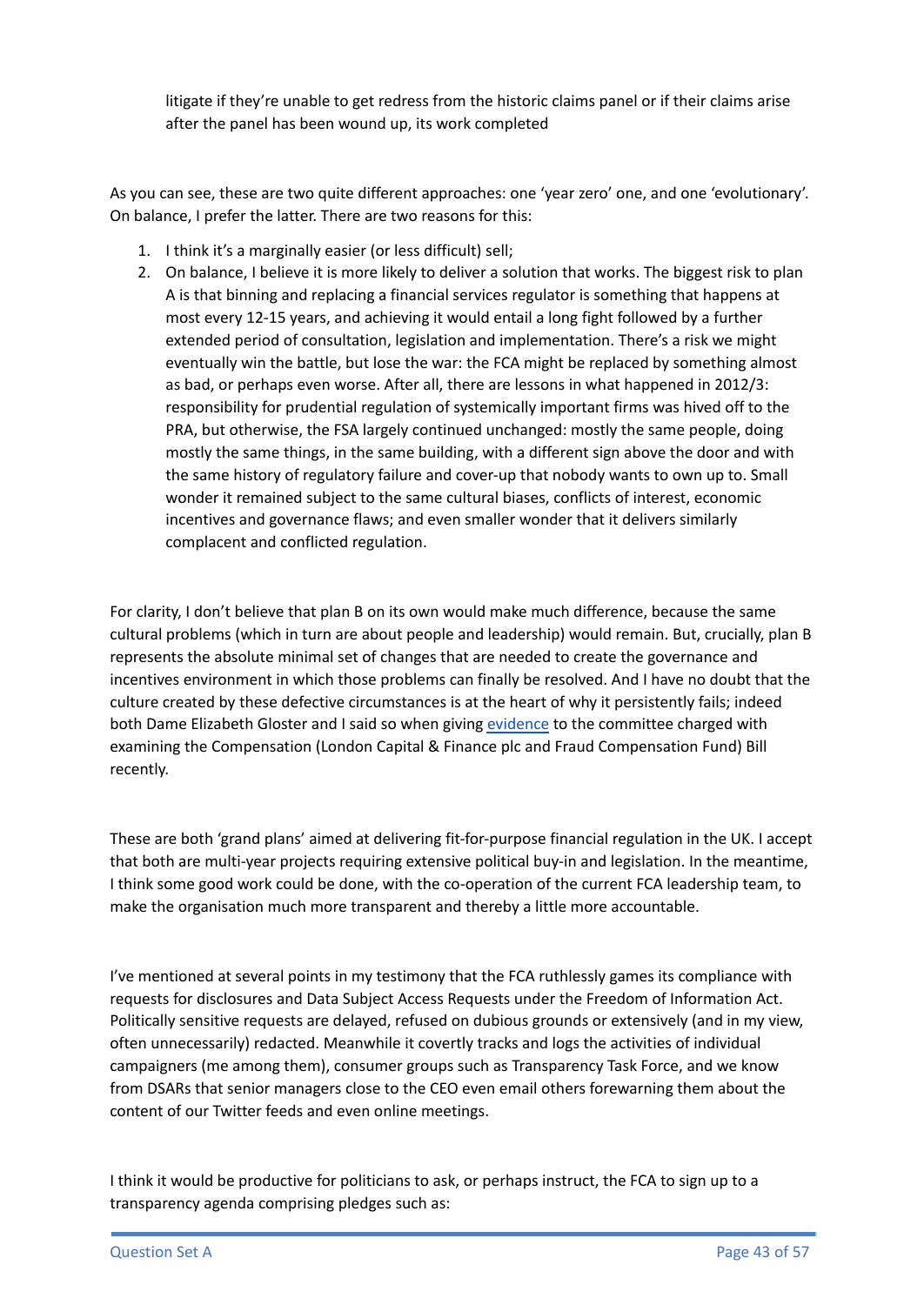- Don't monitor campaigners' social media or event activity;
- Comply with all DSARs and FoI requests within the statutory deadlines;
- Appoint an independent data reviewer, acceptable to campaign groups, whose role it would be to consider and approve any proposed redactions and refusals to comply with requests
- Publish all FoI disclosures on its website, as soon as possible after disclosure (at the time of writing, nothing has been published since May [2021\)](https://www.fca.org.uk/freedom-information/disclosure-log);
- Publish all consultation responses, except the tiny number whose authors elect to refuse permission (this is important because currently stakeholders must take it on trust that the FCA accurately reflects the balance of opinions expressed in the responses received, and because we are denied the opportunity to see and learn from others' inputs or to force into the open the positions lobbied for by industry participants);
- Publish a register of interests for every member of its industry and consumer panels to include disclosure of industry and financial interests of both, complaints/regulatory sanctions for the former and history of consumer advocacy for the latter (there are suspicions that many are not genuine consumer representatives)

### 18. What positives are there about the FCA that you would like to comment on?

My initial reaction is, 'you've got to be joking!' My more considered, and more generous one, is to say that some people who work at the FCA genuinely want to do a good job, and are intellectually capable of the same, given the right training, leadership and incentives. It behoves politicians to change the rules such that the preconditions are put in place that make it possible for this potential to translate into performance.

## 19. Do you believe there should be spot checks by the FCA on regulated and/or unregulated entities, perhaps similar to the spot-checks by VAT inspectors?

I think there could be value in this idea, provided the FCA's culture and people problems were resolved such that it employed more people who were streetwise, astute and proactive at spotting and challenging anything suspicious. Without that change, such checks are unlikely to be of much value, because one of the FCA's many cultural weaknesses is that it employs few people who could spot a fraudster if one pirouetted throughout its Head Office in a pink tutu holding a neon sign flashing the words, 'I'm a fraudster' and fewer still who feel empowered to challenge wrongdoing when they see evidence of it.

You may consider that last comment frivolous or hyperbolic. Perhaps. But consider this: Dame Gloster, a sober, measured QC, told the Treasury Committee that such were the cultural problems at the FCA during the LCF era (which is relatively recent, and I have seen no evidence that the claimed transformation programme will change this) that even if one of the hundreds of alerts about the firm received by the FCA's call centre had been escalated into Supervision, in all probability it would not have been identified as a red flag and consequently nothing would have been done about it.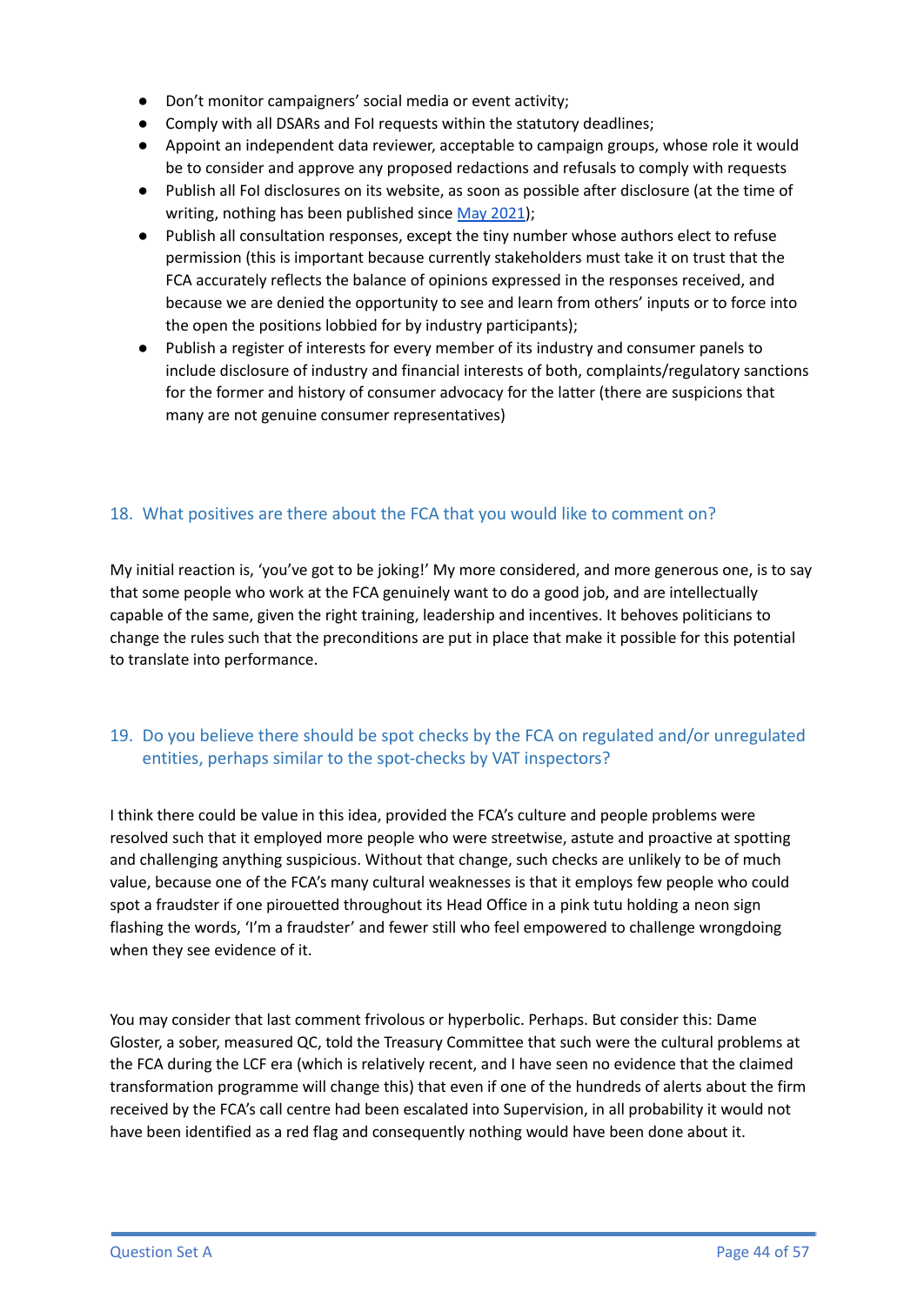Is it credible that of literally hundreds of consumer inquiries, not one made it out of the call centre? Or is it more likely that concerns *were* escalated, but no action was taken, and that the FCA concealed this from Gloster because it was easier to blame lowly call centre operatives than Supervision?

## 20. The FCA is undertaking a Transformation Project. Do you have any comments to make about that?

I think the best way to answer this question is to set out what I think a satisfactory transformation project would look like, then consider to what extent the one currently underway at the FCA meets that description.

In my answer to question 17, I set out two approaches to fixing the FCA - plans A and B. Both share three common characteristics:

- There's genuine recognition that the FCA has failed consumers and that these failures have been widespread and have occurred over many years. This recognition is not mere rhetoric; it is backed up by full financial redress for those who've suffered loss as a result and unambiguous civil liability going forward;
- Change is not merely operational: the regulator's governance, accountability, staffing and culture are also changed beyond recognition;
- The lunatics are not in charge of the asylum (or the convicts of the prison): the job of fixing the situation is taken out of the hands of those who caused the problems and handed to other stakeholders, especially consumers

In short, plans A and B would genuinely transform financial services regulation in the UK, and therefore merit the use of the term 'transformation'. In contrast, the project currently underway at the FCA is at best a modest, operational change programme designed to placate politicians and, at worst, defensive displacement activity designed to convince politicians that the regulator has learned its lesson without actually changing anything that matters.

I suspect the latter is the more accurate description. Four reasons:

Nikhil Rathi promoted Megan Butler to the newly created role of Executive Director for Transformation, without advertising the role externally, briefing it out to search [consultants](https://drive.google.com/file/d/19rJpelCu5aGnWsgRbo8bsbptHF-WMieP/view?usp=sharing) or even [considering](https://drive.google.com/file/d/19rJpelCu5aGnWsgRbo8bsbptHF-WMieP/view?usp=sharing) more than one other internal candidate<sup>46</sup>. Butler was named in the Gloster report as one of the executives responsible for what went wrong with LCF; had Parker not caved in to FCA representations to omit names, I believe she would have featured prominently in his report, too. I supplied this FoI response to the Treasury Committee, which quizzed Rathi and John Glen about the appointment; I'm pleased that its [report](https://committees.parliament.uk/publications/6397/documents/70132/default/) into the matter was highly critical of the appointment. Given that both Gloster and the Committee identify the FCA's culture as the principal challenge, how can it possibly be appropriate for

<sup>&</sup>lt;sup>46</sup> almost certainly Jonathan Davidson; like Butler, he led one of two Supervision departments due to be merged into a single entity following the Parker and Gloster reports' publication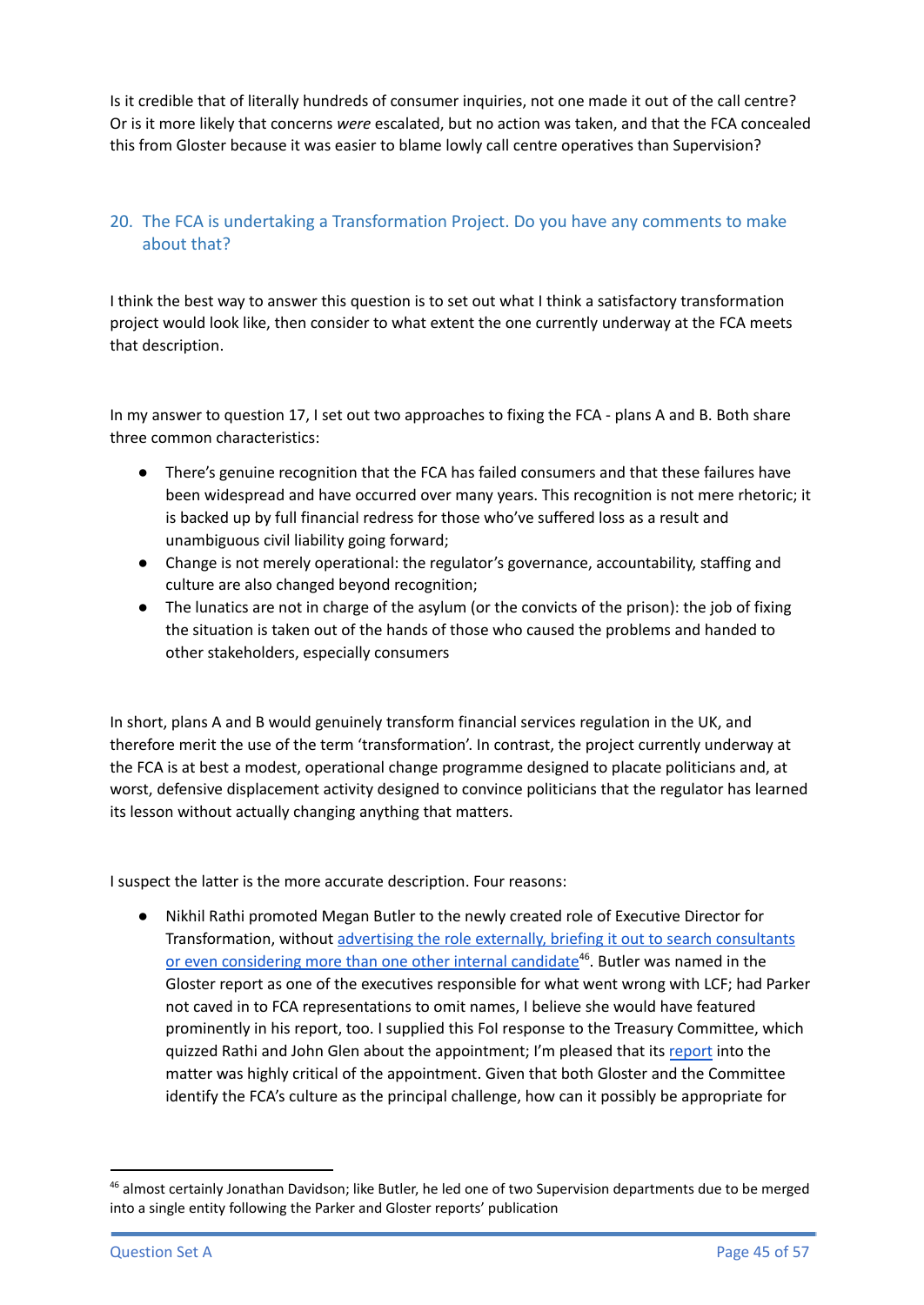Butler, who was a founder employee of the FSA<sup>47</sup> and played a significant role in some of its most controversial cases, to be the lead change agent<sup>48</sup>? The FCA, which prides itself on diversity, should have sought a cognitively diverse candidate from outside the organisation, the industry and the professional services sector that feeds off it, and should have worked with external stakeholders, including genuine consumer representatives, to find someone in whom we could have confidence;

- When Butler subsequently announced her [intention](https://citywire.com/new-model-adviser/news/megan-butler-to-leave-fca-next-year/a1592527) to leave the FCA, Rathi said the role would cease to exist as a standalone position, with the Transformation brief being added to the existing duties of recently-appointed Executive Director for Authorisations, Emily Shepperd. [Speaking](https://committees.parliament.uk/oralevidence/3177/pdf/) to the Treasury Committee in December 2021, Randell admitted that a further three years of the Transformation programme were needed before it could be said to be close to completed. Under such circumstances, why turn the role of leading it into a part-time job? And why give it to someone whose own department was criticised (for slow processing of applications, and authorising firms and individuals that should be screened out) in the same Treasury Committee meeting, and who therefore already has a very full-time job with no certainty of a successful outcome? My suspicion is that Rathi is desperate to avoid hiring an outsider into the role, as he or she would expect to execute a genuine transformation and might blow the whistle if blocked from doing so. Once the Treasury Committee criticised for giving Butler the job without advertising it externally and she left, the only option still available to him was the profoundly unacceptable workaround of tacking it on to the responsibilities of an existing executive;
- I believe his hard sell for the supposed transformation project at the recent [webinar](https://webinars.fca.org.uk/the-fcas-role-and-business-plan/room) to launch the FCA's 2021/2 business plan was a ruse. If you watch the Q&A session (from 36:40) you will notice that some questions are credited to individuals while others are anonymised. As one of the people who watched the webinar as it went out and who submitted questions via the online platform, I can tell you there was no option to omit one's name. My suspicion is that the no-name questions were therefore soft balls prepared in advance by the FCA's comms team. Which might, just, be excusable if there were a shortfall in genuine questions from the audience. But there wasn't: I for one submitted eight, and none of mine was used…<sup>49</sup> ;
- Cracks are already starting to emerge in the FCA's claims about the supposed transformations being delivered by the programme. In Transparency Task Force's [response](https://www.transparencytaskforce.org/wp-content/uploads/2021/09/DP21_2_-Diversity-and-inclusion-in-the-financial-sector.pdf) to the FCA's recent

<sup>&</sup>lt;sup>47</sup> I believe she joined in Autumn 2000 but can't confirm this as she appears to have deleted her LinkedIn profile - I wonder why...

<sup>&</sup>lt;sup>48</sup> I also believe that Butler was less than wholly transparent in her own evidence session with the Treasury Committee; I mentioned these concerns in my response to question 12

<sup>&</sup>lt;sup>49</sup> This manipulation of an event to evade genuine scrutiny is not an isolated example. I've been to most of the FCA annual public meetings since 2013; over the years, the increasingly convoluted processes by which the regulator seeks to avoid its top table being exposed to challenging questions in front of the media have been entertaining to witness. Media reports such as [this,](https://www.thetimes.co.uk/article/andrew-bailey-jeered-at-during-public-meeting-s2lfrw3cx) [this](https://citywire.co.uk/wealth-manager/news/investors-heckle-fca-boss-as-lcf-anger-boils-over/a1251178) and this accurately reflect that the meeting ended in chaos, with the audience jeering and booing the board and a line of security personnel having to protect the stage while those on it were escorted to safety. However none of them reports why this happened. The FCA's policy in recent years had been to encourage those booking to attend to submit questions in advance. In 2019, those whose questions had been selected to be answered (I was one) were told on arrival that this was the case and thus that they shouldn't raise them in an open Q&A session, which was held first - a reversal of previous years' arrangement. However, once questions from the floor had been taken, Charles Randell announced that time had expired - so the most motivated stakeholders, those who'd submitted questions in advance and who might reasonably be expected to be the source of the most critical questions, were disenfranchised. Was this Bailey's ploy to mute critics at a time when he was desperate to avoid criticism so he could land the top job at the Bank of England? I can't help but have my suspicions… Covid, of course, resulted in the 2020 event happening online; the same is planned for 2021. It's my bet that there will never again be an in-person FCA APM; a virtual one is so much easier to manipulate!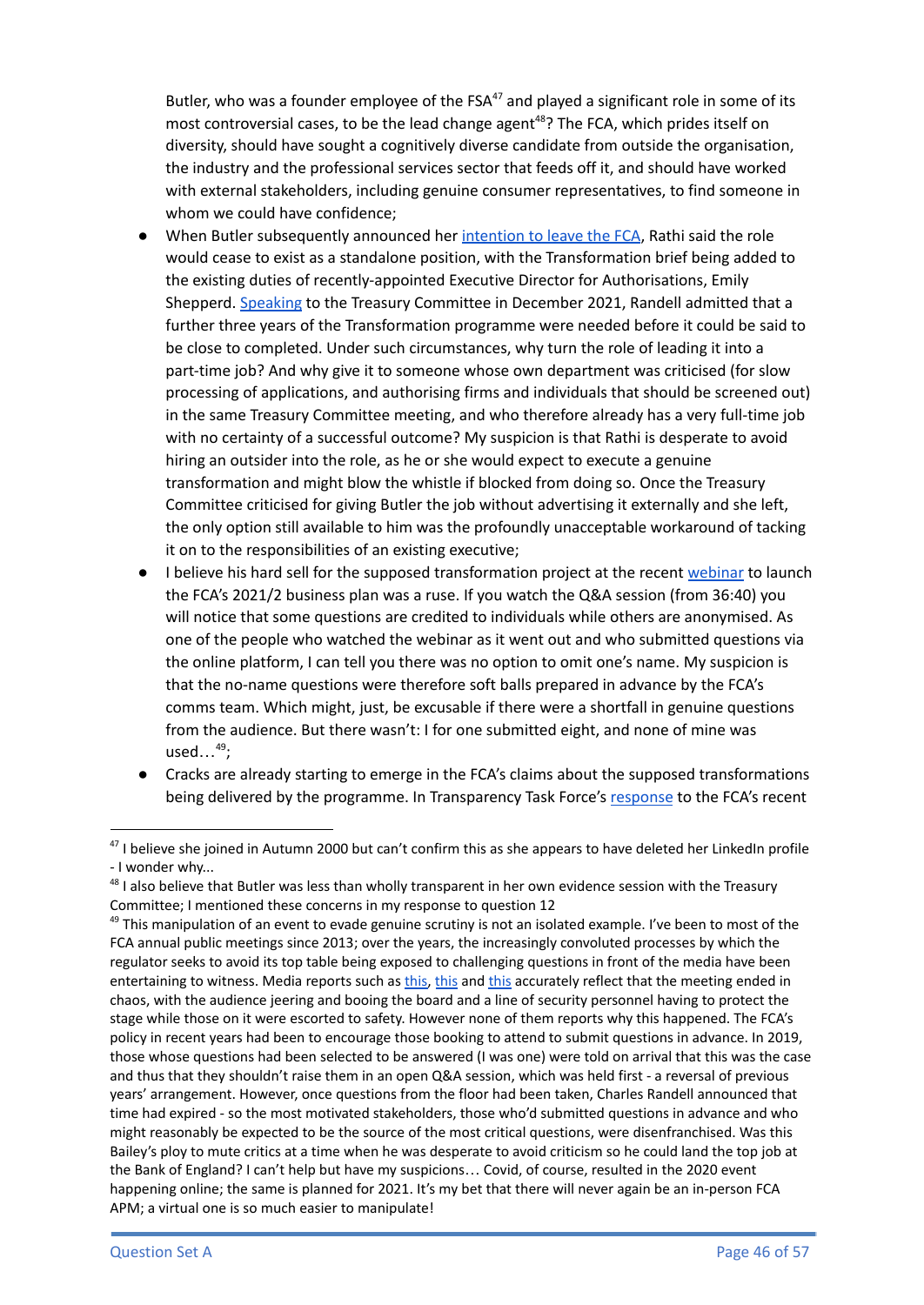diversity consultation, we demonstrate that the execution of the 'In confidence, with confidence' whistleblowing initiative is already failing due to unremedied and destructive groupthink near the very top of the organisation (Mark Steward, and the Executive Casework Unit that deals with correspondence for the board and Executive Committee). The stats on what the FCA does with whistleblower evidence (hint: sweet FA, in the main) is particularly damning

If nothing is done to terminate the current displacement activity and impose genuine transformation on an obstructive FCA, I confidently predict that in years to come we will look back on this exercise in exactly the same way we now see Bailey's largely pointless and now forgotten Mission Review: a [dead](https://en.wikipedia.org/wiki/Dead_cat_strategy#:~:text=The%20dead%20cat%20strategy%2C%20or,Australian%20political%20strategist%20Lynton%20Crosby.) cat [strategy](https://en.wikipedia.org/wiki/Dead_cat_strategy#:~:text=The%20dead%20cat%20strategy%2C%20or,Australian%20political%20strategist%20Lynton%20Crosby.) designed to placate gullible politicians.

Sometimes, I become bitter and angry at the fact that I've had to spend the past 10 years of my life trying to unpick a wholly avoidable mess created by the FSA and attempting to prevent others suffering similarly, and worse when I think that there are many more years of this ahead of me - a police investigation and litigation, unless the FCA caves. At other times, I see upsides to the longevity of my involvement. One is that doing this stuff for so long means I have a continuity of understanding of the regulator that has outlived the terms in office of members of the Treasury Committee and successive Economic Secretaries to the Treasury.

This has put me in the almost uniquely advantaged position of being able to spot and identify patterns of regulatory behaviour. The most obvious is the one I call 'the public affairs change promise.' When Martin Wheatley became the FCA's inaugural CEO, his position with the Treasury Committee was straightforward: 'The FSA is broken; I'm going to fix the situation with my wonderful FCA.' When Andrew Bailey succeeded him, his pitch to the Committee was only a slight pivot: 'The FCA is broken; I'll fix it with my amazing Mission Review.' And Rathi? 'The FCA is broken; I'm going to fix it with my wonderful Transformation project.'

If there's one message I desperately want any politicians to take away from my response to the call for evidence, it's this: the liars at the top of the FCA have been, and are, lying to you; whatever the Chair and CEO of the FCA and their gimps are saying publicly, they're not going to change voluntarily. Trust me: I've spent the past eight years trying to persuade, cajole and even bully them into changing, and they've tried every imaginable ploy to avoid doing so, or to appear to comply without actually implementing material change. Either you turn a blind eye to the FCA being spectacularly unfit for purpose and let innocent members of the public continue to be mistreated by the financial services industry and the wide boys on its periphery, or you flush away the sociopaths at the top, taking the matter wholly out of the hands of those whose interests are served by the status quo and transform the governance and accountability structures so consumers are in the driving seat. Your choice. But don't duck the decision, pretending change will come without your intervention, then feign surprise a few years down the line when it turns out that things stayed the same. Because I promise you they will. And real change must be accompanied by liability for regulatory failure - including a genuine means for those of us who've lost money as a result of FSA/FCA screw-ups since 2000 to be compensated. Until the regulator stops trying to duck responsibility for its own screw-ups, real change is a chimaera.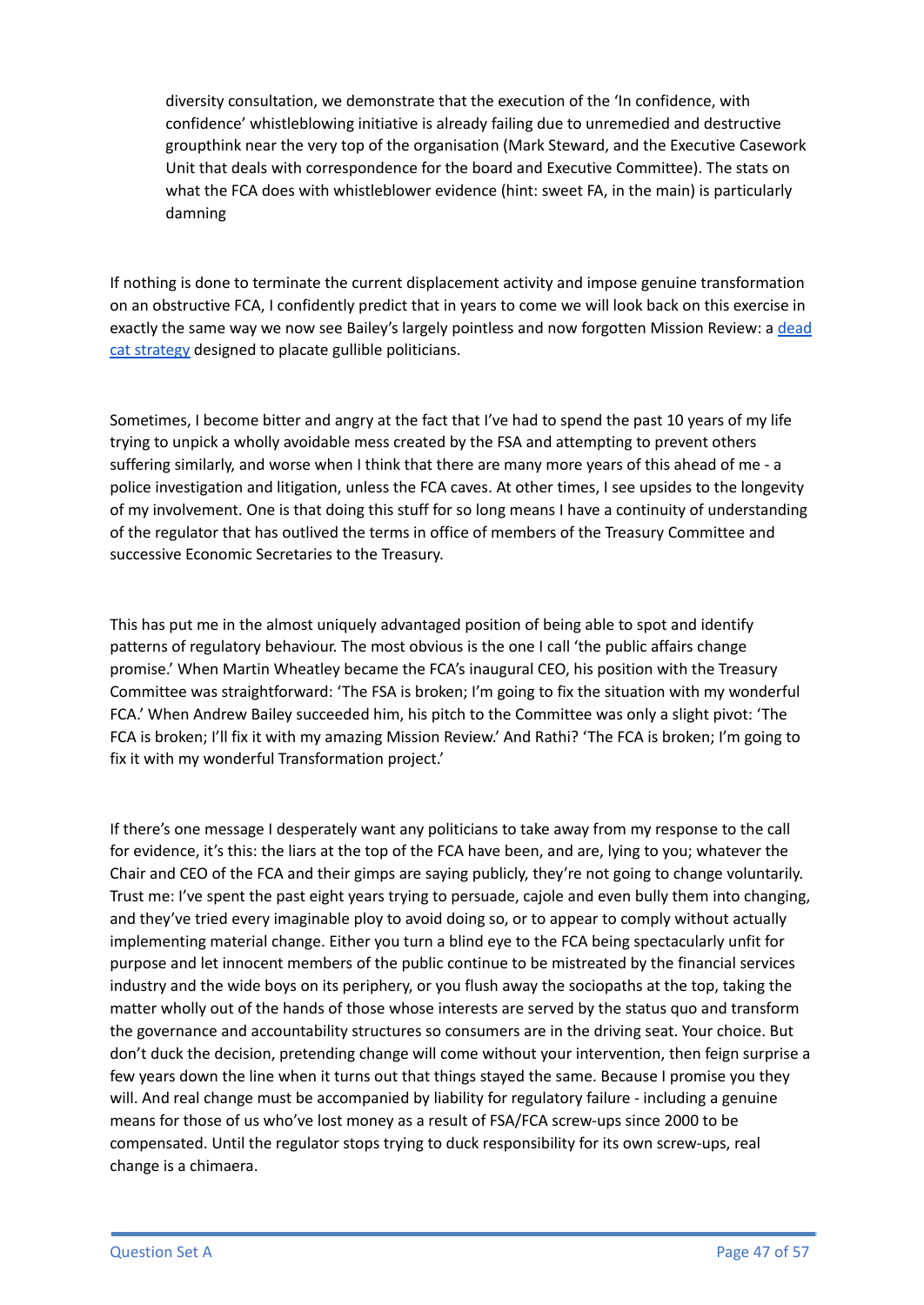## 21. Are there any other comments that you would like to make?

Yes; I'll use this question to deal with matters I think are important but that don't really fit in the answers to any other of the questions.

#### 'He has an agenda'

The FCA has a sizable and capable public affairs team, and its senior leadership devotes time and effort to the management of politicians as a stakeholder group, recognising that they possess a unique ability to determine the regulator's future. I suspect that the organisation will see this call for evidence as a threat, recognising its potential to undermine an image of the regulator that it has worked hard to create in Westminster and perhaps being able to bypass the seconded FCA gatekeepers in the Treasury and the Treasury Committee who might have the potential to filter the flow of information to powerful stakeholders. Indeed, in the Connaught case, I wrote to the Committee in December 2020 following the publication of the Parker report requesting that it undertake a similar inquiry to the one it held for London Capital & Finance; after it declined to do so, I later learned from an extremely credible source that the matter wasn't even laid before the Committee for discussion before being rejected. While I can't determine whether this decision was taken by its Secretariat or its Chair (Mel Stride, himself a former Treasury minister), I find the decision suspicious given the huge missed opportunities to press for redress for the victims and ensure learning is genuinely implemented.

Given the history, and in particular the FCA's desperation to avoid being held accountable, there must be a risk they'll try to discredit the Call for Evidence by trying to undermine the credibility of the witnesses. In my case, they may claim I've 'got an agenda': they'll say I want the FCA to compensate Connaught victims (and the victims of other regulatory failure cases); that my bill will be the biggest, because of the time I've spent on the matter; that I want the FCA to adopt my proposals for reforming the organisation and engage me to either oversee or to implement them.

Those claims are all true. So what? Why *wouldn't* I want the victims to be compensated, myself very much included? And what kind of a campaigner would I be if I *didn't* have constructive proposals for reform, and want to be sure they would genuinely be put in place? For clarity, I don't seek any more compensation than the sum I've lost, and if fully compensated, I would not expect to be paid for any oversight role in respect of any change programme.

#### 'He's an extremist'

The FCA [admits](https://drive.google.com/file/d/1Nq-0GhjfLSQjZUus9b-HUyHUs-SMt6Vu/view?usp=sharing) that it monitors my social media activity, as well as that of Transparency Task Force, of which I'm an active member. The FCA may attempt to misrepresent some of this material to portray me as some kind of extremist and, by implication, a crank whose views can be dismissed.

For the avoidance of doubt, I am a Red Tory, a populist, a communitarian and a Leave voter. If you follow opinion polls you'll know that my belief set is shared by many British voters, perhaps the majority of those outside London and the university cities - including those who don't normally vote Conservative. The woke corporatism practised by the FCA is a niche belief set relative to mine.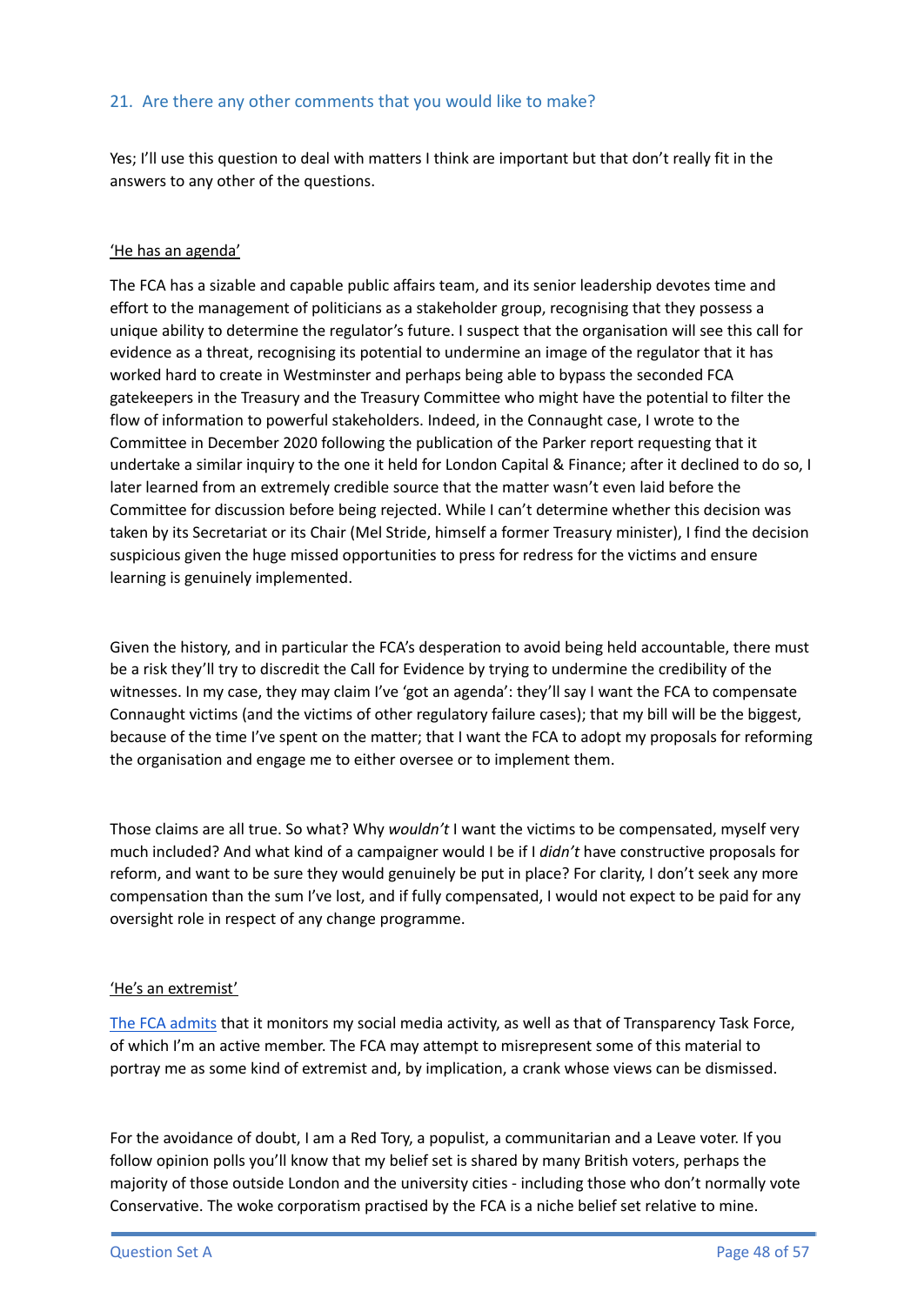#### 'He's a conspiracy theorist'

In responding to the call for evidence, I have tried very hard to signal clearly where I am making assertions of fact, where I'm expressing opinions and where I'm floating hypotheses. The FCA might alight upon one or two of the hypotheses and claim I'm some kind of tinfoil hat merchant, making unsubstantiated allegations. If so, this is grossly unfair: you can choose to believe or reject a hypothesis; it does not undermine the validity of the facts conveyed in this document, nor does it warrant rejection of my opinions, which I believe are mostly or wholly the logical corollaries of the facts.

If any reader of this document wants to question the accuracy of any statement in this document that I present as fact but that is not fully substantiated within it, they are welcome to contact me and I will endeavour to do so. I would also readily accept an opportunity to give evidence to the All Party Parliamentary Group for Personal Banking and Fairer Financial Services or to any Parliamentary Committee about the matters contained in my response, knowing that it is a criminal offence to mislead Parliament, and I will say the same things as I have said in this document. Likewise, I will gladly sign an affidavit confirming that the statements I've represented as fact in my evidence are to the best of my knowledge all true.

I'm aware of other campaigners who've submitted Data Subject Access Requests ('DSARs') to the FCA, in order to see information held by the regulator about them. Often, compliance with such requests takes many times longer than the statutory timescale and documents are withheld or redacted, perhaps unnecessarily so. But there have been some worrying instances, which may be referred to in their testimony to this Call for Evidence, of documents emerging which indicate that the FCA has been monitoring their social media activity, tipping off authorised firms about complaints or correspondence they've sent the regulator, referring to comments they've made at Transparency Task Force online events (implying that the FCA monitors campaigning activities) or otherwise acting in ways that many would consider unethical, improper or even illegal.

This Freedom of Information Act [response](https://drive.google.com/file/d/1M4JIsOcrs1Gpg8zGzpKeehhFVsoZ5mQ6/view?usp=sharing) confirms that the FCA does indeed monitor the activities of Transparency Task Force, while this [email](https://drive.google.com/file/d/1Nq-0GhjfLSQjZUus9b-HUyHUs-SMt6Vu/view?usp=sharing) from the regulator's Executive Casework team confirms that the FCA also conducts covert monitoring of my Twitter account, and TTF's. Setting aside the fact that this activity almost certainly breaches privacy rules, how can this possibly be an acceptable use of monies raised from the industry - and ultimately from consumers - to fund the execution of a set of statutory duties? I've put these [questions](https://drive.google.com/file/d/1P3EKsPoikk-xwplOqqDtz_0W_bRO7L43/view?usp=sharing) to the FCA; at the time of writing, a response is awaited. I wouldn't hold your breath.

#### 'He's got it in for us'

It's true that an impartial reader might conclude from my response to the Call for Evidence that I'm not the FCA's biggest fan. My use of phrases such as 'useful idiots led by high-functioning sociopaths', allegations of the leadership team misleading politicians and covering up misconduct combined with claims that those they employ consistently fail to act in the face of evidence of consumer detriment might suggest that I question the integrity of those at the top and the capabilities of some mid- and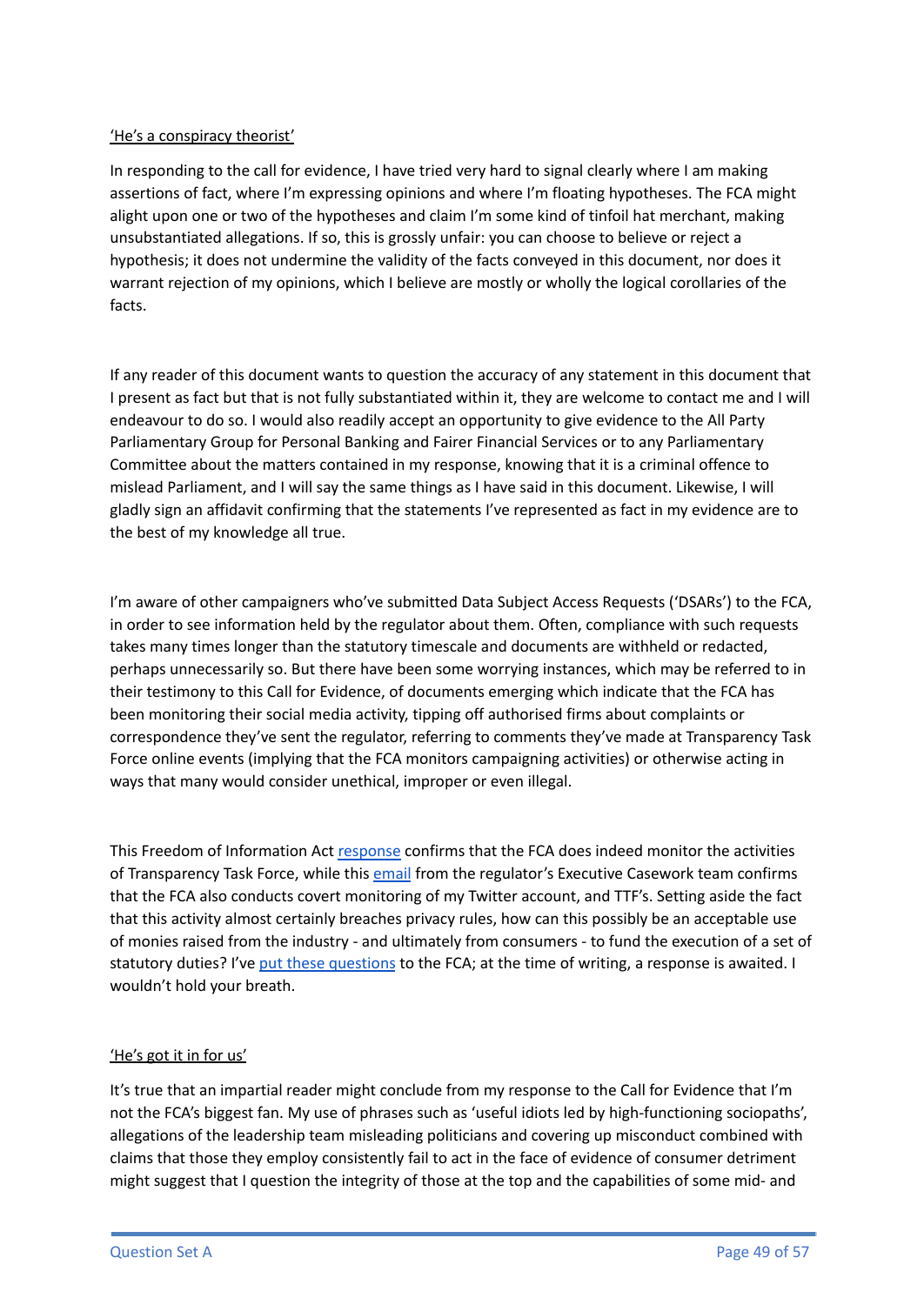low-level employees. The FCA might leverage these and similar passages to suggest that I am bitter about the regulator's shortcomings in the Connaught case and am seeking to smear its reputation.

An alternative response might be to reflect on the possibility that my claims are warranted, especially given that they are likely to be echoed in many of the other responses to the Call for Evidence. A statutory regulator charged with protecting consumers, ensuring that there is effective competition and preventing market manipulation and failures, would surely be lauded by consumers and detested by industry incumbents. The FCA, broadly, provokes the opposite reactions. What should that tell politicians about the regulator?

#### What goes for me, goes for others too

It goes without saying that the four observations I've made above are likely to apply equally to the vast majority of other respondents. I say 'the vast majority' because I am aware of a small minority of whistleblowers and victims of financial services misconduct and regulatory failure who have suffered such emotional and financial distress as a result of spending many years trying in vain to attract help and remedy situations that they have suffered mental harms as a result. Occasionally, some of them *can* see conspiracies where there may in fact be none.

I would ask readers of these replies to the call to evidence not to reject out of hand an entire response, or the whole exercise, because they see a single allegation that is self-evidently untrue or because the person appears to be eccentric; rather, I urge them to consider what level and duration of distress the person making it could have been exposed to, by whom, and why, that might have led them to that mental state. And if some respondents allege that the FCA is profoundly incompetent, has deliberately not investigated their allegations or has ignored evidence of wrongdoing (especially when made against bankers, or involving cases in which there has been a legacy of regulatory failure that could be exposed by retroactive enforcement), I would ask you to look beyond the confines of the Overton window: perhaps, *just perhaps*, some, at least, of their assertions might be true…

### The elephant in the room

In this paper I've concentrated on my personal experience of the FCA, which relates to a collective investment scheme in which it failed spectacularly to protect consumers, then covered up its own failings and lied about the victims' losses. From there, I've touched on other cases in which the regulator also fell short of one of its three statutory duties, namely to protect consumers. I have therefore not written in any depth about its performance against its two other mandatory functions: ensuring there's effective competition and working to make wholesale markets operate fairly.

I hope that anyone who reads my evidence will ask themselves this question: if the FCA is not up to the job of detecting, deterring and punishing those who scam and mistreat consumers, what's the chance of them policing competition, or wholesale markets? The defining feature of scams such as Connaught is that they're actually really, really easy to spot, and to prosecute: by definition, they involve making false representations to large numbers of consumers (so ample evidence of fraudulent claims exists) and of using the money raised other than as described (easily demonstrated by following the flows of capital through bank accounts and into other assets). If the FCA, more than 13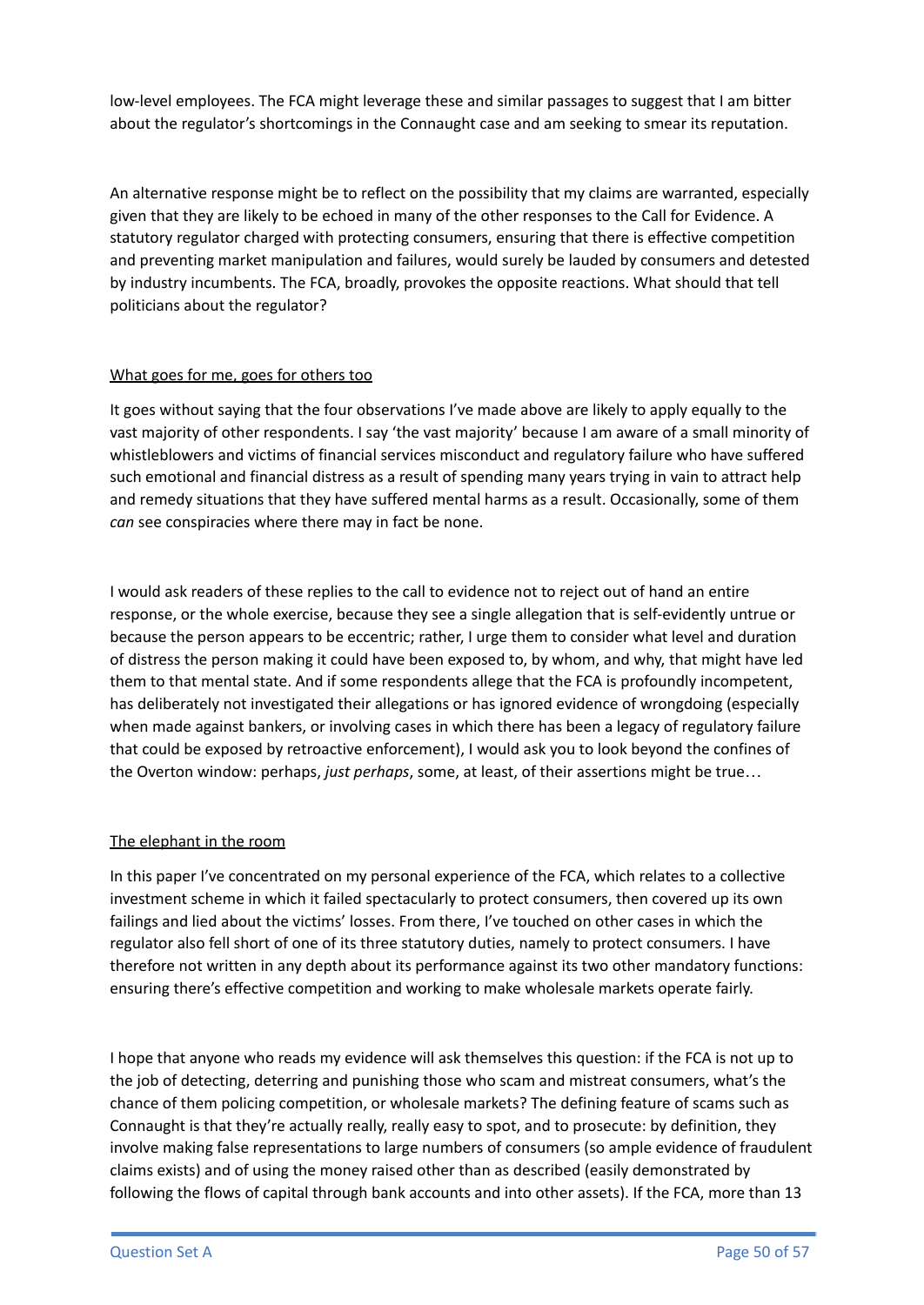years after it was first alerted to the risk of wrongdoing with the Fund and 10 years after the money ran out, has achieved zero prosecutions, what chance does it stand against a shadowy network of investment bankers rigging an obscure index via messages over the dark web, across multiple jurisdictions? Anyone who seriously thinks the Keystone Cops are a match for that kind of thing must be delusional.

In my darker moments, I wonder if that's part of the reason the FCA has been left in charge, despite all the evidence it's so catastrophically out of its depth: it suits certain City interests to keep the high-functioning sociopaths and useful idiots in post, creating a credible illusion of regulation without the bothersome reality of material constraints on behaviour.

If I'm right in this suspicion, getting genuine change will be a challenge, because corporatist interests in the Treasury and in politics will fight it, claiming (and in some cases, perhaps even believing) they're protecting the City but in fact just helping its bad actors and hence damaging the overall reputation and prospects of the industry.

#### So is HM Treasury the real problem?

I accept that the City establishment faced a difficult dilemma when the Global Financial Crisis came to a head. EU state aid rules precluded Government rescuing the two nominally Scottish banks, RBS and HBoS, since they were catastrophically insolvent on a balance sheet (and not just a cashflow) basis. With the scale of the former alone exceeding the UK's GDP, a catastrophic failure of either, let alone both, would have had disastrous effects for ordinary citizens. My hypothesis - and I accept it is no more than that, at this stage - is that bank bosses, auditors, regulators and politicians conspired to rescue them anyway, illegal or not. Ordinary shareholders were defrauded by a fraudulent rights issue and merger; submitters were ordered to lowball LIBOR to give a misleading impression of market sentiment about banks' survival prospects; SMEs were destroyed and assets appropriated and sold by RBS' Global Restructuring Unit and Lloyds' equivalent Business Support Units; mortgages were packaged up and sold to rent-extracting US vulture funds that yanked up interest rates; many markets were routinely rigged and gamed.

Since then, with the short-lived exception of the well-intentioned but incapable Martin Wheatley, the Chair and CEO jobs at the FCA have consistently gone to people who were members of the clique of individuals who I believe were central to these acts. How could it be otherwise? Anyone not in the club might quickly identify criminality and do something to convict the perpetrators. So I suspect we face a bizarre situation in which a handful of people, many of them ill-suited to regulation and almost certainly not wanting to be regulators, are obliged to perform such roles, to protect themselves and their peers.

As I've hinted many times in this testimony, it feels to me that the FCA is a 'three monkey' regulator that sees, hears and speaks no ill of the banks and other incumbent City interests, and that the decision to build a culture that protects those parties means it cannot credibly adopt a different approach with smaller and less influential bad actors, such as rent-seeking asset managers and scammers on either side of the regulatory perimeter. And there's an enduring suspicion that just as the FCA protects the banks, so the Treasury protects the FCA. If this is so, then achieving genuine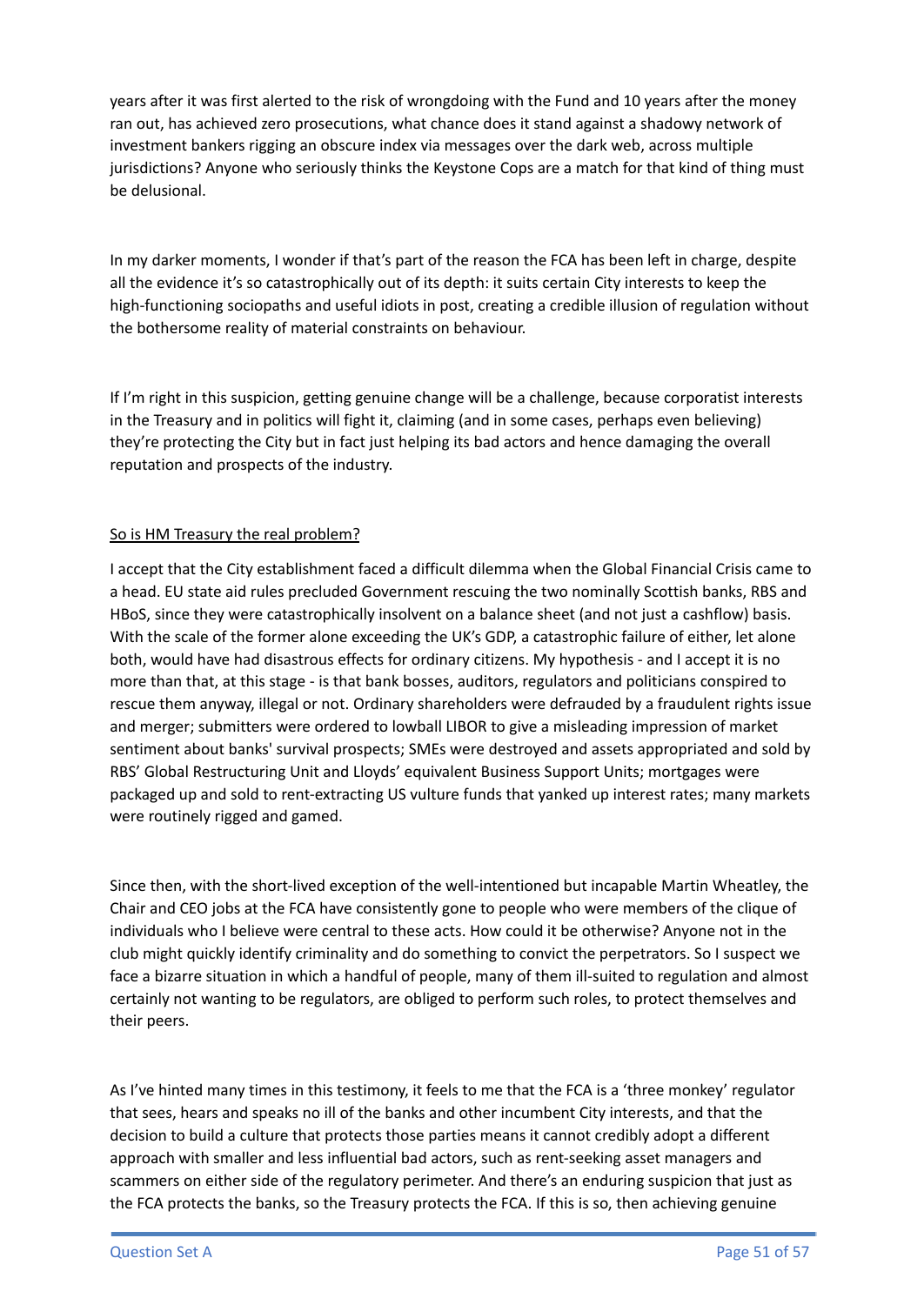change requires elected politicians to deliver an unambiguous message to the Treasury that it must first abandon its corporatist ties to the City, pivoting from the rent extractors to the wealth creators and strivers who together pay the lion's share of the bills.

I believe that the way in which the Treasury reacts to this call for evidence and its aftermath will provide a litmus test. It could acknowledge that good people did bad things for good reasons, back in the day, and that the time has come to fess up, pay up, and make the perpetrators leave the stage. If so, I think we should respond to them constructively; as I've suggested elsewhere, I think immunity from prosecution is a fair offer, if there's a willingness to right historic wrongs and hand over regulation to those who represent consumer, rather than producer interests.

The usual platitudes followed by the inevitable delaying and dilution tactics will tell us that it's the real obstacle to change. I hope HMT surprises on the upside, but I think we must be prepared to be disappointed. If that's the response, I think campaigners should pivot to guerilla tactics. By this I don't mean non-violent, or even violent, direct action, but rather, asymmetric activities such as crowdfunded private prosecutions of key individuals, selected to cause maximum reputational harm to the City and its institutions and designed to encourage those targeted to switch sides and provide evidence against others - and, crucially, the system.

Sadly, assuming that John Glen is still Economic Secretary to the Treasury when, as I hope happens, Parliament and the Treasury Committee debate this Call for Evidence, I expect him to tell them that the FCA is largely doing a good job in difficult circumstances and that Rathi's transformation plan will deal with any isolated shortcomings - I could almost write the speech for him. If the Government, and the City, accept that the time has come to do the right thing, he has to go.

If any MPs or Peers are reading my statement and thinking of challenging Glen, whether in the APPG, the Treasury Committee or a Parliamentary debate, I offer a constructive suggestion intended to demonstrate whether I'm right in my suspicion that he knows as well as I do that the FCA is a busted flush. All you need to is ask him this:

'If you think the FCA is basically sound and its failures few and far between, why not remove its exemption from civil liability and explicitly prevent it from relying on the time limits set out in the Limitation Act? If what you say is true, few - if any - cases will succeed against the regulator.'

Glen will bluster his way through a response not even he believes, the upshot of which is 'no', but the consequence of which is that whoever asks the question will know what Glen is, and whose interests he's protecting.

While I have concerns about the biases and motivations of the current Minister, even if he were replaced, without a willingness to change that starts at the top, I'm conscious that any successor would still be operating within the culture and structures of the Treasury. And I see that as a department at best influenced and at worst captured by City incumbents, the banks especially. Recently, George Patellis kindly shared with me the results of a Data Subject Access Request he'd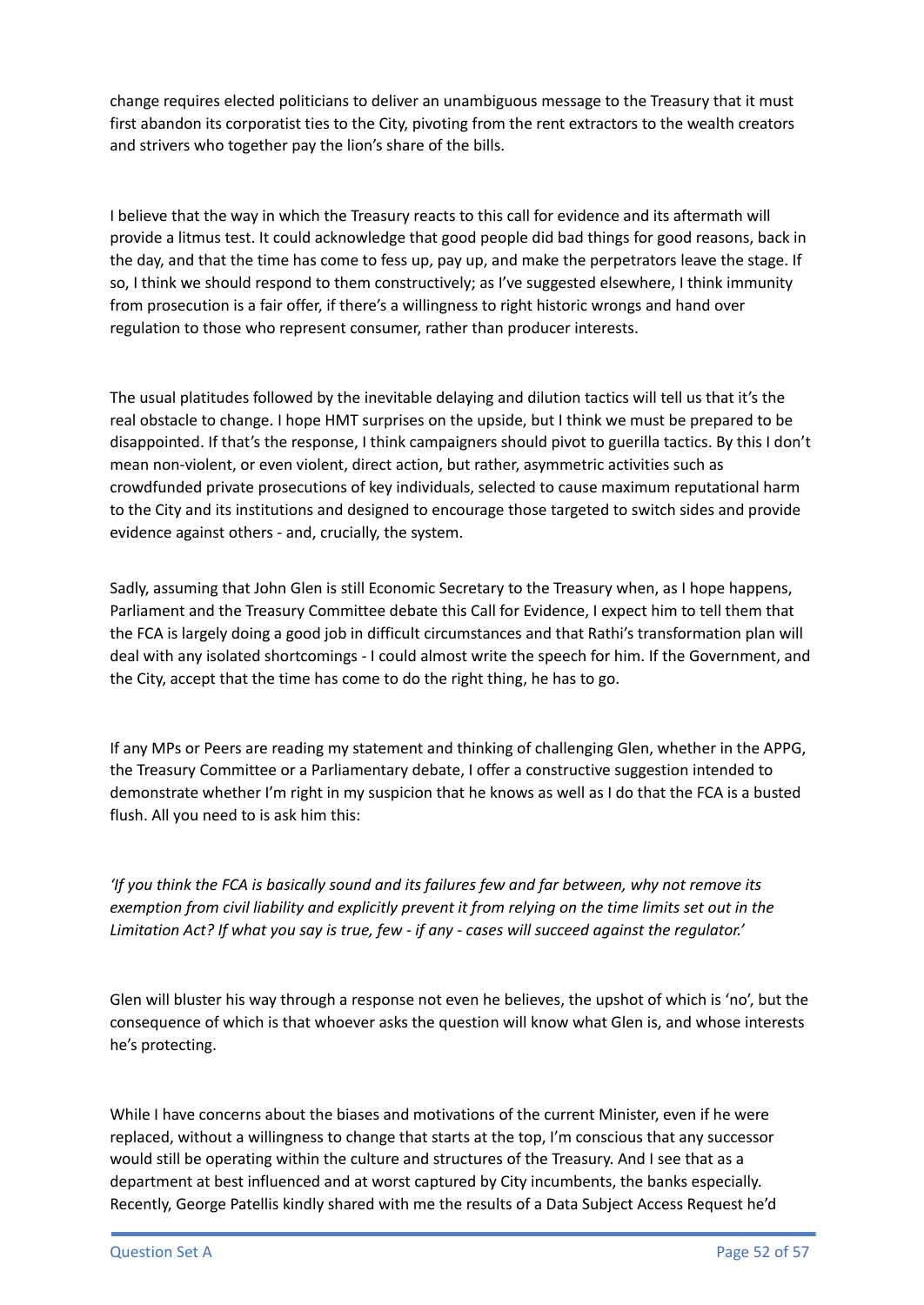submitted to HMT to obtain everything it held on him. One of the patterns that most disturbed (but least surprised) me is the extent to which there had been liaison between HMT and the FCA when Ministers from the former were expected to respond to questions and debates in Parliament, and correspondence from MPs, about Connaught. Those same Ministers had refused to meet with George, and with me; on the most literal level, they chose to hear only one side of the story.

I've previously mentioned the secondment of at least one FCA employee at any given time to the Private Secretariat of the Economic Secretary to the Treasury, a position of influence that enables them to give the Minister the regulator's view on events, to filter or spin what he or she hears that might cause him or her to question those lines and even to give their employer an early heads-up about any incoming criticism. How ever could that be deemed acceptable? And [Swift](https://www.fca.org.uk/publication/corporate/independent-review-of-interest-rate-hedging-products-final-report.pdf) found that bankers and Treasury officials and even Ministers lobbied the regulator to reduce the liabilities of banks for IRHP 'mis-selling'. While he couldn't prove that the Scheme's subsequent defects were a response to that lobbying, he found that the regulator was unable to provide any other explanation for why the sophistication tests were created. I suspect that this matter will result in an investigation by the police, private criminal prosecutions, or both.

Any such process will have to look at other cases, too. We know the Treasury sought to influence the FCA over IRHP redress; is it credible to suggest similar pressure was not brought to bear in other cases, whether those affecting SMEs (HBoS Reading, RBS GRG etc), wholesale and investment banking (LIBOR, forex) or consumer harms, including Connaught. Indeed in the last of these cases, I've already pointed out that George Patellis' DSAR shows there was liaison between HMT and the FCA to agree a common (untruthful) position about him and his evidence; we must assume it was not confined to this narrow aspect of the case. What's more, in response to a Freedom of Information request from me, the FCA has already [admitted](https://drive.google.com/file/d/1M3k1zyxhTBf_4sGY6n-FSgxgwHeyfycS/view?usp=sharing) there are more than 2400 items of correspondence between the two organisations about the case - conveniently, too many for it to disclose within the £450 labour cost ceiling provided for under the Act.

As you'll see from the above link (below the FCA's email) I've made the case for the cost limit being waved in the public interest, and even offered to pay any excess. The FCA has [rejected](https://drive.google.com/file/d/1EXsYKaSo5lTt-23Ep0Nkz3NKkis5sN-x/view?usp=sharing) both arguments out of hand. Why might a regulator that has already been found to have been lobbied by the Treasury in John Swift's £8.6m independent review be so reluctant to disclose documents relating to its engagements with HMT over the Connaught case, if it has nothing to hide? Setting aside the obvious public interest in disclosure, would the FCA not be desperate to demonstrate that any similar suspicions were misconceived? The harder the FCA fights disclosure, the more strongly I expect that some of the documents will be damning, showing that there *was* collusion between the two bodies to delay then reduce admission of regulatory shortcomings (and worse) and attempts to deny the victims the financial redress they deserve.

Swift has done campaigners a great service by showing that the opaque, unaccountable links we've long suspected exist between City, Treasury and FCA really do exist. As things stand, the end game will be prosecutions of officials for misconduct in public office and politicians' careers ending in disgrace, their names too toxic for the firms they helped to be able to honour any expectations of post-politics 'thankyou jobs'. I believe those stakeholders know this, which is why I believe they will have to accept the offer of an evolutionary outcome, in which the victims are compensated, bad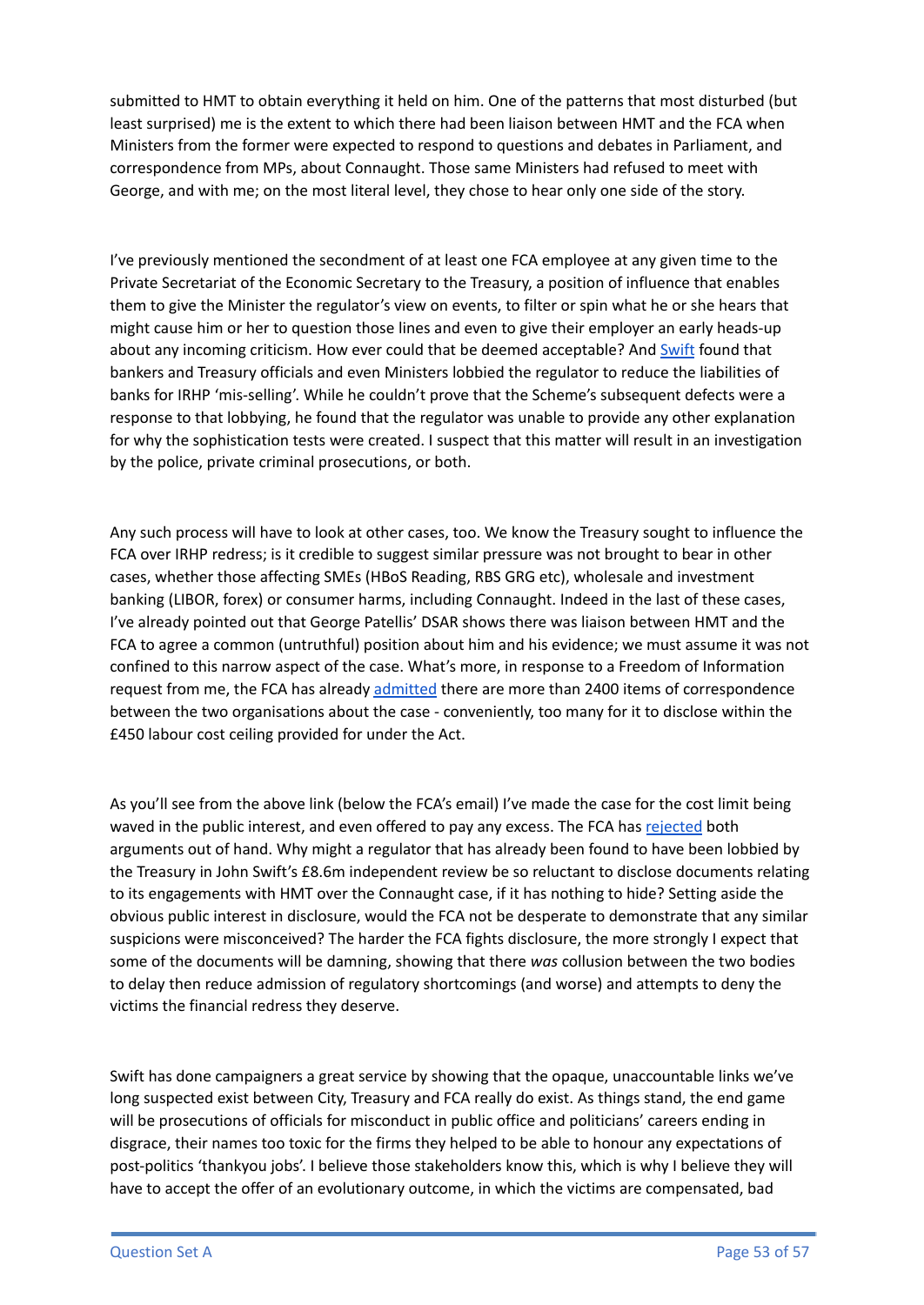actors leave the stage and ultimate oversight of the regulators is handed to transparent, accountable consumer representatives. It's either that or we build a huge new, FCA-branded wing at Ford Open Prison! Crucially, the cost of settling rises with every year that passes, as new regulatory failure cases emerge and interest racks up on legacy ones. So if the industry, Treasury and FCA accept my premise, the sooner they sue for peace, the better for all concerned.

The irony is that replacing the unofficial, behind-closed-doors links between the FCA, Treasury and City with statutory, democratic, consumer-oriented accountability would actually be in the interests of the financial services industry as a whole, even if it might ruffle a few feathers in the boardrooms of the big banks. Why? Because the widespread and well-founded suspicion among consumers and small business owners that the industry, and the scammers on its periphery, will treat them badly and that the regulator won't help them is causing many to avoid using the sector in ways that might well benefit themselves, the industry and the wider economy. That's a classic deadweight loss for society, the financial services sector included. Also, regulatory complacency and capture is the reason why the European Union chose not to grant UK financial services equivalence-based access to its markets<sup>50</sup>.

The case for financial services benefiting from effective regulation (whereas incumbents gain from the captured variety) is made, in my view well, by Transparency Task Force's [response](https://www.transparencytaskforce.org/wp-content/uploads/2022/02/TTF-Response-to-HM-Treasury-Proposals-on-the-Future-Regulatory-Framework.pdf) to the Treasury's consultation on its proposals for the Future Regulatory Framework, which addresses the controversial plan to give regulators a remit to promote the growth and competitiveness of the UK financial services industry.

In my view there should be a zero-tolerance approach to corporatism in regulation, politics and the civil service. If we suspect that the Treasury may be subject to capture by City interests, we should act decisively to outlaw revolving-door hires such as [this.](https://news.sky.com/story/threat-of-new-treasury-lobbying-row-as-top-official-braddick-quits-to-join-barclays-12400816) The risk is not just lobbying, it's the message that such appointments send to senior civil servants and indeed politicians: look after the banks' interests while notionally serving the public's and the favour will be returned at a future date.

#### George Patellis matters very much

I've mentioned George Patellis a number of times in this response. Not only did he make a series of Principle 11 disclosures to the FSA but he also became a whistleblower to the Fund's Action Group, providing us with access to vital evidence which we used to bully the FCA into negotiating the redress payment from CFM.

 $50$  I know this because I provided the EU commission with a dossier demonstrating the shortcomings of the UK's regulatory regime, asking it not to grant equivalence. While I don't pretend that this evidence proved decisive the EU wanted to deny equivalence for its own reasons - I do believe it provided an evidence base for that decision. Some may question why I did this; was it out of spite? No; I did it for two reasons: first, I wanted to protect EU consumers from bad actors in our industry (the regulator won't); and second, I believe it's vital that the industry bears some of the costs of regulatory failure, because it has more influence than we do as consumers, and if the honest majority in the sector realise they have more to gain from effective regulation than from the captured variety, they'll align with us in calling for the situation to be remedied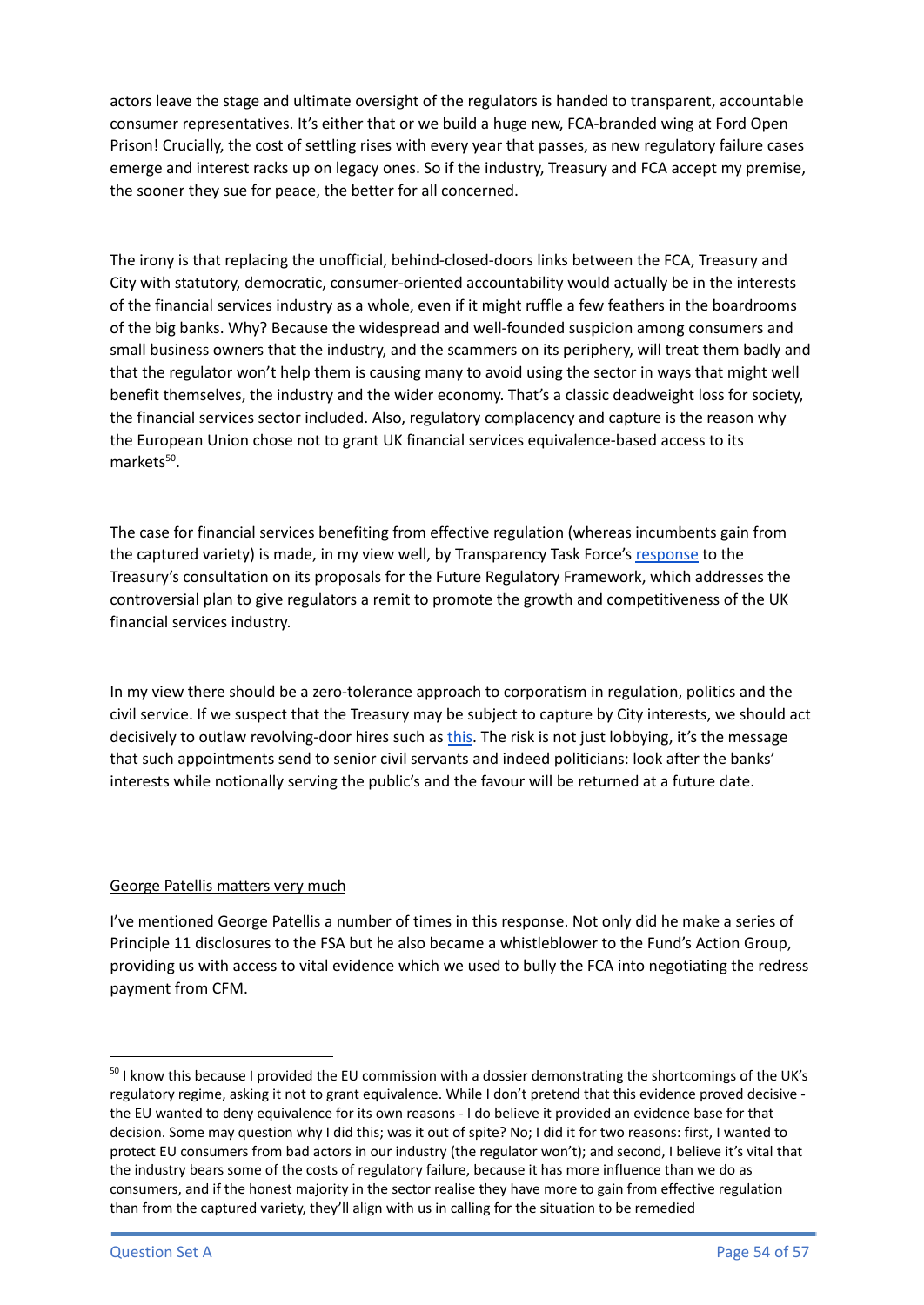I know George has provided his own testimony to the call for evidence, using the question set designed for whistleblowers. I urge you to place plenty of weight on it. Having known him for almost 10 years now, I can assure you that he is a highly intelligent individual of great personal integrity. You may be tempted to dismiss as incredible some of his allegations, which point to the FSA deliberately setting out to allow Tiuta to continue to trade and dissipate the Fund's money, but I would gladly swear under oath that everything he tells you is true.

Like many whistleblowers, George has suffered a huge emotional and financial toll as a result of doing the right thing, made worse by the regulator not just ignoring his evidence but subsequently 'outing' him publicly, and even blaming him for its own decision not to involve the police when it was blatantly obvious that criminality was occurring and that the Fund's investors' money was being appropriated. Any politicians reading this should please do all they can to encourage the FCA to include George in any financial redress package paid to Connaught investors; he is as much a victim of the regulator's handling of the Fund as is any investor.

What's more, as a US national, George faces a risk of being sent back to the country of his birth as a result of the career impacts of his whistleblowing, and the FCA outing him. I understand he has applied for leave to remain as an exceptional case; I urge politicians and any other influential stakeholders reading this to write to the Home Office backing his application.

#### So does Transparency Task Force

In the first couple of years following the Fund's collapse, I became aware of media coverage of other cases in which the financial services industry had treated the public badly and regulatory failure, capture or cover-up, or some mix of the three, appeared to be significant factors in enabling the harms to take place and obstructing the achievement of redress for the victims and justice for the perpetrators.

Having tried without success in 2014 and subsequently to interest the FCA in the concept of reform, I reached the view that there was an unmet need for an umbrella organisation that would bring together victims of misconduct and the action groups that coalesce around specific cases with whistleblowers and other honest actors from the industry who shared their desire for reform. In the absence of such an organisation I began to work informally with some of those stakeholders, learning about their cases and sharing my own experiences, hoping that this might help them to achieve justice. I even toyed with the idea of setting up an umbrella organisation, but lacking the time and resources to do so while still fighting for the interests of Connaught victims.

In late Spring 2020 I was introduced to Andy Agathangelou, founder of [Transparency](https://www.transparencytaskforce.org/) Task Force ('TTF'), a campaigning group I was aware of for its work, commencing some five years earlier, on transparency on fees and charges. I had decided not to become involved with it back then, on the basis that while those campaign goals were valid, I felt there were bigger and more important battles to be fought. By the time I was introduced to Andy, the group had reached the same conclusion, having evolved to challenge all aspects of how financial services treat consumers - its mission statement being 'to promote the ongoing reform of the financial sector, so that it serves society better.'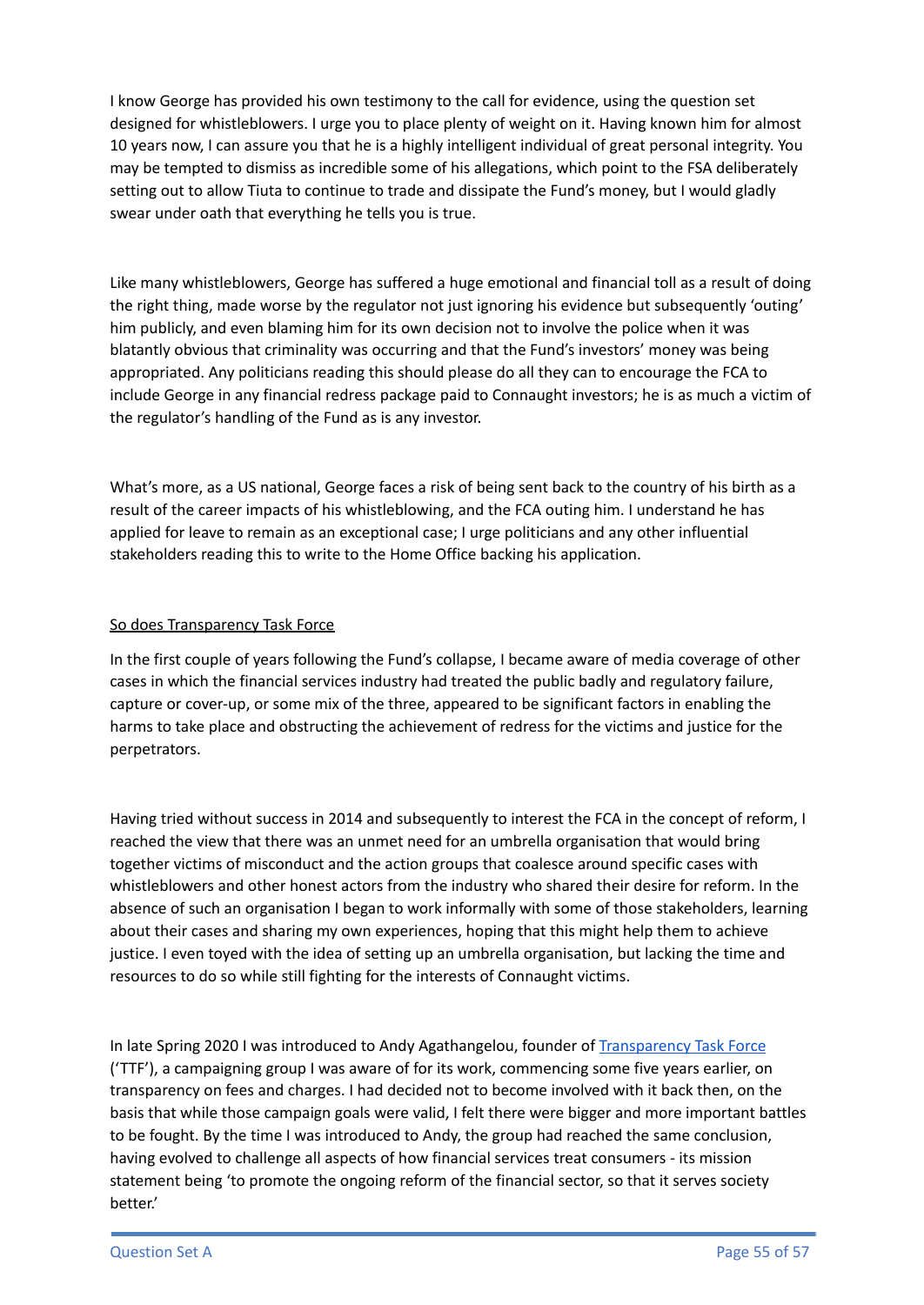I fully endorse that goal, so agreed to become involved. That role has evolved into a voluntary, part-time position as its Head of Strategy and Public Affairs. In that position I have met a great many kindred spirits, learned from them, shared my experiences with them, and together we continue to evolve our understanding of the problems and proposals to remedy them.

TTF has evolved into the umbrella organisation I've long felt was needed. It's also the FCA's worst nightmare: more than 5000 people, spread across the globe, comprising misconduct victims, whistleblowers, consumer advocates and honest industry participants who want to reform the sector from within, with a shared intent to pool knowledge and skills to fight for the industry to give the public a better deal. In the UK, which accounts for the majority of members, TTF makes it possible to share experiences of dealing with the FCA, an exercise that often reveals disturbing patterns of behaviour by the regulator. TTF played a significant role in the formation of the All Party Parliamentary Group for Personal Banking and Fairer Financial Services, provides that APPG's Secretariat, and is performing a key role in the operation of this call for evidence.

Whatever comes out of this exercise, I very much hope that there will be an understanding among politicians that the FCA must become the servant of consumer interests, not the industry's. And those consumer interests are best expressed through TTF, and not through the FCA's Consumer Panel or Consumer Network, the membership of both of which is selected by the FCA $^{51}$ .

I also hope politicians will reflect on the inequality of arms that exists between consumers and the industry, which may explain some of the FCA's cultural biases. One way in which this imbalance might be lessened might be through the introduction of even very modest amounts of public funding for an umbrella organisation representing consumer interests. If so, I believe that TTF should be that organisation, and should be instrumental in the creation of a statutory body such as our proposed Financial Regulator's Supervisory Council. A combination of path dependency and network effects mean TTF is already head and shoulders ahead in size, expertise and sapiential authority of any other financial services campaign group in the UK and it is vital to avert the risk of the FCA or industry creating an AstroTurf FRSC and presenting it as the authentic voice of consumers.

TTF is currently run on a shoestring, based on 'pay what you can afford' membership fees and the occasional donation or support from small grant-giving bodies (many of the big ones are linked to the City, one way or another; for reasons that may be self-evident, they don't fund TTF).

Every week I see examples of more that this amazing organisation could do, if given access to even relatively modest amounts of funding. From counselling misconduct victims and whistleblowers facing financial ruin, depression and suicidal thoughts to judicial reviews of regulatory decisions,

<sup>&</sup>lt;sup>51</sup> I should mention that Transparency Task Force recently asked the FCA how it decides which consumer organisations are eligible to join the Consumer Network; on the face of it, TTF was eligible, so applied to join. The FCA responded that it is not currently open to adding further groups to the Network. I suspect its fear is that TTF would brief consumer organisations to consider responding to consultations with arguments that might be at odds with the 'lines to take' helpfully supplied by the FCA…